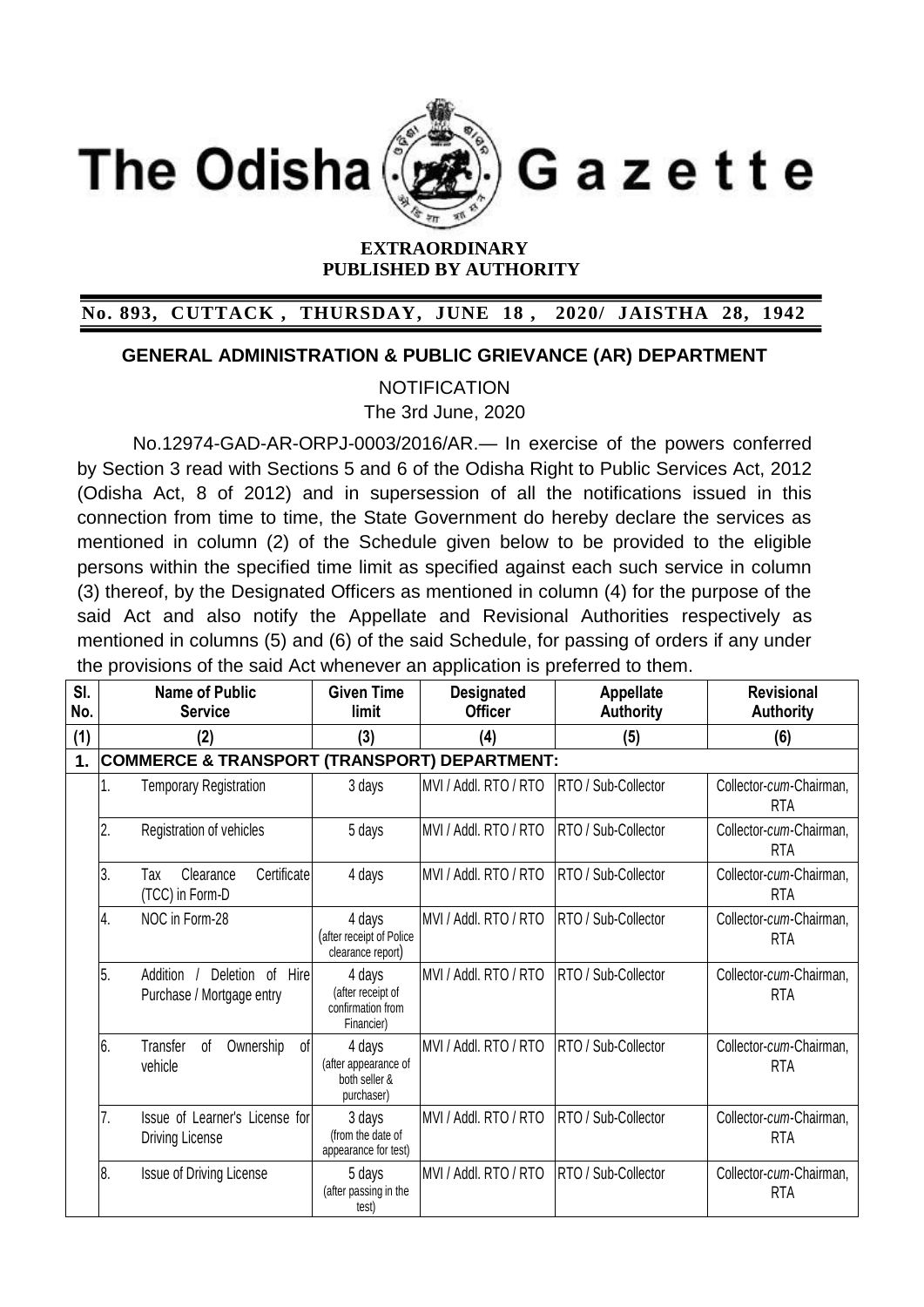| SI.<br>No. | <b>Name of Public</b><br><b>Service</b>                                          | <b>Given Time</b><br>limit                                                                     | <b>Designated</b><br><b>Officer</b> | <b>Appellate</b><br><b>Authority</b> | <b>Revisional</b><br><b>Authority</b> |
|------------|----------------------------------------------------------------------------------|------------------------------------------------------------------------------------------------|-------------------------------------|--------------------------------------|---------------------------------------|
| (1)        | (2)                                                                              | (3)                                                                                            | (4)                                 | (5)                                  | (6)                                   |
|            | 9.<br>Renewal of Driving License                                                 | 5 days                                                                                         | MVI / Addl. RTO / RTO               | RTO / Sub-Collector                  | Collector-cum-Chairman,<br><b>RTA</b> |
|            | 10.<br>Duplicate<br>Issue<br>of<br>License                                       | Driving<br>5 days                                                                              | MVI / Addl. RTO / RTO               | RTO / Sub-Collector                  | Collector-cum-Chairman,<br><b>RTA</b> |
|            | 11.<br><b>Issue of Trade Certificate</b>                                         | 30 days                                                                                        | MVI / Addl. RTO / RTO               | RTO / Sub-Collector                  | Collector-cum-Chairman,<br><b>RTA</b> |
|            | 12.<br>Issue of Transporting Agents'<br>License                                  | 30 days<br>(after receipt of<br>clearance from Mining<br>Department wherever<br>necessary)     | MVI / Addl. RTO / RTO               | RTO / Sub-Collector                  | Collector-cum-Chairman,<br><b>RTA</b> |
|            | 13.<br>Issue of Fitness Certificate for<br><b>Transport Vehicle</b>              | 3 days<br>(after production of<br>vehicle for inspection &<br>compliance to rules)             | Junior MVI / MVI                    | RTO / Sub-Collector                  | Collector-cum-Chairman,<br><b>RTA</b> |
|            | <b>Issue of Conductor License</b><br>14.                                         | 5 days                                                                                         | MVI / Addl. RTO / RTO               | RTO / Sub-Collector                  | Collector-cum-Chairman,<br><b>RTA</b> |
|            | 15.<br><b>Renewal of Conductor License</b>                                       | 5 days                                                                                         | MVI / Addl. RTO / RTO               | RTO / Sub-Collector                  | Collector-cum-Chairman,<br><b>RTA</b> |
|            | 16.<br>Address<br>Change<br>of<br><b>Conductor License</b>                       | in<br>5 days                                                                                   | MVI / Addl. RTO / RTO               | RTO / Sub-Collector                  | Collector-cum-Chairman,<br><b>RTA</b> |
|            | 17.<br>Issue of duplicate Conductor<br>License                                   | 5 days                                                                                         | MVI / Addl. RTO / RTO               | RTO / Sub-Collector                  | Collector-cum-Chairman,<br><b>RTA</b> |
|            | 18.<br>Issue of duplicate Registration<br>Certificate (RC)                       | 5 days                                                                                         | MVI / Addl. RTO / RTO               | RTO / Sub-Collector                  | Collector-cum-Chairman,<br><b>RTA</b> |
|            | 19.<br>Issue of certified copy of<br><b>Registration Certificate (RC)</b>        | 2 days                                                                                         | MVI / Addl. RTO / RTO               | RTO / Sub-Collector                  | Collector-cum-Chairman,<br><b>RTA</b> |
|            | 20.<br>Cancellation<br>Registration<br>0f<br>Certificate (RC)                    | 7 days<br>(after physical<br>inspection of vehicle)                                            | MVI / Addl. RTO / RTO               | RTO / Sub-Collector                  | Collector-cum-Chairman,<br><b>RTA</b> |
|            | 21<br>Change<br>of<br>address<br><b>Registration Certificate (RC)</b>            | 5 days<br>in                                                                                   | MVI / Addl. RTO / RTO               | RTO / Sub-Collector                  | Collector-cum-Chairman,<br><b>RTA</b> |
|            | 22.<br>Change of address in Driving<br>License (DL)                              | 5 days                                                                                         | MVI / Addl. RTO / RTO               | RTO / Sub-Collector                  | Collector-cum-Chairman,<br><b>RTA</b> |
|            | Issue of certified<br>23.<br>сору<br>Driving License (DL)                        | 2 days<br>0f                                                                                   | MVI / Addl. RTO / RTO               | RTO / Sub-Collector                  | Collector-cum-Chairman,<br><b>RTA</b> |
|            | Issue of License to Driving<br>24.<br><b>Training School</b>                     | 45 days                                                                                        | MVI / Addl. RTO / RTO               | RTO / Sub-Collector                  | Collector-cum-Chairman,<br><b>RTA</b> |
|            | 25.<br>Renewal of License to Driving<br><b>Training School</b>                   | 15 days<br>(after physical<br>verification of the<br>Institute)                                | MVI / Addl. RTO / RTO               | RTO / Sub-Collector                  | Collector-cum-Chairman,<br><b>RTA</b> |
|            | 26.<br>Transfer of<br>ownership<br>vehicle on succession after<br>death of owner | of<br>5 days<br>(from the date of filing<br>required documents<br>and appearing before<br>RTO) | MVI / Addl. RTO / RTO               | RTO / Sub-Collector                  | Collector-cum-Chairman,<br><b>RTA</b> |
|            | 27.<br>Transfer of ownership<br>vehicle purchased on auction                     | 5 days<br>0f<br>(from the date of filing<br>required documents<br>and appearing before<br>RTO) | MVI / Addl. RTO / RTO               | RTO / Sub-Collector                  | Collector-cum-Chairman,<br><b>RTA</b> |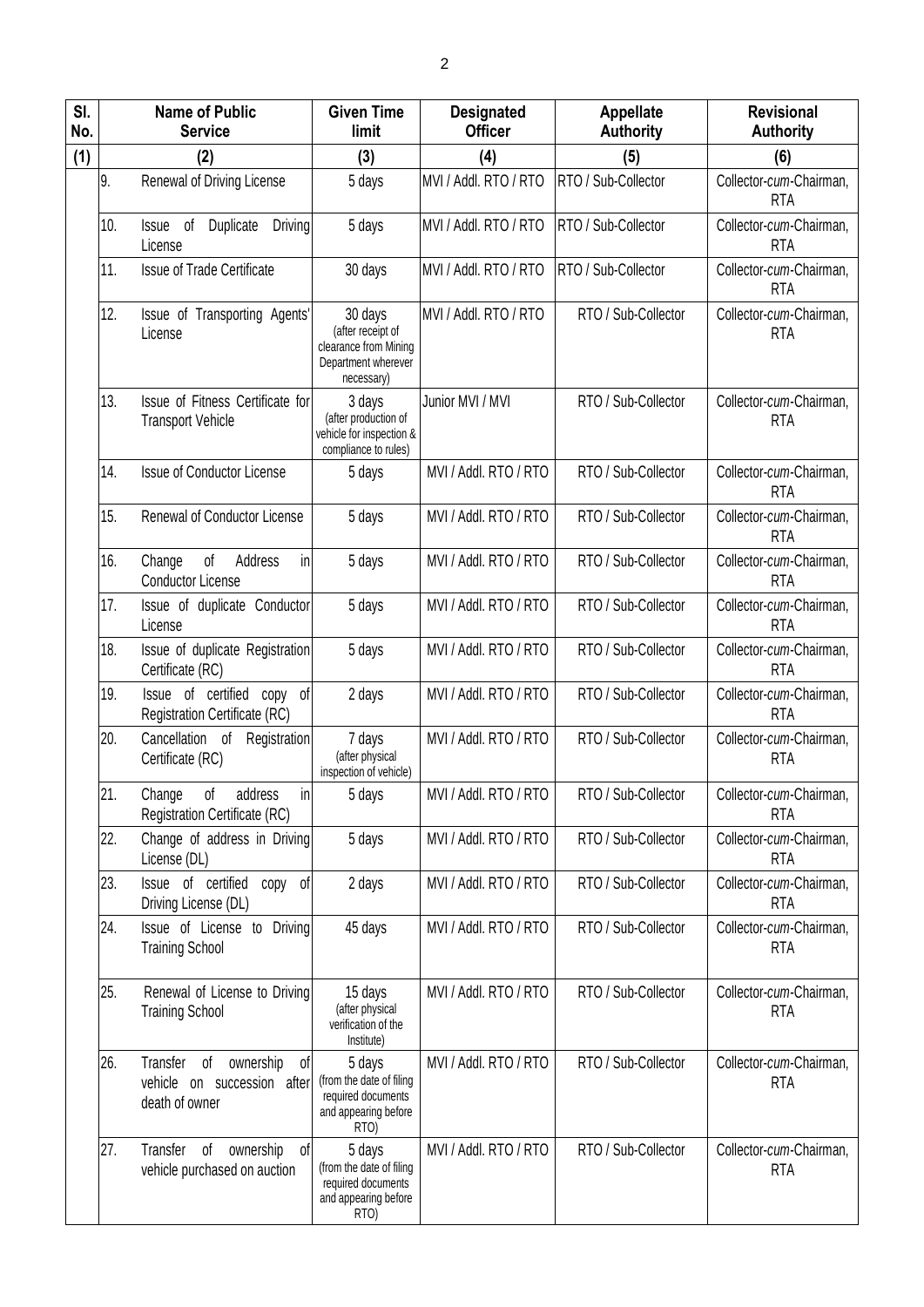| SI.<br>No. |     | <b>Name of Public</b><br><b>Service</b>                                                 | <b>Given Time</b><br>limit                                                                            | <b>Designated</b><br><b>Officer</b> | <b>Appellate</b><br><b>Authority</b> | <b>Revisional</b><br><b>Authority</b> |
|------------|-----|-----------------------------------------------------------------------------------------|-------------------------------------------------------------------------------------------------------|-------------------------------------|--------------------------------------|---------------------------------------|
| (1)        |     | (2)                                                                                     | (3)                                                                                                   | (4)                                 | (5)                                  | (6)                                   |
|            | 28. | Cancellation of hypothecation<br>agreement                                              | 5 days<br>(from the date of filing<br>required documents<br>and after verification<br>from financier) | MVI / Addl. RTO / RTO               | RTO / Sub-Collector                  | Collector-cum-Chairman,<br><b>RTA</b> |
|            | 29. | Issue of certified copy of Route<br>Permit                                              | 2 days                                                                                                | MVI / Addl. RTO / RTO               | RTO / Sub-Collector                  | Collector-cum-Chairman,<br><b>RTA</b> |
|            | 30. | Renewal<br>οf<br>Registration<br>Certificate<br>(RC)<br>of<br>non-<br>transport vehicle | 5 days<br>(from production of<br>vehicle for inspection)                                              | MVI / Addl. RTO / RTO               | RTO / Sub-Collector                  | Collector-cum-Chairman,<br><b>RTA</b> |
|            | 31. | Addition of New Vehicle Class to<br>an existing Driving License (DL)                    | 5 days<br>(after passing the test)                                                                    | MVI / Addl. RTO / RTO               | RTO / Sub-Collector                  | Collector-cum-Chairman,<br>RTA.       |
|            | 31  |                                                                                         |                                                                                                       |                                     |                                      |                                       |
| 2.         |     | <b>REVENUE &amp; DISASTER MANAGEMENT DEPARTMENT:</b>                                    |                                                                                                       |                                     |                                      |                                       |
|            | 1.  | Disposal of application for issue<br>of Scheduled<br>(SC)<br>Caste<br>Certificate       | 30 days                                                                                               | Tahasildar / Addl.<br>Tahasildar    | Collector                            | <b>RDC</b>                            |
|            | 2.  | Disposal of application for issue<br>Scheduled<br>(ST)<br>Tribe<br>оf<br>Certificate    | 30 days                                                                                               | Tahasildar / Addl.<br>Tahasildar    | Collector                            | <b>RDC</b>                            |
|            | 3.  | Disposal of application for issue<br>of OBC Certificate                                 | 30 days                                                                                               | Tahasildar / Addl.<br>Tahasildar    | Sub-Collector                        | Collector                             |
|            | 4.  | Disposal of application for issue<br>of SEBC Certificate                                | 30 days                                                                                               | Tahasildar / Addl.<br>Tahasildar    | Sub-Collector                        | Collector                             |
|            | 5.  | Disposal of application for issue<br>of Legal Heir Certificate                          | 30 days                                                                                               | Tahasildar / Addl.<br>Tahasildar    | Sub-Collector                        | Collector                             |
|            | 6.  | Disposal of application for issue<br>of Resident Certificate                            | 15 days                                                                                               | Tahasildar / Addl.<br>Tahasildar    | Sub-Collector                        | Collector                             |
|            | 7.  | Disposal of application for issue<br>of Income Certificate                              | 15 days                                                                                               | Tahasildar / Addl.<br>Tahasildar    | Sub-Collector                        | Collector                             |
|            | 8.  | Issue of certified copy of RoR                                                          | 3 days                                                                                                | Tahasildar / Addl.<br>Tahasildar    | Sub-Collector                        | Collector                             |
|            | 9.  | Disposal<br>of<br>uncontested<br>mutation case                                          | 90 days                                                                                               | Tahasildar / Addl.<br>Tahasildar    | Sub-Collector                        | Collector                             |
|            | 10. | Disposal of case u/s 8(A) of<br>OLR Act                                                 | 60 days                                                                                               | Tahasildar / Addl.<br>Tahasildar    | Sub-Collector                        | Collector                             |
|            | 11. | Partition of land on mutual<br>agreement of all co-sharers u/s<br>19(1) (c) of OLR Act  | 180 days                                                                                              | Tahasildar / Addl.<br>Tahasildar    | Sub-Collector                        | Collector                             |
|            | 12. | Disbursement of ex-gratia by<br><b>Tahasildars</b>                                      | 90 days<br>(from the date of<br>approval subject to<br>availability of funds)                         | Tahasildar                          | Sub-Collector                        | Collector                             |
|            | 13. | Disposal of application for issue<br>of Guardianship Certificate                        | 45 days<br>(excluding the period<br>taken for disposal of<br>objections, if any)                      | Collector                           | <b>RDC</b>                           | Member, Board of<br>Revenue           |
|            | 14. | <b>Registration of Documents</b>                                                        | 3 days                                                                                                | DSR / SR                            | ADM-cum-DR                           | <b>IGR</b>                            |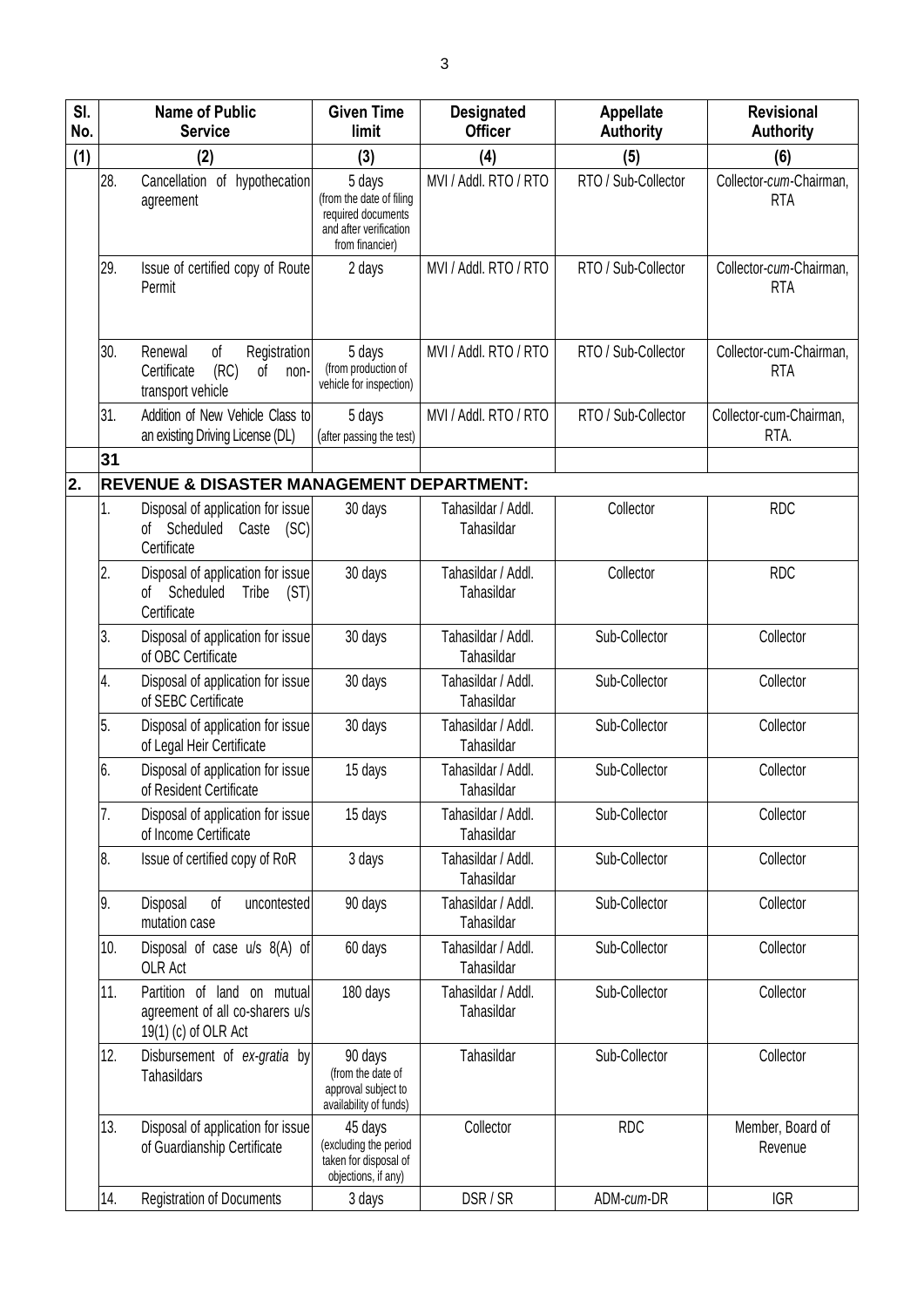| SI.<br>No. | <b>Name of Public</b><br><b>Service</b>                                                                                                                                                                                                                | <b>Given Time</b><br>limit | <b>Designated</b><br><b>Officer</b>                           | Appellate<br><b>Authority</b>       | <b>Revisional</b><br><b>Authority</b> |
|------------|--------------------------------------------------------------------------------------------------------------------------------------------------------------------------------------------------------------------------------------------------------|----------------------------|---------------------------------------------------------------|-------------------------------------|---------------------------------------|
| (1)        | (2)                                                                                                                                                                                                                                                    | (3)                        | (4)                                                           | (5)                                 | (6)                                   |
| 15.        | <b>Issue of Encumbrance Certificate</b>                                                                                                                                                                                                                | 7 days                     | DSR / SR                                                      | ADM-cum-DR                          | <b>IGR</b>                            |
| 16.        | Issue of certified copy of<br>previously registered document                                                                                                                                                                                           | 7 days                     | DSR / SR                                                      | ADM-cum-DR                          | <b>IGR</b>                            |
| 17.        | Registration along with issue of<br>certificate<br>under<br>marriage<br>Special Marriage Act (where no<br>objection received)                                                                                                                          | 40 days                    | DSR / SR                                                      | ADM-cum-DR                          | <b>IGR</b>                            |
| 18.        | Registration along with issue of<br>marriage<br>certificate<br>under<br>Special Marriage Act (where<br>objection received)                                                                                                                             | 70 days                    | DSR / SR                                                      | ADM-cum-DR                          | <b>IGR</b>                            |
| 19.        | Registration of Society (where<br>one district is involved)                                                                                                                                                                                            | 30 days                    | Addl. Registrar of<br>Societies (ADM)                         | <b>IGR</b>                          | <b>Land Reforms</b><br>Commissioner   |
| 20.        | Registration of Society (where<br>more than one district is<br>involved-State Level Society)                                                                                                                                                           | 90 days                    | <b>Registrar of Societies</b><br>(IGR)                        | <b>Land Reforms</b><br>Commissioner | Member, Board of<br>Revenue           |
| 21.        | Certified copy of the document<br>filed U/s. 89 of Registration Act,<br>1908                                                                                                                                                                           | 7 days                     | DSR / SR                                                      | ADM-cum-DR                          | <b>IGR</b>                            |
| 22.        | Registration of Partnership Firm                                                                                                                                                                                                                       | 90 days                    | Registrar of Firm (IGR)<br>or Officer delegated with<br>power | <b>Land Reforms</b><br>Commissioner | Member, Board of<br>Revenue           |
| 23.        | Amendment<br>of<br>Registered<br>Partnership Firm                                                                                                                                                                                                      | 30 days                    | Registrar of Firm (IGR)<br>or Officer delegated with<br>power | <b>Land Reforms</b><br>Commissioner | Member, Board of<br>Revenue           |
| 24.        | Dissolution of Partnership Firm                                                                                                                                                                                                                        | 45 days                    | Registrar of Firm (IGR)<br>or Officer delegated with<br>power | Land Reforms<br>Commissioner        | Member, Board of<br>Revenue           |
| 25.        | Certified copy of Certificate of Firm                                                                                                                                                                                                                  | 7 days                     | Registrar of Firm (IGR)<br>or Officer delegated with<br>power | <b>Land Reforms</b><br>Commissioner | Member, Board of<br>Revenue           |
| 26.        | Amendment of the Bye-law of<br>Registered Society (District level)                                                                                                                                                                                     | 30 days                    | Additional Registrar of<br>Societies (ADM)                    | <b>IGR</b>                          | <b>Land Reforms</b><br>Commissioner   |
| 27.        | Amendment of the Bye-law of<br>Registered Society (State level)                                                                                                                                                                                        | 60 days                    | <b>IGR</b>                                                    | <b>Land Reforms</b><br>Commissioner | Member, Board of<br>Revenue           |
| 28.        | Issue of Certified copy of<br>Certificate<br>Society<br>οf<br>Registered, Certified copy of<br>Bye-laws of Society Registered<br>Certified<br>and<br>of<br>copy<br>Memorandum<br>of<br>Society<br>Registered within last ten years<br>(District Level) | 7 days                     | Additional Registrar of<br>Societies (ADM)                    | <b>IGR</b>                          | <b>Land Reforms</b><br>Commissioner   |
| 29.        | Issue of Certified<br>copy of<br>Certificate<br>Оf<br>Society<br>Registered, Certified copy of<br>Bye-laws of Society Registered<br>Certified<br>and<br>copy of                                                                                        | 7 days                     | <b>IGR</b>                                                    | Land Reforms<br>Commissioner        | Member, Board of<br>Revenue           |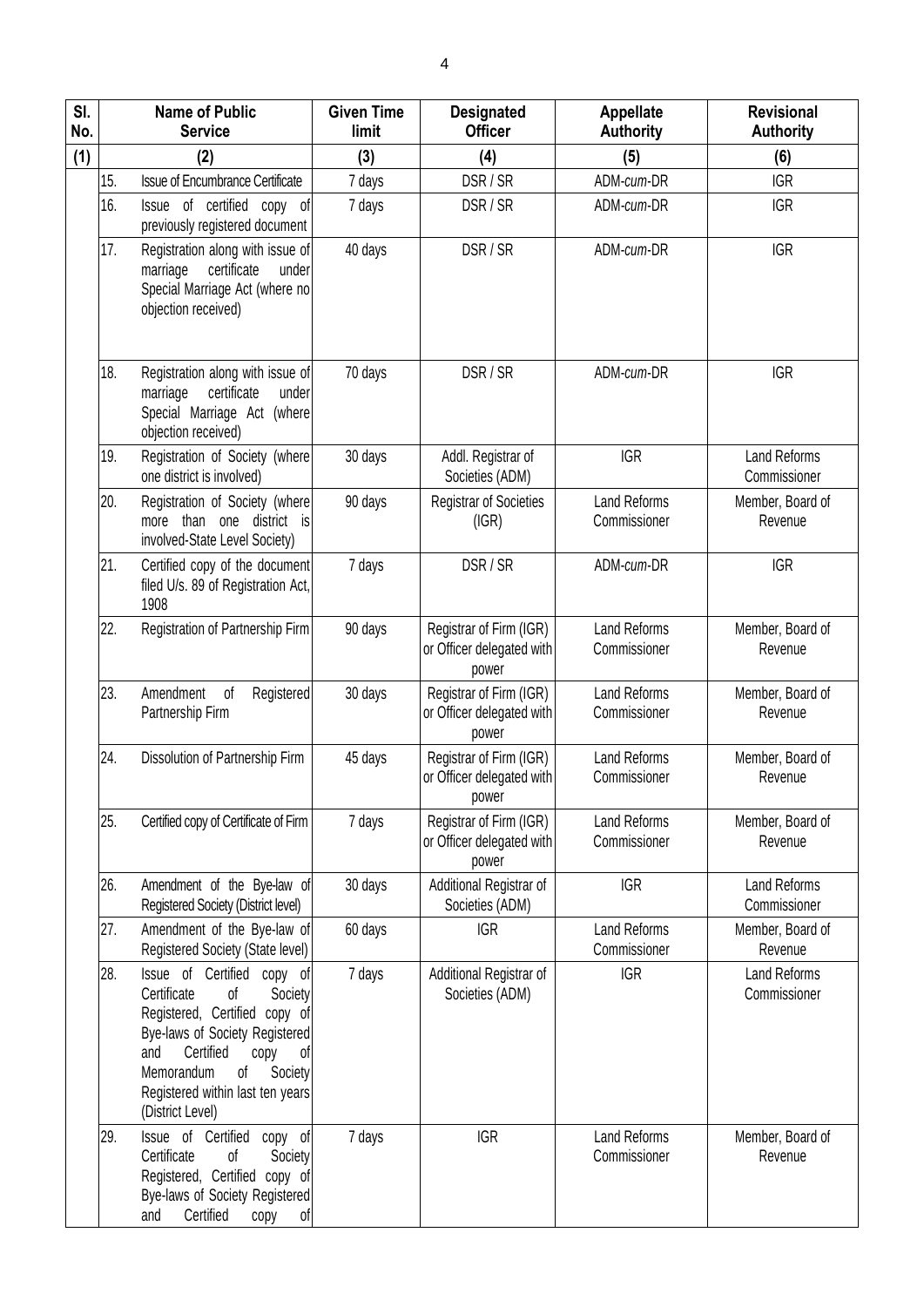| SI.<br>No. | <b>Name of Public</b><br><b>Service</b>                                                                                                                                                                                            | <b>Given Time</b><br>limit | <b>Designated</b><br><b>Officer</b>                                                                                                                                                                     | <b>Appellate</b><br><b>Authority</b>                                              | <b>Revisional</b><br><b>Authority</b>                                      |
|------------|------------------------------------------------------------------------------------------------------------------------------------------------------------------------------------------------------------------------------------|----------------------------|---------------------------------------------------------------------------------------------------------------------------------------------------------------------------------------------------------|-----------------------------------------------------------------------------------|----------------------------------------------------------------------------|
| (1)        | (2)                                                                                                                                                                                                                                | (3)                        | (4)                                                                                                                                                                                                     | (5)                                                                               | (6)                                                                        |
|            | Memorandum<br>of<br>Society<br>Registered within last ten years<br>(State Level)                                                                                                                                                   |                            |                                                                                                                                                                                                         |                                                                                   |                                                                            |
|            | Issue of Income and Asset<br>30.<br>Economically<br>Certificate<br>for<br>Weaker Sections (EWSs) [for<br>admission<br>specified<br>to<br>Educational Institutions under<br>Government of Odishal                                   | 15 days                    | Tahasildar / Addl.<br>Tahasildar                                                                                                                                                                        | Sub-Collector                                                                     | Collector                                                                  |
|            | 31.<br>Issue of Income and Asset<br>Certificate<br>for Economically<br>Weaker Sections (EWSs) [for<br>direct recruitment in Civil Posts<br>and Services and admission in<br>Educational Institutions under<br>Government of India] | 15 days                    | Tahasildar / Addl.<br>Tahasildar                                                                                                                                                                        | Sub-Collector                                                                     | Collector                                                                  |
|            | 31                                                                                                                                                                                                                                 |                            |                                                                                                                                                                                                         |                                                                                   |                                                                            |
| 3.         | <b>FINANCE DEPARTMENT:</b>                                                                                                                                                                                                         |                            |                                                                                                                                                                                                         |                                                                                   |                                                                            |
|            | 1.<br>Registration under the Odisha<br>Value Added Tax, 2004 or the<br>Central Sales Tax Act, 1956                                                                                                                                 | 7 days                     | Commercial Tax & GST<br>Officers / Asst.<br>Commissioner of<br>Commercial Taxes &<br>GST / Deputy<br>Commissioner of<br><b>Commercial Taxes &amp;</b><br>GST in-charge of Circles<br>& Assessment Units | Joint Commissioner of<br>Commercial Taxes & GST<br>in-charge of Ranges            | Additional Commissioner of<br>Commercial Taxes & GST<br>(Zonal)            |
|            | 2.<br>Amendment<br>Registration<br>of<br>under the Odisha Value Added<br>Tax, 2004 or the Central Sales<br>Tax Act, 1956                                                                                                           | 15 days                    | Commercial Tax & GST<br>Officers / Asst.<br>Commissioner of<br>Commercial Taxes &<br>GST / Deputy<br>Commissioner of<br><b>Commercial Taxes &amp;</b><br>GST in-charge of Circles<br>& Assessment Units | Joint Commissioner of<br><b>Commercial Taxes &amp; GST</b><br>in-charge of Ranges | Additional Commissioner of<br>Commercial Taxes & GST<br>(Zonal)            |
|            | 3.<br>Disposal of application for issue<br>of 'C' Forms                                                                                                                                                                            | 3 days                     | Commercial Tax & GST<br>Officers / Asst.<br>Commissioner of<br><b>Commercial Taxes &amp;</b><br>GST / Deputy<br>Commissioner of<br>Commercial Taxes &<br>GST in-charge of Circles<br>& Assessment Units | Joint Commissioner of<br>Commercial Taxes & GST<br>in-charge of Ranges            | Additional Commissioner of<br>Commercial Taxes & GST<br>(Zonal)            |
|            | 4.<br>Disposal of application for issue<br>of 'F' Forms                                                                                                                                                                            | 7 days                     | Commercial Tax & GST<br>Officers / Asst.<br>Commissioner of<br>Commercial Taxes &<br>GST / Deputy<br>Commissioner of<br><b>Commercial Taxes &amp;</b>                                                   | Joint Commissioner of<br>Commercial Taxes & GST<br>in-charge of Ranges            | Additional Commissioner of<br><b>Commercial Taxes &amp; GST</b><br>(Zonal) |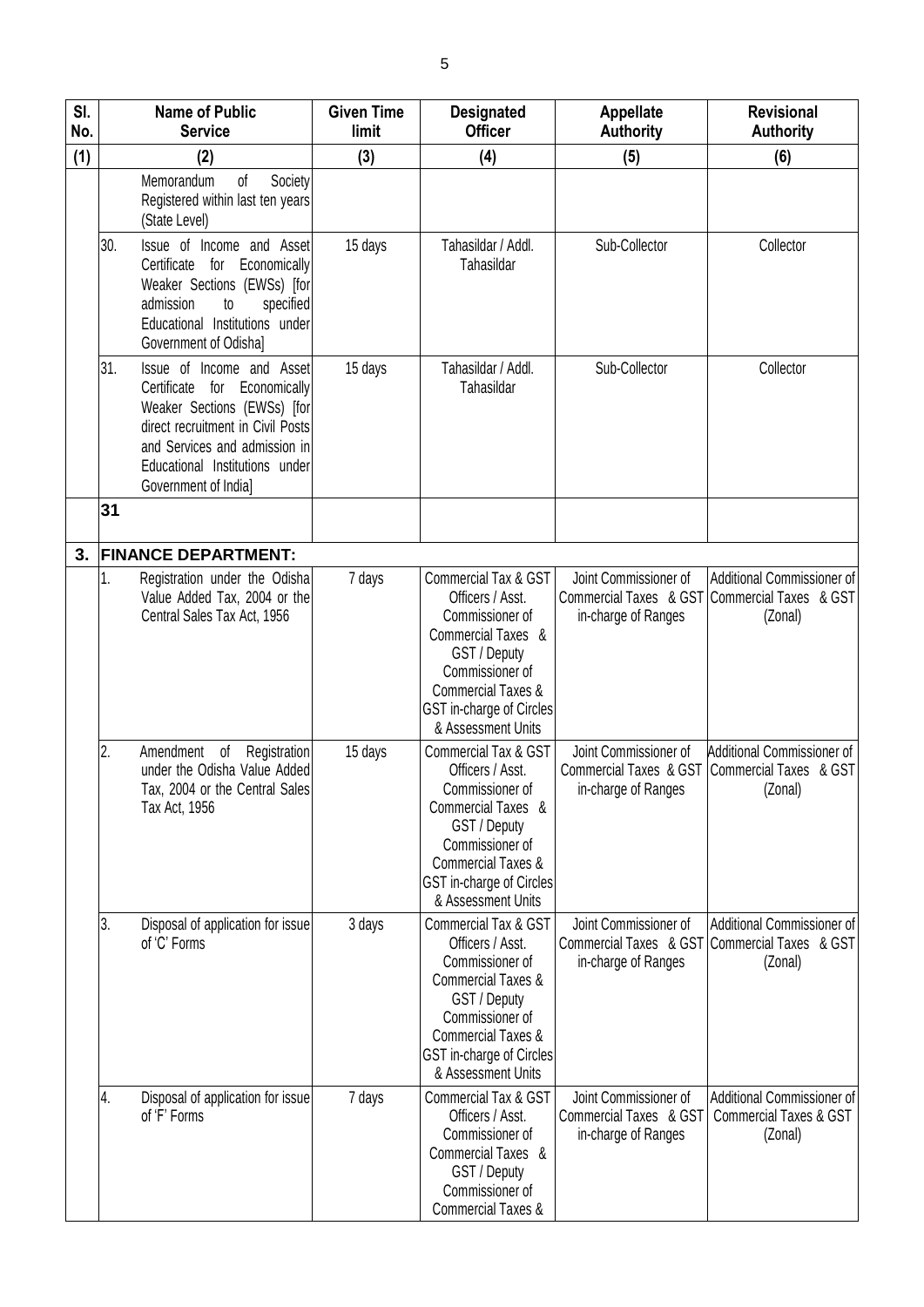| SI.<br>No. |    | <b>Name of Public</b><br><b>Service</b>                                                                                                          | <b>Given Time</b><br>limit | <b>Designated</b><br><b>Officer</b>                                                                                                                                                                                | <b>Appellate</b><br><b>Authority</b>                                       | <b>Revisional</b><br><b>Authority</b>                           |
|------------|----|--------------------------------------------------------------------------------------------------------------------------------------------------|----------------------------|--------------------------------------------------------------------------------------------------------------------------------------------------------------------------------------------------------------------|----------------------------------------------------------------------------|-----------------------------------------------------------------|
| (1)        |    | (2)                                                                                                                                              | (3)                        | (4)                                                                                                                                                                                                                | (5)                                                                        | (6)                                                             |
|            |    |                                                                                                                                                  |                            | GST in-charge of Circles<br>& Assessment Units                                                                                                                                                                     |                                                                            |                                                                 |
|            | 5. | Disposal of application for issue<br>of 'H' Forms                                                                                                | 3 days                     | <b>Commercial Tax &amp; GST</b><br>Officers / Asst.<br>Commissioner of<br>Commercial Taxes &<br>GST / Deputy<br>Commissioner of<br><b>Commercial Taxes &amp;</b><br>GST in-charge of Circles<br>& Assessment Units | Joint Commissioner of<br>Commercial Taxes & GST<br>in-charge of Ranges     | Additional Commissioner of<br>Commercial Taxes & GST<br>(Zonal) |
|            | 6. | Issue of Clearance Certificate<br>under Odisha Value Added Tax<br>Act, 2004                                                                      | 7 days                     | Commercial Tax & GST<br>Officers / Asst.<br>Commissioner of<br>Commercial Taxes &<br>GST / Deputy<br>Commissioner of<br><b>Commercial Taxes &amp;</b><br>GST in-charge of Circles<br>& Assessment Units            | Joint Commissioner of<br>Commercial Taxes & GST<br>in-charge of Ranges     | Additional Commissioner of<br>Commercial Taxes & GST<br>(Zonal) |
|            | 7. | Registration under the Odisha<br>State Tax on Profession, Trade<br>and Callings Act, 2000                                                        | 7 days                     | <b>Assessing Authority</b><br>under Profession Tax of<br>the Circle or<br>Assessment Unit                                                                                                                          | Joint / Deputy<br>Commissioner of<br>Profession Tax in-charge of<br>Ranges | Additional Commissioner of<br>Profession Tax                    |
|            | 7  |                                                                                                                                                  |                            |                                                                                                                                                                                                                    |                                                                            |                                                                 |
| 4.         | 1. | <b>HOME DEPARTMENT:</b><br>Antecedent<br>Character<br>Verification                                                                               | 30 days                    | SI / ASI in-charge of the<br>Desk in DIB                                                                                                                                                                           | DSP, DIB (for District) /<br>ACP, DIB<br>(for Commissionerate)             | SP (for District) / DCP<br>(for Commissionerate)                |
|            | 2. | NOC for Passport Verification                                                                                                                    | 30 days                    | SI / ASI in-charge of the<br>Desk in DIB                                                                                                                                                                           | DSP, DIB (for District) /<br>ACP, DIB<br>(for Commissionerate)             | SP (for District) / DCP<br>(for Commissionerate)                |
|            | 3. | Disposal of<br>application<br>for<br>registration of foreigners                                                                                  | 7 days                     | SI / ASI in-charge of<br>the Desk in DIB                                                                                                                                                                           | DSP/<br>Inspector, DIB                                                     | SP (for District) / DCP<br>(for Commissionerate)                |
|            | 4. | Disposal of application<br>for<br>extension of residential permit<br>of foreigners                                                               | 15 days                    | SI / ASI in-charge of the<br>Desk in DIB                                                                                                                                                                           | DSP/<br>Inspector, DIB                                                     | SP (for District) / DCP<br>(for Commissionerate)                |
|            | 5. | Supply of copy of FIR to the<br>complainant                                                                                                      | 1 day                      | IIC / OIC of concerned<br><b>Police Station</b>                                                                                                                                                                    | SDPO / ACP, Zone<br>(for Commissionerate)                                  | SP (for District) / DCP<br>(for Commissionerate)                |
|            | 6. | Disposal of application for use<br>loudspeakers<br>οf<br>(for<br>Commissionerate Police area<br>of Bhubaneswar and Cuttack)                      | 10 days                    | SI / ASI in-charge of<br>the Desk in Licensing<br>Cell, DCP Office<br>(for Commissionerate)                                                                                                                        | ACP (HQ), office of DCP<br>(for Commissionerate)                           | <b>DCP</b><br>(for Commissionerate)                             |
|            | 7. | Disposal of application for NOC<br>for fairs/ mela/ exhibition, etc.<br>Commissionerate Police<br>(for<br>Bhubaneswar and<br>area of<br>Cuttack) | 10 days                    | SI / ASI in-charge of<br>the Desk in Licensing<br>Cell, DCP Office<br>(for Commissionerate)                                                                                                                        | ACP (HQ), office of DCP<br>(for Commissionerate)                           | <b>DCP</b><br>(for Commissionerate)                             |
|            | 8. | Disposal of application for final<br>Form for road accident / stolen                                                                             | 5 days                     | IIC / OIC of the<br>concerned Police                                                                                                                                                                               | SDPO / ACP Zone<br>(for Commissionerate)                                   | SP/DCP<br>(for Commissionerate)                                 |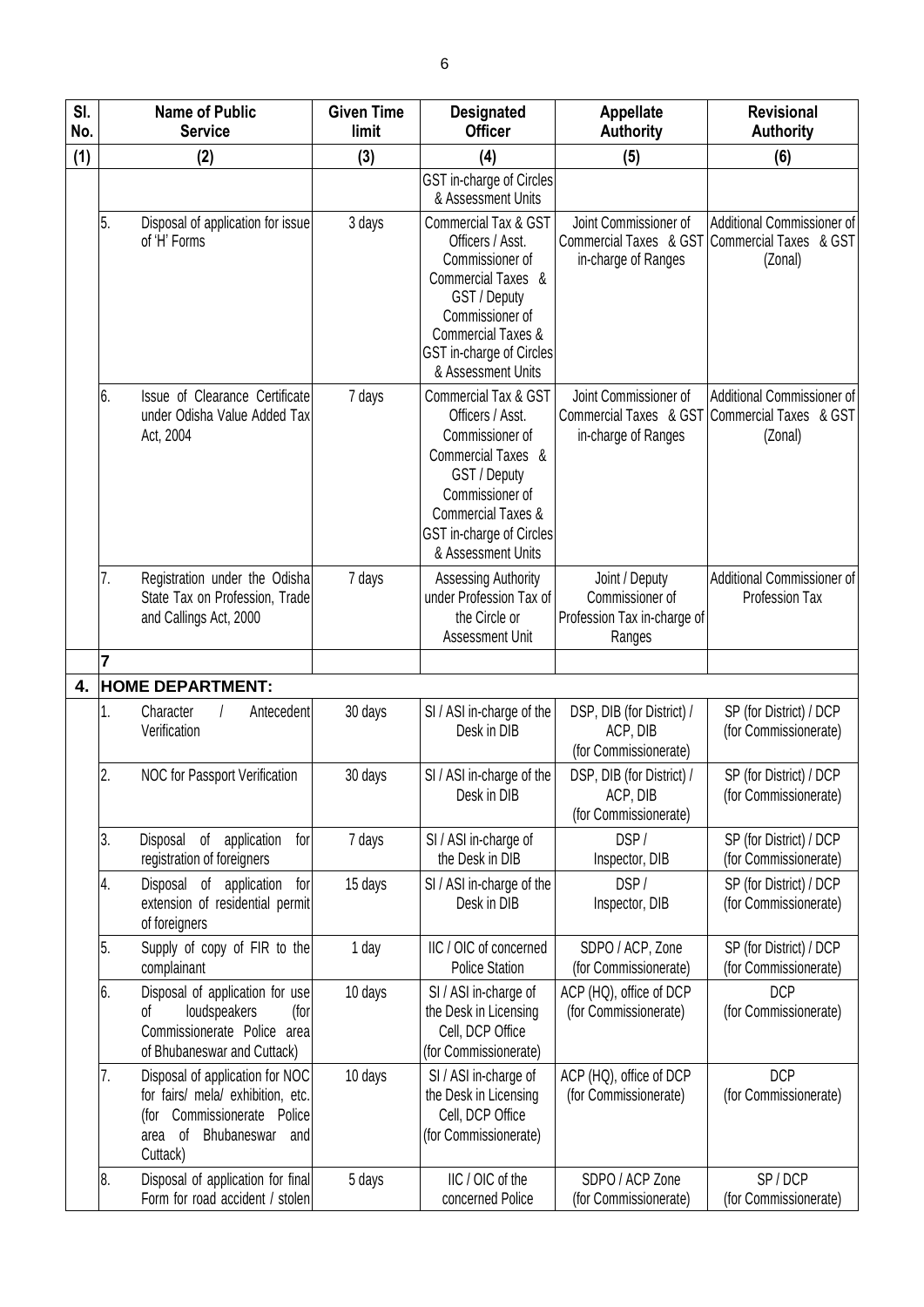| SI.<br>No. | <b>Name of Public</b><br><b>Service</b>                                                                                                                                                                                                                                                                                     | <b>Given Time</b><br>limit | <b>Designated</b><br><b>Officer</b>                                             | <b>Appellate</b><br><b>Authority</b> | <b>Revisional</b><br><b>Authority</b> |
|------------|-----------------------------------------------------------------------------------------------------------------------------------------------------------------------------------------------------------------------------------------------------------------------------------------------------------------------------|----------------------------|---------------------------------------------------------------------------------|--------------------------------------|---------------------------------------|
| (1)        | (2)                                                                                                                                                                                                                                                                                                                         | (3)                        | (4)                                                                             | (5)                                  | (6)                                   |
|            | vehicles/ theft cases                                                                                                                                                                                                                                                                                                       |                            | Station                                                                         |                                      |                                       |
|            | 9.<br>Supply of copy of Fire report                                                                                                                                                                                                                                                                                         | 3 days                     | Station Officer / Asst.<br>Fire Officer of the<br>concerned Fire Station        | Deputy Fire Officer of the<br>Circle | Range Fire Officer                    |
|            | 10.<br>Fire<br>Supply<br>of<br>of<br>copy<br>certificate for Fire<br>incident<br>without insurance                                                                                                                                                                                                                          | 7 days                     | Station Officer / Asst.<br>Fire Officer of the<br>concerned Fire Station        | Deputy Fire Officer of the<br>Circle | Range Fire Officer                    |
|            | 11.<br>Fire<br>of<br>Supply<br>of<br>copy<br>certificate for Fire incident in<br>insured<br>premises<br>(below<br>10 lakhs)                                                                                                                                                                                                 | 30 days                    | Station Officer / Asst.<br>Fire Officer of the<br>concerned Fire Station        | Deputy Fire Officer of the<br>Circle | Range Fire Officer                    |
|            | 12.<br>Fire<br>Supply<br>of<br>of<br>copy<br>certificate for Fire incident with<br>damage of property worth more<br>than 10 lakhs (irrespective of<br>insurance)                                                                                                                                                            | 30 days                    | Station Officer / Asst.<br>Fire Officer of the<br><b>District Fire Station</b>  | Range Fire Officer                   | Chief Fire Officer                    |
|            | 13.<br>Issue / Renewal of Fire Safety<br>Certificate for Factories<br>Industries (Small Scale) and<br>&<br>Storage<br>Warehouses<br>Explosive<br>Godown,<br>or<br>Hazardous<br>substances<br>(Storage, Transport, Display,<br>Sale etc.) and Manufacturing,<br>Possession & Sale of fireworks<br>(permanent license holder) | 18 Days                    | Deputy Fire Officer                                                             | Range Fire Officer                   | Chief Fire Officer                    |
|            | 14.<br>Issue / Renewal of Fire Safety<br>Certificate<br>for Factories<br>Industries<br>Scale),<br>(Large<br>Manufacturing of explosives of<br>Hazardous<br>substances.<br>petroleum Deport & other<br>flammable substances.                                                                                                 | 18 Days                    | Range Fire Officer                                                              | Chief Fire Officer                   | IGP, FS, Odisha,<br>Cuttack           |
|            | Disposal of application for Fire Safety Certificate for buildings/premises as detailed below:<br>15.                                                                                                                                                                                                                        |                            |                                                                                 |                                      |                                       |
|            | i.<br>Buildings below 15 mtrs. height<br>(Educational, Assembly,<br><b>Business &amp; Mercantile</b><br><b>Buildings excluding Multiplex)</b>                                                                                                                                                                               | 18 Days                    | Deputy Fire Officer,<br>Circle / Deputy Fire<br>Officer of Range Fire<br>office | Range Fire Officer                   | Chief Fire Officer                    |
|            | ii.<br>Buildings from 15 mtrs. to less<br>than 35 mtrs. (Residential,<br>Educational, Assembly,<br><b>Business &amp; Mercantile</b><br><b>Buildings excluding Multiplex)</b>                                                                                                                                                | 18 Days                    | Range Fire Officer                                                              | Chief Fire Officer                   | IGP, FS, Odisha                       |
|            | iii.<br>Buildings from 35 mtrs. and<br>above (Residential,<br>Educational, Assembly,<br><b>Business &amp; Mercantile</b><br><b>Buildings and Multiplex)</b>                                                                                                                                                                 | 18 Days                    | Chief Fire Officer, Fire<br>Prevention                                          | IGP, FS, Odisha                      | Director, FS, Odisha                  |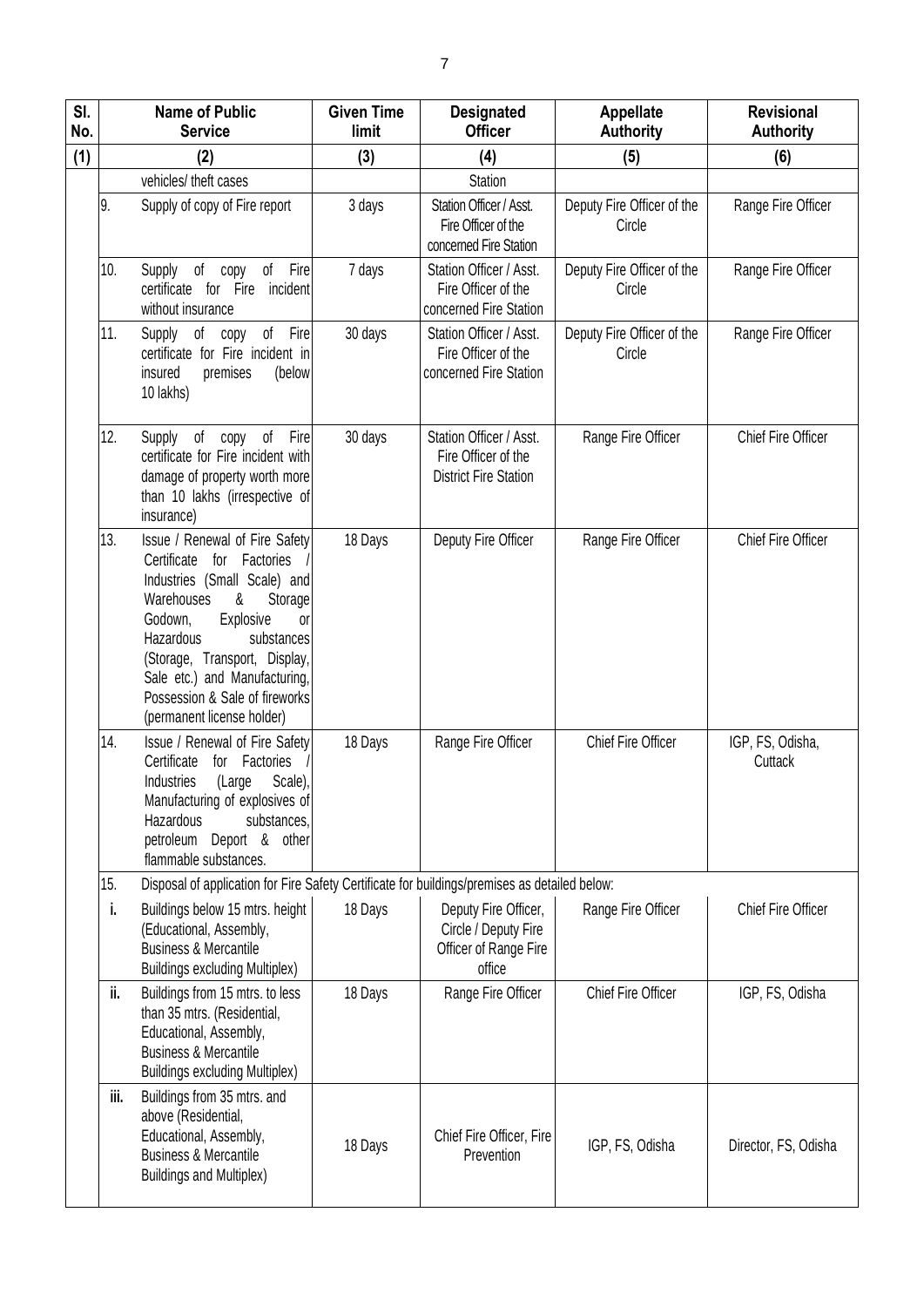| SI.<br>No. | <b>Name of Public</b><br><b>Service</b>                                                                                                                                    | <b>Given Time</b><br>limit | <b>Designated</b><br><b>Officer</b>           | Appellate<br><b>Authority</b>                                                  | <b>Revisional</b><br><b>Authority</b>            |
|------------|----------------------------------------------------------------------------------------------------------------------------------------------------------------------------|----------------------------|-----------------------------------------------|--------------------------------------------------------------------------------|--------------------------------------------------|
| (1)        | (2)                                                                                                                                                                        | (3)                        | (4)                                           | (5)                                                                            | (6)                                              |
| iv.        | Clinical Establishment below 12<br>mtrs. having more than 30 beds<br>or having at least one Critical<br>Care Unit or both                                                  | 18 Days                    | <b>Assistant Fire Officer</b>                 | Deputy Fire Officer of Circle<br>/ Deputy Fire Officer of<br>Range Fire Office | Range Fire Officer                               |
| ٧.         | <b>Clinical Establishment having</b><br>heights of 12 mtrs. and above                                                                                                      | 18 Days                    | Deputy Fire Officer                           | Range Fire Officer                                                             | Chief Fire Officer                               |
| vi.        | Cinema Hall                                                                                                                                                                | 18 Days                    | Asst. Fire Officer of<br>the District         | Deputy Fire Officer of Circle<br>/ Deputy Fire Officer of<br>Range Fire Office | Range Fire Officer                               |
| vii.       | Hotel (below 3 Star), Lodgings,<br>Guest Houses etc.                                                                                                                       | 18 Days                    | Asst. Fire Officer of<br>the District         | Deputy Fire Officerof Circle<br>/ Deputy Fire Officer,<br>Range Fire Office    | Range Fire Officer                               |
| viii.      | Hotel (3 Star & above)                                                                                                                                                     | 18 Days                    | Deputy Fire Officer                           | Range Fire Officer                                                             | Chief Fire Officer                               |
| ix.        | Airport, Aerodrome, Stadium,<br>Multi-level Car Parking, all<br>underground or partial<br>underground structures etc.                                                      | 18 Days                    | Range Fire Officer                            | Chief Fire Officer, Odisha,                                                    | IGP, FS, Odisha                                  |
| 16.        | Ex-Servicemen<br>of<br><b>Issue</b><br>Widow Identity Cards.                                                                                                               | 1 day                      | Secretary, respective<br><b>ZSBs</b>          | Secretary,<br>Rajya Sainik Board                                               | Special Secretary,<br>Home Deptt.                |
| 17.        | Issue of Bonafide Certificate for<br>admission of children in various<br><b>Educational Institutions</b>                                                                   | 1 day                      | Secretary,<br>respective ZSBs /<br><b>RSB</b> | Secretary,<br>Rajya Sainik Board                                               | Special Secretary,<br>Home Deptt.                |
| 18.        | Issue of Bonafide Certificate for<br>exemption of Holding Tax                                                                                                              | 1 day                      | Secretary,<br>respective ZSBs                 | Secretary,<br>Rajya Sainik Board                                               | Special Secretary,<br>Home Deptt.                |
| 19.        | Processing of application for<br>various financial assistance and<br>scholarship<br>Kendriya<br>from<br>Sainik Board, MoD                                                  | 15 days                    | Secretary,<br>respective ZSBs / RSB           | Secretary,<br>Rajya Sainik Board                                               | Special Secretary,<br>Home Deptt.                |
| 20.        | Processing of application with<br>State Govt. for sanction of 2nd<br>World War Veteran Pension,<br>Cash Reward to Gallantry /<br>Non-Gallantry Award Winners<br>(Monetary) | 30 days                    | Secretary,<br>respective ZSBs / RSB           | Secretary,<br>Rajya Sainik Board                                               | Special Secretary,<br>Home Deptt.                |
| 21.        | Processing of application for<br>various financial assistance and<br>scholarship from Amalgamated<br>Fund                                                                  | 7 days                     | Secretary,<br>respective ZSBs / RSB           | Secretary,<br>Rajya Sainik Board                                               | Special Secretary,<br>Home Deptt.                |
| 22.        | Redressal of grievances of Ex-<br>Servicemen (ESM)                                                                                                                         | 7 days                     | Secretary,<br>respective ZSBs / RSB           | Secretary,<br>Rajya Sainik Board                                               | Special Secretary,<br>Home Deptt.                |
| 23.        | <b>NOC for Crackers License</b>                                                                                                                                            | 7 days                     | OIC of Fire Station                           | Asst. Fire Officer of the<br>District Fire Station.                            | Range Fire Officer                               |
| 24.        | <b>Complaint Registration</b>                                                                                                                                              | 1 day                      | IIC / OIC of concerned<br>PS                  | SDPO (For District) / ACP<br>Zone (For<br>Commissionerate)                     | SP (For District) / DCP (For<br>Commissionerate) |
| 25.        | <b>Employee Verification Request</b>                                                                                                                                       | 30 days                    | IIC / OIC of concerned<br>PS                  | DSP, DIB (For District) /<br>ACP, DIB (For<br>Commissionerate)                 | SP (For District) / DCP (For<br>Commissionerate) |
| 26.        | Procession License Request                                                                                                                                                 | 10 days                    | IIC / OIC of concerned<br>PS                  | SDPO (For District) / ACP<br>Zone (For<br>Commissionerate)                     | SP (For District) / DCP (For<br>Commissionerate) |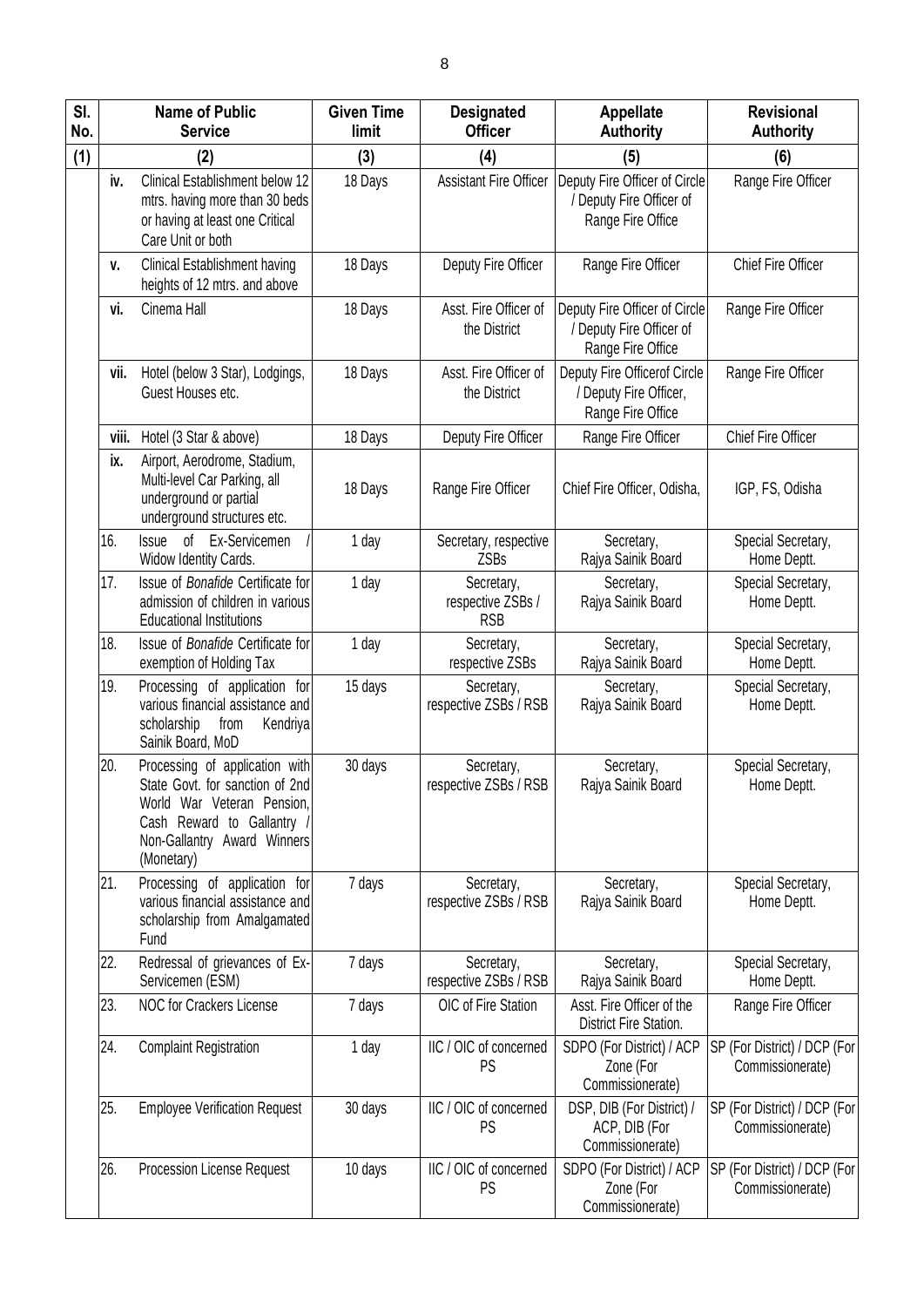| SI.<br>No. |     | <b>Name of Public</b><br><b>Service</b>                                                          | <b>Given Time</b><br>limit  | <b>Designated</b><br><b>Officer</b>                                   | <b>Appellate</b><br><b>Authority</b>                           | <b>Revisional</b><br><b>Authority</b>                       |
|------------|-----|--------------------------------------------------------------------------------------------------|-----------------------------|-----------------------------------------------------------------------|----------------------------------------------------------------|-------------------------------------------------------------|
| (1)        |     | (2)                                                                                              | (3)                         | (4)                                                                   | (5)                                                            | (6)                                                         |
|            | 27. | Protest / Strike Request                                                                         | 10 days                     | IIC / OIC of concerned<br>PS                                          | SDPO (For District) / ACP<br>Zone (For<br>Commissionerate)     | SP (For District) / DCP (For<br>Commissionerate)            |
|            | 28. | PG / Tenant Verification                                                                         | 30 days                     | IIC / OIC of concerned<br>PS                                          | DSP, DIB (For District) /<br>ACP, DIB (For<br>Commissionerate) | SP (For District) / DCP (For<br>Commissionerate)            |
|            | 29. | Missing Person Registration                                                                      | 7 days                      | IIC / OIC of concerned<br>PS                                          | SDPO (For District) / ACP<br>Zone (For<br>Commissionerate)     | SP (For District) / DCP (For<br>Commissionerate)            |
|            | 30. | Lost Property Registration                                                                       | 7 days                      | IIC / OIC of concerned<br>PS                                          | SDPO (For District) / ACP<br>Zone (For<br>Commissionerate)     | SP (For District) / DCP (For<br>Commissionerate)            |
|            | 31. | Domestic Help Verification                                                                       | 30 days                     | IIC / OIC of concerned<br>PS                                          | DSP, DIB (For District) /<br>ACP, DIB (For<br>Commissionerate) | SP (For District) / DCP (For<br>Commissionerate)            |
|            | 32. | Senior Citizen Registration                                                                      | 30 days                     | IIC / OIC of concerned<br>PS                                          | DSP, DIB (For District) /<br>ACP, DIB (For<br>Commissionerate) | SP (For District) / DCP (For<br>Commissionerate)            |
|            | 32  |                                                                                                  |                             |                                                                       |                                                                |                                                             |
| 5.         |     | <b>HEALTH &amp; FAMILY WELFARE DEPARTMENT:</b>                                                   |                             |                                                                       |                                                                |                                                             |
|            | 1.  | Registration of Birth or Death in<br>case of Urban Area                                          | 30 days                     | Health Officer /<br><b>Executive Officer of</b><br>Urban Local Bodies | ADMO (P.H.) of DHH                                             | CDMO of the District /<br>CMO in case of Rourkela<br>& BBSR |
|            | 2.  | Registration of Birth or Death in<br>case of Rural Area                                          | 30 days                     | Medical Officer, CHC                                                  | SDMO / ADMO of DHH                                             | CDMO of the District                                        |
|            | 3.  | For getting Birth or Death<br>Certificate in case of Urban<br>Area                               | 7 days                      | Health Officer /<br>Executive Officer of<br>Urban Local Bodies        | ADMO (P.H.) of DHH                                             | CDMO of the District /<br>CMO in case of Rourkela<br>& BBSR |
|            | 4.  | For getting Birth or Death<br>Certificate in case of Rural Area                                  | 7 days                      | Medical Officer, CHC                                                  | SDMO / ADMO of DHH                                             | CDMO of the District                                        |
|            | 5.  | Issue of licenses for Retail<br>medical Store under the D & C<br>Act 1940 & Rules thereunder.    | 40 days                     | Dy. Drugs Controller<br>(Licensing Authority)                         | Drugs Controller, Odisha                                       | Commissioner-cum-<br>Secretary to Govt. of<br>Odisha        |
|            | 6.  | Issue of licenses for Wholesale<br>medical Store under the D & C<br>Act 1940 & Rules thereunder. | 40 days                     | Dy. Drugs Controller<br>(Licensing Authority)                         | Drugs Controller, Odisha                                       | Commissioner-cum-<br>Secretary to Govt. of<br>Odisha        |
|            | 7.  | of<br>licenses<br>for<br><b>Issue</b><br>manufacturing Drug License                              | 90 days                     | Drug Controller<br>(Licensing Authority)                              | Commissioner-cum-<br>Secretary to Government of<br>Odisha      |                                                             |
|            | 7   |                                                                                                  |                             |                                                                       |                                                                |                                                             |
| 6.         |     | SOCIAL SECURITY AND EMPOWERMENT OF PERSONS WITH DISABILITIES DEPARTMENT:                         |                             |                                                                       |                                                                |                                                             |
|            | 1.  | National<br>Assistance<br>under<br>Family Benefit Scheme (NFBS)                                  | 30 days<br>(in rural areas) | <b>BDO</b>                                                            | Sub-Collector                                                  | Collector                                                   |
|            |     |                                                                                                  | 30 days<br>(in urban areas) | <b>Executive Officer</b>                                              | Sub-Collector                                                  | Collector                                                   |
|            | 1   |                                                                                                  |                             |                                                                       |                                                                |                                                             |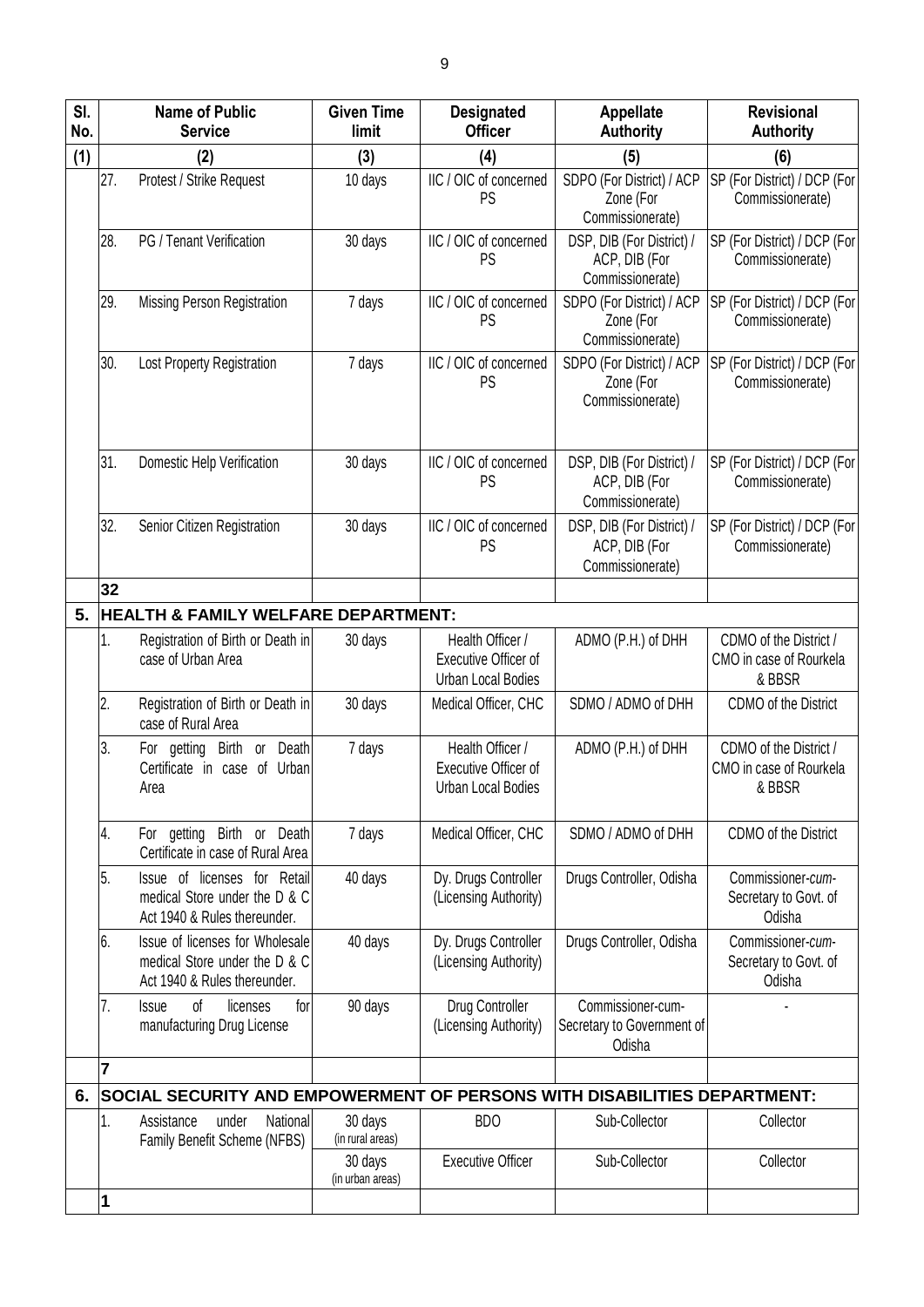| SI.<br>No. | <b>Name of Public</b><br><b>Service</b>                                                                                                                                                  | <b>Given Time</b><br>limit                       | <b>Designated</b><br><b>Officer</b>                                   | <b>Appellate</b><br><b>Authority</b>          | <b>Revisional</b><br><b>Authority</b>                    |
|------------|------------------------------------------------------------------------------------------------------------------------------------------------------------------------------------------|--------------------------------------------------|-----------------------------------------------------------------------|-----------------------------------------------|----------------------------------------------------------|
| (1)        | (2)                                                                                                                                                                                      | (3)                                              | (4)                                                                   | (5)                                           | (6)                                                      |
| 7.         | ST & SC DEVELOPMENT DEPARTMENT, MINORITIES & BACKWARD CLASSES WELFARE<br><b>DEPARTMENT:</b>                                                                                              |                                                  |                                                                       |                                               |                                                          |
|            | Payment of cash incentive to<br>1.<br>couples for<br>Inter-Caste<br>in<br>defined<br>marriage as<br>Resolution No. 21332/HTW, dt.<br>26.06.1980 subject to revision<br>from time to time | 60 days<br>(subject to availability<br>of funds) | District Welfare Officer<br>(DWO) of the concerned<br><b>District</b> | Collector of the concerned<br><b>District</b> | Commissioner-cum-<br>Secretary, ST&SC Dev.<br>Department |
|            |                                                                                                                                                                                          |                                                  |                                                                       |                                               |                                                          |

| 8. |             | <b>HOUSING &amp; URBAN DEVELOPMENT DEPARTMENT:</b>                                                                                                                                                                             |         |                                                              |                                                                         |                                                             |
|----|-------------|--------------------------------------------------------------------------------------------------------------------------------------------------------------------------------------------------------------------------------|---------|--------------------------------------------------------------|-------------------------------------------------------------------------|-------------------------------------------------------------|
|    | 1.          | <b>Building</b><br>Plan<br>Approval<br>(applicable<br>Bhubaneswar<br>to<br>Development<br>Authority<br>from<br>01.02.2013<br>and<br>other<br>Authorities<br>Development<br>&<br>ULBs from 01.05.2013)<br>For Low Risk Building | 15 days | Counter Assistant /<br><b>Dealing Assistant</b><br>concerned | Planning Member, DA<br>concerned / Executive<br>Officer concerned       | Vice-Chairman, DA<br>concerned / ADM-cum-PD,<br><b>DUDA</b> |
|    | ii)         | Risk<br>For other<br>than<br>Low<br><b>Building</b>                                                                                                                                                                            | 30 days | Counter Assistant /<br><b>Dealing Assistant</b><br>concerned | Planning Member, DA<br>concerned / Executive<br>Officer concerned       | Vice-Chairman, DA<br>concerned / ADM-cum-PD,<br><b>DUDA</b> |
|    | iii)<br>(a) | Plan<br><b>Building</b><br>Approval<br>applicable for BDA & BMC from<br>18.12.2018<br>Low Risk Building (through online)                                                                                                       | 15 days | Junior Town Planner /<br><b>Assistant Town Planner</b>       | Planning Member, DA<br>concerned / Additional<br>Municipal Commissioner | Vice-Chairman, DA /<br>Municipal Commissioner               |
|    | (b)         | Low Risk Building with pre-<br>approved plan through online                                                                                                                                                                    | 2 days  | Junior Town Planner /<br><b>Assistant Town Planner</b>       | Planning Member, DA<br>concerned / Additional<br>Municipal Commissioner | Vice-Chairman, DA /<br>Municipal Commissioner               |
|    | iv)         | Risk<br>For other<br>than<br>Low<br><b>Building</b>                                                                                                                                                                            | 30 days | Counter Assistant /<br><b>Dealing Assistant</b><br>concerned | Planning Member, DA<br>concerned / Executive<br>Officer concerned       | Vice-Chairman, DA<br>concerned / ADM-cum-PD,<br><b>DUDA</b> |
|    | 2.          | Issue of Occupancy Certificate<br>(applicable to<br>Bhubaneswar<br>Development Authority<br>from<br>01.02.2013<br>and<br>other<br>Authorities<br>&<br>Development<br>ULBs from 01.03.2013)                                     | 30 days | Counter Assistant /<br><b>Dealing Assistant</b><br>concerned | Planning Member, DA<br>concerned / Executive<br>Officer concerned       | Vice-Chairman, DA<br>concerned / ADM-cum-PD,<br><b>DUDA</b> |
|    | 3.          | Marriage Certificate (applicable<br>Bhubaneswar, Cuttack &<br>to<br>Berhampur<br>Municipal<br>Corporations from 01.02.2013<br>other<br><b>ULBs</b><br>and<br>from<br>01.05.2013)                                               | 7 days  | <b>Dealing Assistant</b><br>concerned                        | Deputy Commissioner /<br><b>Executive Officer</b><br>concerned          | Municipal Commissioner /<br>ADM-cum-PD, DUDA                |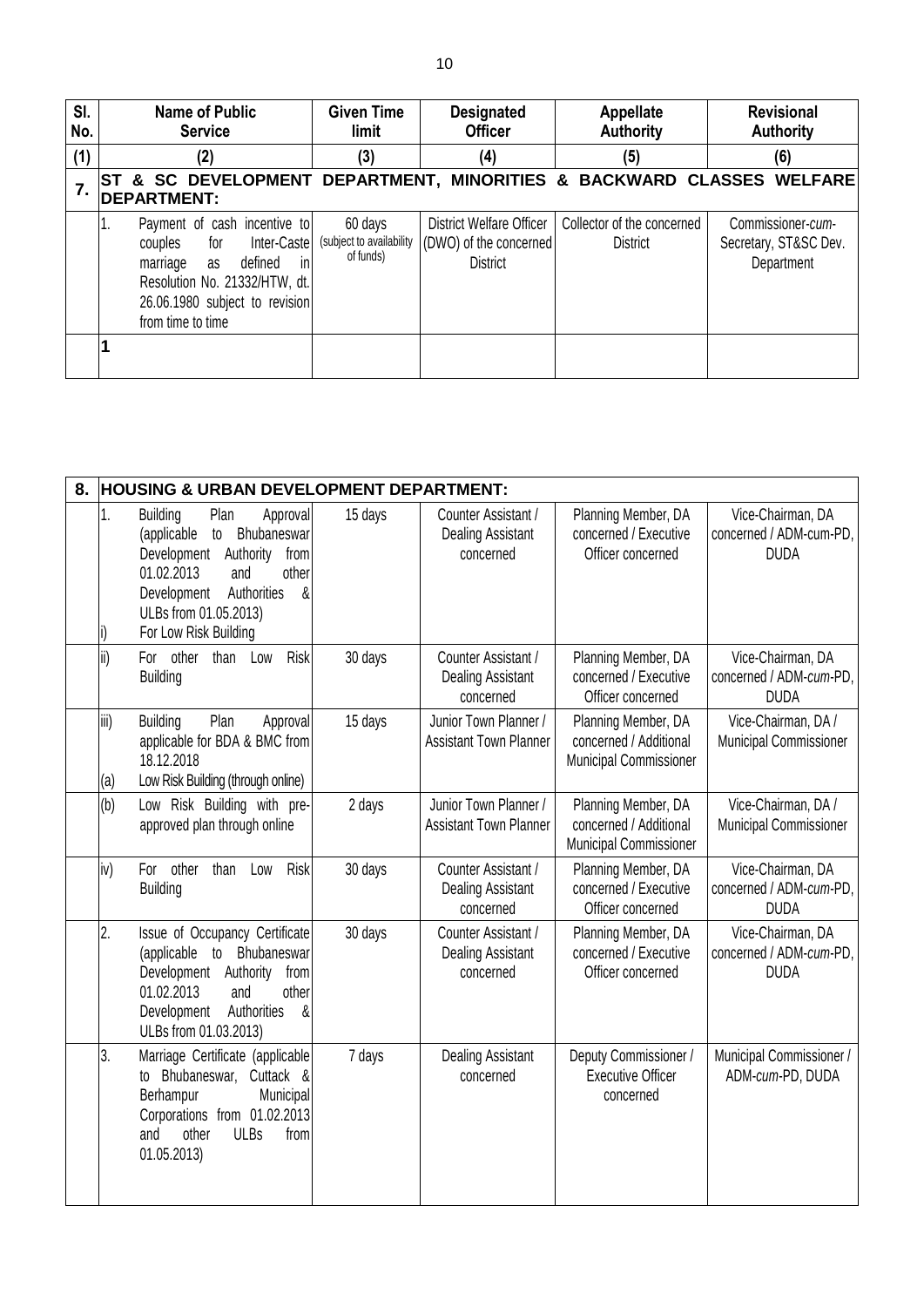| SI.<br>No. |     | <b>Name of Public</b><br><b>Service</b>                                                                                                                                                     | <b>Given Time</b><br>limit                                     | <b>Designated</b><br><b>Officer</b>                                        | <b>Appellate</b><br><b>Authority</b>                           | Revisional<br><b>Authority</b>                          |
|------------|-----|---------------------------------------------------------------------------------------------------------------------------------------------------------------------------------------------|----------------------------------------------------------------|----------------------------------------------------------------------------|----------------------------------------------------------------|---------------------------------------------------------|
| (1)        |     | (2)                                                                                                                                                                                         | (3)                                                            | (4)                                                                        | (5)                                                            | (6)                                                     |
|            | 4.  | &<br>Certificate<br><b>Birth</b><br>Death<br>(applicable<br>to Bhubaneswar,<br>Cuttack & Berhampur Municipal<br>Corporations from 01.02.2013<br>other<br>ULBs<br>from<br>and<br>01.05.2013) | 15 days                                                        | <b>VS Clerk</b>                                                            | City Health Officer /<br><b>Executive Officer</b><br>concerned | Municipal Commissioner /<br>ADM-cum-PD, DUDA            |
|            | 5.  | (applicable to<br>Trade License<br>&<br>Cuttack<br>Bhubaneswar,<br>Berhampur<br>Municipal<br>Corporations from 01.02.2013<br><b>ULBs</b><br>and<br>other<br>from<br>01.05.2013)             | 15 days                                                        | Misc. Sarkar / Clerk<br>concerned                                          | Deputy Commissioner /<br><b>Executive Officer</b><br>concerned | Municipal Commissioner /<br>ADM-cum-PD, DUDA            |
|            | 6.  | Water<br>connection<br>Pipe<br>(applicable to<br>Bhubaneswar,<br>Cuttack & Berhampur Municipal<br>Corporations from 01.02.2013<br><b>ULBs</b><br>and<br>other<br>from<br>01.05.2013)        | 45 days                                                        | Junior Engineer<br>concerned                                               | <b>Assistant Engineer</b><br>concerned                         | <b>Executive Engineer</b><br>concerned                  |
|            | 7.  | Bill<br>Correction<br>of<br>Water<br>(applicable to Bhubaneswar,<br>Cuttack & Berhampur Municipal<br>Corporations from 01.02.2013<br><b>ULBs</b><br>and<br>other<br>from<br>01.05.2013)     | 30 days                                                        | Junior Engineer<br>concerned                                               | <b>Assistant Engineer</b><br>concerned                         | <b>Executive Engineer</b><br>concerned                  |
|            | 8.  | Tube<br>Wells<br>Repair<br>of<br>Bhubaneswar,<br>(applicable to<br>Cuttack & Berhampur Municipal<br>Corporations from 01.02.2013<br><b>ULBs</b><br>from<br>other<br>and<br>01.05.2013)      | 7 days<br>(for minor repair);<br>14 days<br>(for major repair) | Junior Engineer, Tube<br>Well                                              | Assistant Engineer in-<br>charge, Tube Well                    | <b>Executive Engineer</b><br>concerned                  |
|            | 9.  | Certified copy of Building Plan<br>Approval by the Development<br>Authorities or ULBs                                                                                                       | 7 days                                                         | JTP / ATP / TP /<br>concerned Clerk                                        | <b>Planning Member</b>                                         | Vice-Chairman                                           |
|            | 10. | Booking of Parks / Community<br>Halls                                                                                                                                                       | 2 days                                                         | Chief Horticulturist /<br>concerned Clerk                                  | Chief Engineer-cum-<br>Engineer Member / Dy.<br>Commissioner   | Vice-Chairman /<br>Chairman / Municipal<br>Commissioner |
|            | 11. | Land use information                                                                                                                                                                        | 3 days                                                         | JTP / ATP / TP /<br>concerned Clerk                                        | <b>Planning Member</b>                                         | Vice-Chairman                                           |
|            | 12. | Issue of Conveyance Deed                                                                                                                                                                    | 30 days                                                        | <b>Concerned Allotment</b><br>Officer / concerned Clerk                    | Secretary                                                      | Vice-Chairman                                           |
|            | 13. | Issue of 'No Dues' Certificate                                                                                                                                                              | 30 days                                                        | <b>Concerned Allotment</b><br>Officer / concerned<br><b>Branch Officer</b> | Secretary / Deputy<br>Commissioner                             | Vice-Chairman /<br>Municipal Commissioner               |
|            | 14. | Transfer of Property in case of<br>Sale                                                                                                                                                     | 30 days                                                        | <b>Concerned Allotment</b><br>Officer / concerned<br>Clerk                 | Secretary                                                      | Vice-Chairman                                           |
|            | 15. | of<br>Permission<br>for<br><b>Issue</b><br>Mortgage                                                                                                                                         | 30 days                                                        | <b>Concerned Allotment</b><br>Officer / concerned<br>Clerk                 | Secretary                                                      | Vice-Chairman                                           |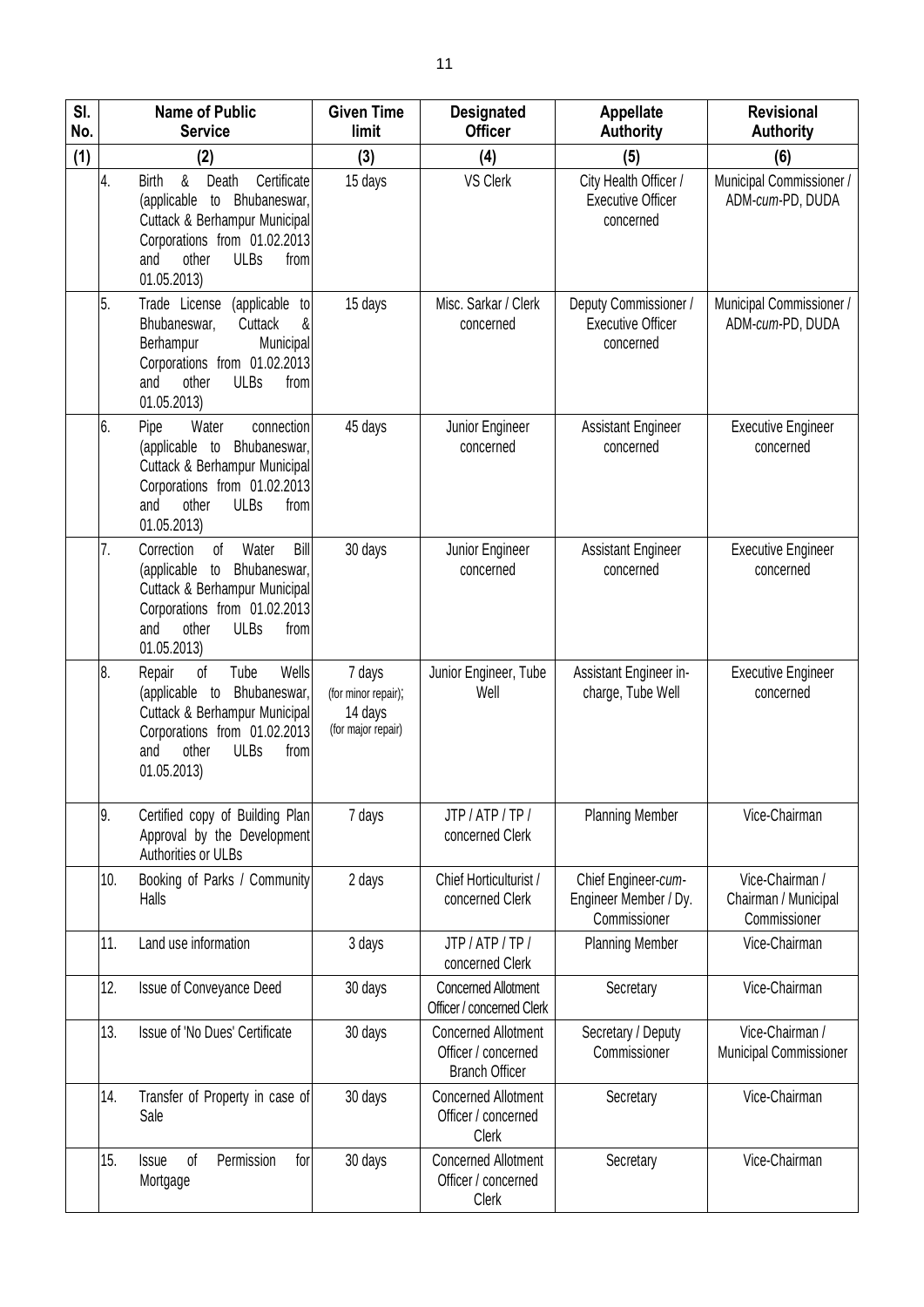| SI.<br>No. |     | <b>Name of Public</b><br><b>Service</b>                                                                       | <b>Given Time</b><br>limit | <b>Designated</b><br><b>Officer</b>                                           | <b>Appellate</b><br><b>Authority</b>                    | <b>Revisional</b><br><b>Authority</b>     |
|------------|-----|---------------------------------------------------------------------------------------------------------------|----------------------------|-------------------------------------------------------------------------------|---------------------------------------------------------|-------------------------------------------|
| (1)        |     | (2)                                                                                                           | (3)                        | (4)                                                                           | (5)                                                     | (6)                                       |
|            | 16. | of<br>Transfer<br>Ownership<br>0f<br>Holding                                                                  | 60 days                    | <b>Concerned Allotment</b><br>Officer / concerned<br>Clerk / Recovery Officer | Secretary / Deputy<br>Commissioner                      | Vice-Chairman /<br>Municipal Commissioner |
|            | 17. | Lifting of Municipal Solid Waste<br>from roads / street                                                       | 3 Days                     | Sanitary Inspector                                                            | City Health Officer                                     | Municipal Commissioner                    |
|            | 18. | Replacement<br>of<br>damaged<br><b>Street Light</b>                                                           | 10 Days                    | Concerned Junior<br>Engineer                                                  | <b>Concerned Executive</b><br>Engineer                  | <b>City Engineer</b>                      |
|            | 19. | Assessment of Holding Tax                                                                                     | 30 Days                    | Tax Collector /<br>Tax Daroga                                                 | <b>Deputy Commissioner</b>                              | Municipal Commissioner                    |
|            | 20. | Road cutting permission                                                                                       | 7 days                     | Concerned<br>Junior Engineer                                                  | <b>Executive Engineer</b><br>Concerned                  | <b>City Engineer</b>                      |
|            | 21. | Road restoration from date of<br>issue of Permission                                                          | 15 days                    | Concerned Junior<br>Engineer                                                  | <b>Executive Engineer</b><br>Concerned                  | <b>City Engineer</b>                      |
|            | 22. | Issue of duplicate Birth / Death<br>Certificate                                                               | 7 days                     | <b>Concerned Clerk</b>                                                        | City Health Officer                                     | Municipal Commissioner                    |
|            | 23. | Repairing<br>of W/S<br>pipelines<br>Sewerage<br>(minor leakage /<br>Over flow / Blockage by PHEO)             | 48 Hrs.                    | Concerned<br>JE / AE                                                          | Concerned AEE /<br>Dy. Executive Engineer               | Executive<br>Engineer                     |
|            | 24. | Building Plan Approval (SPAs &<br>RIT <sub>s</sub> )                                                          | 60 days                    | Special Planning Authority<br>/ Secretary, concerned<br>R.I.T.                | Chairman, SPA Committee /<br>Chairman, concerned R.I.T. | Director of Town Planning,<br>Odisha.     |
|            | 25. | <b>Issue of Occupancy Certificate</b>                                                                         | 30 Days                    | Special Planning Authority<br>/ Secretary, concerned<br>R.I.T.                | Chairman, SPA Committee /<br>Chairman, concerned R.I.T. | Director of Town Planning,<br>Odisha.     |
|            | 26. | Certified copy of Building Plan<br>Approval                                                                   | 10 Days                    | Special Planning Authority<br>/ Secretary, concerned<br>R.I.T.                | Chairman, SPA Committee /<br>Chairman, concerned R.I.T. | Director of Town Planning,<br>Odisha.     |
|            | 26  |                                                                                                               |                            |                                                                               |                                                         |                                           |
| 9.         |     | <b>SCHOOL &amp; MASS EDUCATION DEPARTMENT</b>                                                                 |                            |                                                                               |                                                         |                                           |
|            | 1.  | Issue of Original High School<br>Certificate-cum-Mark Sheet by<br>the Board of Secondary<br>Education, Odisha | 7 days                     | Deputy Secretary,<br><b>BSE (0)</b>                                           | Secretary, BSE (O)                                      | President, BSE (O)                        |
|            | 2.  | Issue of duplicate copy of the<br>High School Mark Sheet by the<br><b>Board</b>                               | 15 days                    | Deputy Secretary,<br>BSE (O)                                                  | Secretary, BSE (O)                                      | President, BSE (O)                        |
|            | 3.  | Issue of duplicate copy of High<br><b>School Certificate</b>                                                  | 15 days                    | Deputy Secretary,<br><b>BSE (0)</b>                                           | Secretary, BSE (O)                                      | President, BSE (O)                        |
|            | 4.  | Issue of Transfer Certificate by<br><b>Elementary Schools</b>                                                 | 3 days                     | Head Master / I/C H.M.                                                        | <b>Assistant Block Education</b><br>Officer             | <b>Block Education Officer</b>            |
|            | 5.  | Issue of Conduct Certificate by<br><b>Elementary Schools</b>                                                  | 3 days                     | Head Master / I/C H.M.                                                        | <b>Assistant Block Education</b><br>Officer             | <b>Block Education Officer</b>            |
|            | 6.  | Issue of Transfer Certificate by<br>Secondary Schools                                                         | 3 days                     | Head Master / I/C.H.M.                                                        | <b>District Education Officer</b>                       | Regional Joint Director<br>(Schools)      |
|            | 7.  | Issue of Conduct Certificate by<br>Secondary Schools                                                          | 3 days                     | Head Master / I/C.H.M.                                                        | <b>District Education Officer</b>                       | Regional Joint Director<br>(Schools)      |
|            | 8.  | Renewal of affiliation to the<br>Colleges by the CHSE                                                         | 60 days                    | Secretary                                                                     | Chairman                                                | Director, Higher Secondary<br>Education   |
|            | 9.  | Selection of Member (Women)<br>to the GB by the CHSE                                                          | 15 days                    | Secretary                                                                     | Chairman                                                | Director, Higher Secondary<br>Education   |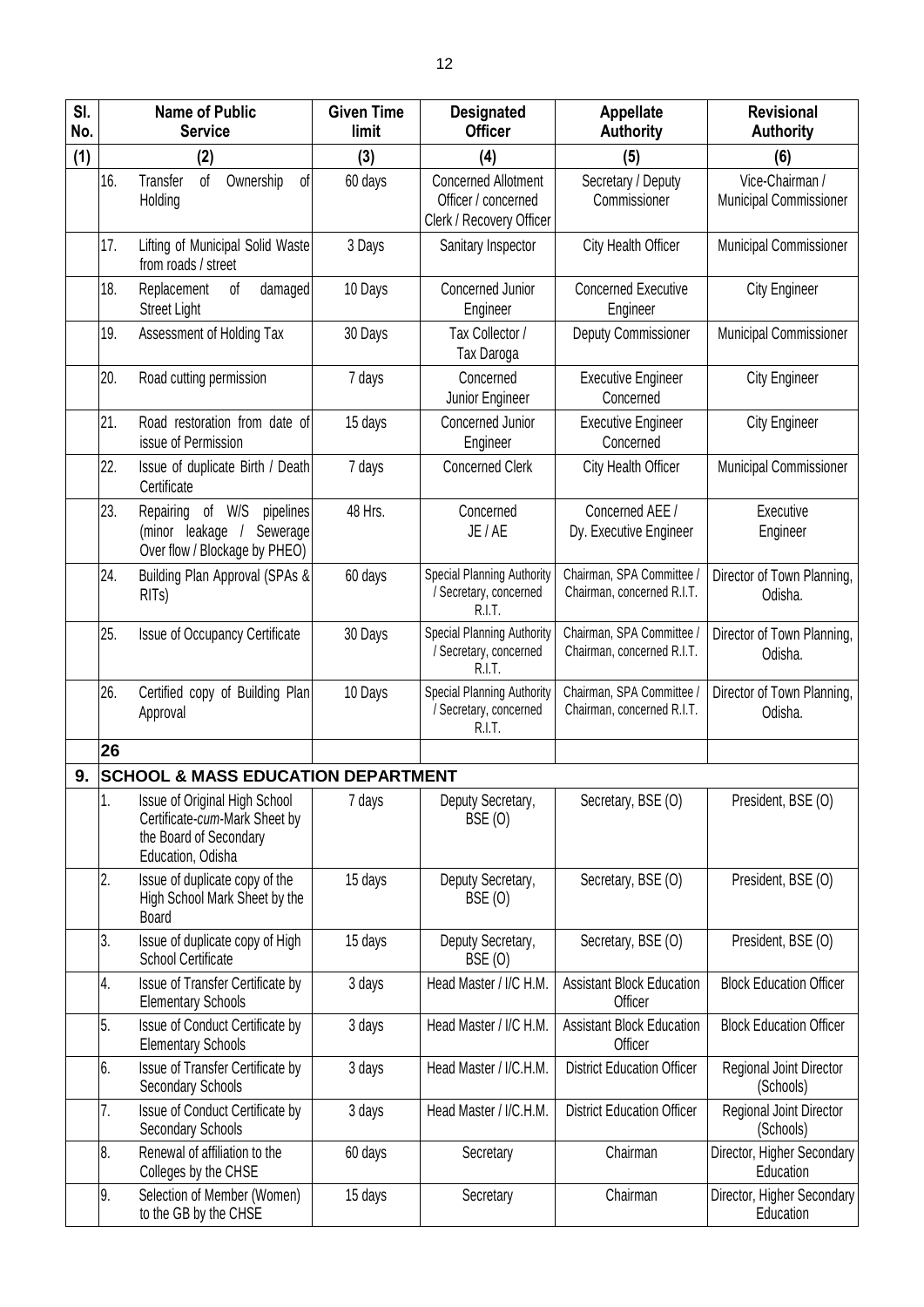| SI.<br>No. |     | <b>Name of Public</b><br><b>Service</b>                                                          | <b>Given Time</b><br>limit | <b>Designated</b><br><b>Officer</b>                                | <b>Appellate</b><br><b>Authority</b>                                    | <b>Revisional</b><br><b>Authority</b>                           |
|------------|-----|--------------------------------------------------------------------------------------------------|----------------------------|--------------------------------------------------------------------|-------------------------------------------------------------------------|-----------------------------------------------------------------|
| (1)        |     | (2)                                                                                              | (3)                        | (4)                                                                | (5)                                                                     | (6)                                                             |
|            | 10. | Forwarding of fresh Scholarship<br>to MHRD by the CHSE                                           | 30 days                    | Secretary                                                          | Chairman                                                                | Director, Higher Secondary<br>Education                         |
|            | 11. | Forwarding of Renewal of<br>Scholarship to MHRD                                                  | 30 days                    | Secretary                                                          | Chairman                                                                | Director, Higher Secondary<br>Education                         |
|            | 12. | Issue of verification of<br>Certificates                                                         | 7 days                     | Secretary                                                          | Chairman                                                                | Director, Higher Secondary<br>Education                         |
|            | 13. | Issue of verification of Mark<br><b>Sheet</b>                                                    | 30 days                    | Secretary                                                          | Chairman                                                                | Director, Higher Secondary<br>Education                         |
|            | 14. | Re-addition of marks on Screen<br>Valuation                                                      | 7 days                     | Secretary                                                          | Chairman                                                                | Director, Higher Secondary<br>Education                         |
|            | 15. | Re-addition of marks on Manual<br>Valuation                                                      | 60 days                    | Secretary                                                          | Chairman                                                                | Director, Higher Secondary<br>Education                         |
|            | 16. | Issue of Pass / Equivalence<br>Certificate                                                       | 7 days                     | Secretary                                                          | Chairman                                                                | Director, Higher Secondary<br>Education                         |
|            | 17. | <b>Issue of Migration Certificate</b>                                                            | 7 days                     | Secretary                                                          | Chairman                                                                | Director, Higher Secondary<br>Education                         |
|            | 18. | <b>Issue of Provisional Pass</b><br>Certificate / Mark Sheet                                     | 7 days                     | Secretary                                                          | Chairman                                                                | Director, Higher Secondary<br>Education                         |
|            | 19. | Authentication of Original<br>Certificate                                                        | 7 days                     | Secretary                                                          | Chairman                                                                | Director, Higher Secondary<br>Education                         |
|            | 19  |                                                                                                  |                            |                                                                    |                                                                         |                                                                 |
|            |     | 10. HIGHER EDUCATION DEPARTMENT:                                                                 |                            |                                                                    |                                                                         |                                                                 |
|            | 1.  | Pass<br>Provisional<br>0f<br><b>Issue</b><br>Certificate<br>Mark Sheet by<br><b>Universities</b> | 7 days                     | Controller of<br>Examination of the<br>Universities concerned      | Registrar of the Universities<br>concerned                              | Vice-Chancellor of the<br>Universities concerned                |
|            | 2.  | Issue of Migration Certificate by<br><b>Universities</b>                                         | 30 days                    | Controller of<br>Examination of the<br>Universities concerned      | Registrar of the Universities<br>concerned                              | Vice-Chancellor of the<br>Universities concerned                |
|            | 3.  | Issue of CLC by Colleges                                                                         | 3 days                     | Principal of the College<br>concerned                              | Regional Director of<br>Education                                       | Director, Higher Education                                      |
|            | 4.  | Authentication<br>Educational<br>οf<br>Certificates                                              | 12 days                    | Joint Secretary to Govt.,<br><b>Higher Education</b><br>Department | Additional Secretary to<br>Govt., Higher Education<br>Department        | Principal Secretary to<br>Govt., Higher Education<br>Department |
|            | 5.  | Sanction of Junior, Senior, PG<br>Merit, Girls Merit, Technical &<br>Professional Scholarship    | 30 days                    | Joint Secretary to Govt.,<br><b>Higher Education</b><br>Department | Additional Secretary to<br>Govt., Higher Education<br>Department        | Principal Secretary to<br>Govt., Higher Education<br>Department |
|            | 6.  | Issue of Clearance Certificate<br>of<br>towards<br>recovery<br>Loan<br>Stipend                   | 15 days                    | Joint Secretary to Govt.,<br><b>Higher Education</b><br>Department | Additional Secretary to<br>Govt., Higher Education<br>Department        | Principal Secretary to<br>Govt., Higher Education<br>Department |
|            | 7.  | Verification and Authentication<br>of Original Certificate                                       | 5 days                     | Joint Secretary to Govt.,<br><b>Higher Education</b><br>Department | <b>Additional Secretary to</b><br>Govt., Higher Education<br>Department | Principal Secretary to<br>Govt., Higher Education<br>Department |
|            | 8.  | Renewal of affiliation to<br>the<br>Colleges by the Universities                                 | 60 days                    | Asst. Registrar /<br>Dy. Registrar                                 | Registrar                                                               | Vice-Chancellor                                                 |
|            | 9.  | verification<br><b>Issue</b><br>οf<br>of<br>certificates by the Universities                     | 7 days                     | Asst. Registrar /<br>Dy. Registrar                                 | Registrar                                                               | Vice-Chancellor                                                 |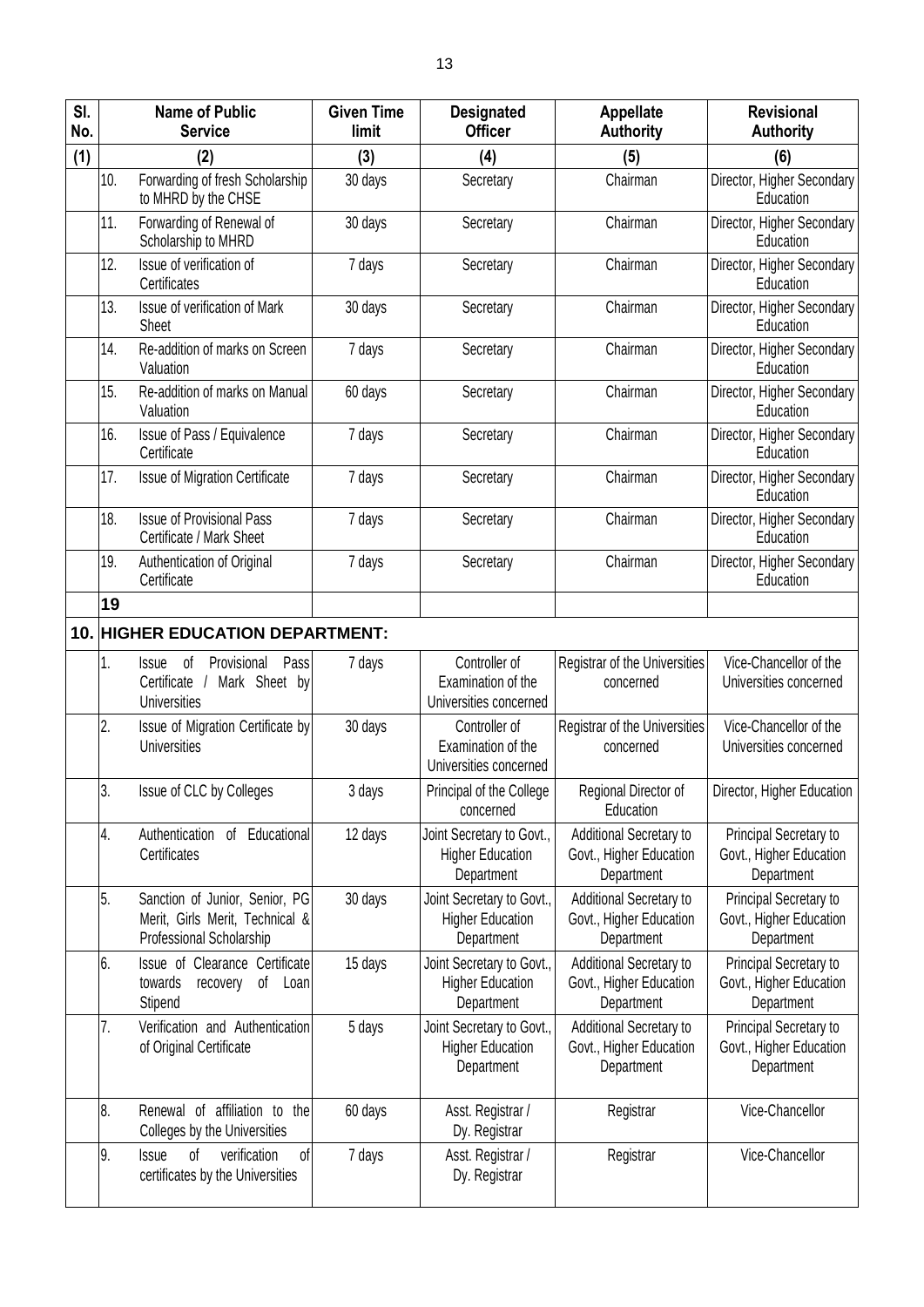| SI.<br>No. |     | <b>Name of Public</b><br><b>Service</b>                                                                                                                                           | <b>Given Time</b><br>limit                                          | <b>Designated</b><br><b>Officer</b>                                                                                                                  | <b>Appellate</b><br><b>Authority</b>                                                      | <b>Revisional</b><br><b>Authority</b>                                                  |
|------------|-----|-----------------------------------------------------------------------------------------------------------------------------------------------------------------------------------|---------------------------------------------------------------------|------------------------------------------------------------------------------------------------------------------------------------------------------|-------------------------------------------------------------------------------------------|----------------------------------------------------------------------------------------|
| (1)        |     | (2)                                                                                                                                                                               | (3)                                                                 | (4)                                                                                                                                                  | (5)                                                                                       | (6)                                                                                    |
|            | 10. | Issue of verification of<br>Mark<br>Sheet by the Universities                                                                                                                     | 30 days                                                             | Asst. Registrar /<br>Dy. Registrar                                                                                                                   | Registrar                                                                                 | Vice-Chancellor                                                                        |
|            | 11. | Re-addition of marks by the<br><b>Universities</b>                                                                                                                                | 60 days                                                             | Asst. Registrar /<br>Dy. Registrar                                                                                                                   | Registrar                                                                                 | Vice-Chancellor                                                                        |
|            | 12. | of<br>Nominee<br>Selection<br>of<br>University to Colleges                                                                                                                        | 7 days                                                              | Asst. Registrar /<br>Dy. Registrar                                                                                                                   | Registrar                                                                                 | Vice-Chancellor                                                                        |
|            | 13. | Issue of Migration Certificate by<br>the Universities                                                                                                                             | 7 days                                                              | Asst. Registrar /<br>Dy. Registrar                                                                                                                   | Registrar                                                                                 | Vice-Chancellor                                                                        |
|            | 14. | <b>Issue of Provisional Mark Sheet</b><br>and Degree Certificate by the<br><b>Universities</b>                                                                                    | 7 days                                                              | Asst. Registrar /<br>Dy. Registrar                                                                                                                   | Registrar                                                                                 | Vice-Chancellor                                                                        |
|            | 15. | Issue of Official Transcript<br>Authenticity by the Universities                                                                                                                  | 7 days                                                              | Asst. Registrar /<br>Dy. Registrar                                                                                                                   | Registrar                                                                                 | Vice-Chancellor                                                                        |
|            | 16. | Disbursal of<br>Scholarship<br><b>Research Grant</b>                                                                                                                              | 7 days                                                              | Asst. Registrar /<br>Dy. Registrar                                                                                                                   | Registrar                                                                                 | Vice-Chancellor                                                                        |
|            | 17. | Issue of Registration / Duplicate<br>Mark Sheet / Certificate                                                                                                                     | 7 days                                                              | Asst. Registrar /<br>Dy. Registrar                                                                                                                   | Registrar                                                                                 | Vice-Chancellor                                                                        |
|            | 1.  | 11. FISHERIES & ANIMAL RESOURCES DEVELOPMENT DEPARTMENT:<br>Issue of Registration Certificate<br>along with fishing license after<br>deposit of prescribed<br>fees<br>under OMFRA | 15 days                                                             | <b>Additional Fisheries</b><br>Officer (Marine),<br>Kujanga, Puri,<br>Ganjam, Balasore &<br><b>District Fisheries</b><br>Officer (B&T),<br>Balugaon  | Deputy Director of<br>Fisheries (Marine),<br>Directorate of Fisheries.<br>Odisha, Cuttack | Joint Director of Fisheries<br>(Coastal), Directorate of<br>Fisheries, Odisha, Cuttack |
|            | 2.  | Issue of renewal fishing license<br>after deposit of prescribed fees<br>under OMFRA of the Fisheries<br>Sector                                                                    | 15 days                                                             | <b>Additional Fisheries</b><br>Officer (Marine),<br>Kujanga, Puri, Ganjam,<br><b>Balasore &amp; District</b><br>Fisheries Officer (B&T),<br>Balugaon | Deputy Director of<br>Fisheries (Marine),<br>Directorate of Fisheries.<br>Odisha, Cuttack | Joint Director of Fisheries<br>(Coastal), Directorate of<br>Fisheries, Odisha, Cuttack |
|            | 3.  | of<br>Health<br>Animal<br><b>Issue</b><br>ARD<br>Certificate<br>under the<br>Sector                                                                                               | 5 days<br>(in Headquarters area)<br>7 days<br>(in peripheral areas) | BVO / VAS / AVAS                                                                                                                                     | SDVO                                                                                      | CDVO                                                                                   |
|            | 4.  | Issue of Postmortem Reports<br>and Insurance Document for<br>Insurance claim of animals                                                                                           | 21 days                                                             | BVO / VAS / AVAS                                                                                                                                     | SDVO                                                                                      | CDVO                                                                                   |
|            | 5.  | Sponsoring of applications for<br>livestock farming under Bank Loan                                                                                                               | 15 days                                                             | BVO / VAS / AVAS                                                                                                                                     | SDVO                                                                                      | CDVO                                                                                   |
|            | 6.  | of application<br>Disposal<br>for<br>getting assistance for livestock<br>related activities under different<br><b>Government Schemes</b>                                          | 15 days                                                             | BVO / VAS / AVAS                                                                                                                                     | SDVO                                                                                      | CDVO                                                                                   |
|            | 6   |                                                                                                                                                                                   |                                                                     |                                                                                                                                                      |                                                                                           |                                                                                        |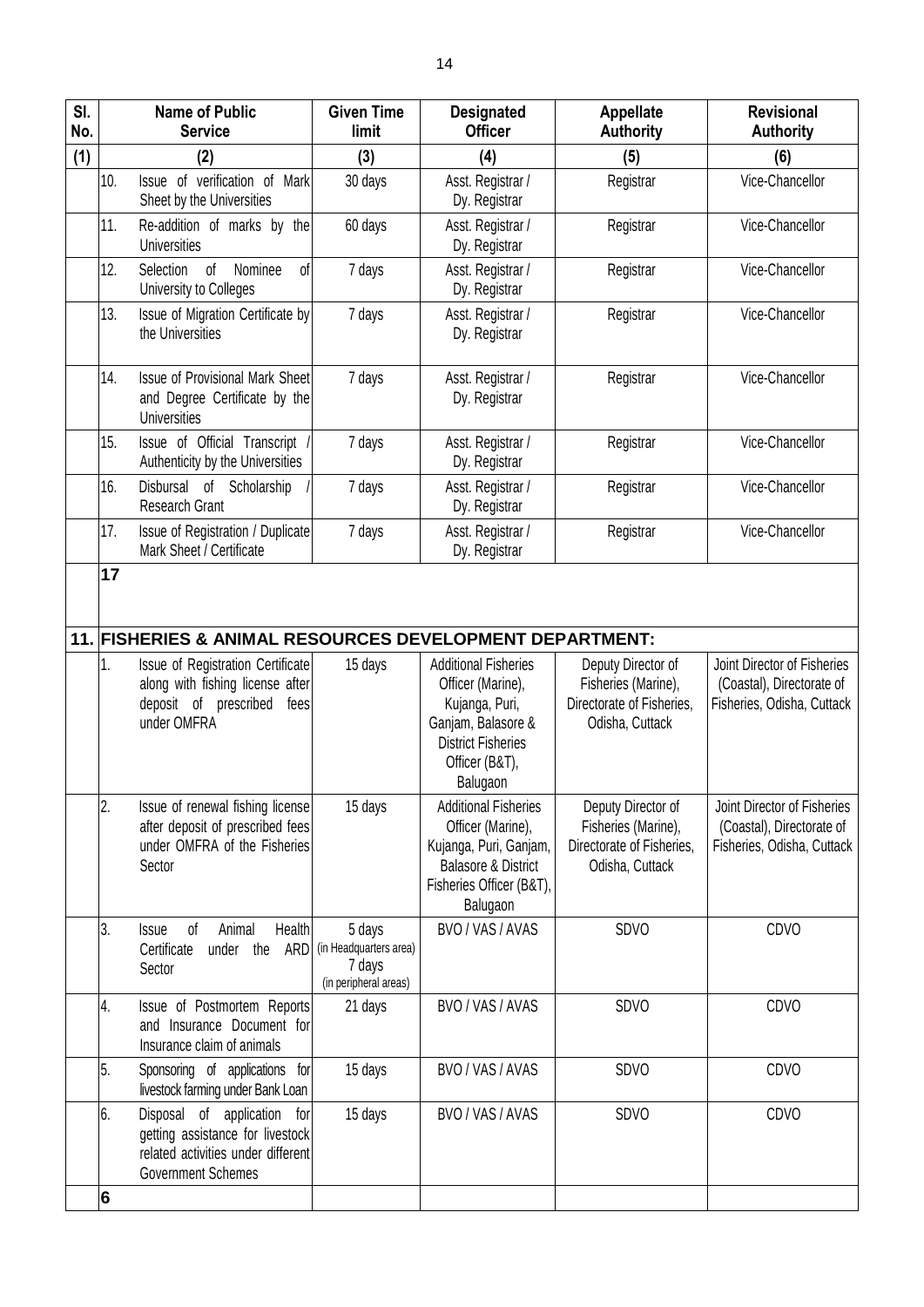| SI.<br>No. | <b>Name of Public</b><br><b>Service</b>                                                                                                                                                                                                                                           | <b>Given Time</b><br>limit | <b>Designated</b><br><b>Officer</b>                                                           | <b>Appellate</b><br><b>Authority</b>    | <b>Revisional</b><br><b>Authority</b>                |
|------------|-----------------------------------------------------------------------------------------------------------------------------------------------------------------------------------------------------------------------------------------------------------------------------------|----------------------------|-----------------------------------------------------------------------------------------------|-----------------------------------------|------------------------------------------------------|
| (1)        | (2)                                                                                                                                                                                                                                                                               | (3)                        | (4)                                                                                           | (5)                                     | (6)                                                  |
|            | 12. INDUSTRIES DEPARTMENT:                                                                                                                                                                                                                                                        |                            |                                                                                               |                                         |                                                      |
|            | 1.<br>In case of allotment of land<br>within IDCO Estates (outside<br>BMC area) allotment letter after<br>receipt of approval of the Land<br>Allotment Committee (LAC).                                                                                                           | 30 days                    | <b>Divisional Head</b><br>concerned                                                           | Chairman-cum-Managing<br>Director, IDCO | Principal Secretary,<br><b>Industries Department</b> |
|            | Execution of Agreement subject<br>2.<br>to compliance of terms and<br>conditions of allotment after<br>receipt of land cost.                                                                                                                                                      | 15 days                    | Divisional Head<br>concerned                                                                  | Chairman-cum-Managing<br>Director, IDCO | Principal Secretary,<br><b>Industries Department</b> |
|            | Issue of Possession Certificate<br>3.<br>after receipt of land cost and<br>execution of Agreement.                                                                                                                                                                                | 15 days                    | Divisional Head<br>concerned                                                                  | Chairman-cum-Managing<br>Director, IDCO | Principal Secretary,<br><b>Industries Department</b> |
|            | 4.<br>In case of allotment of land within<br>IDCO Estates (within BMC area)<br>allotment Letter after receipt of<br>High<br>from<br>Level<br>approval<br>Clearance Committee (HLCC)                                                                                               | 30 days                    | CGM (MSME)                                                                                    | Chairman-cum-Managing<br>Director, IDCO | Principal Secretary,<br><b>Industries Department</b> |
|            | 5.<br>Execution of Agreement subject<br>to compliance of terms and<br>conditions of allotment after<br>receipt of land cost                                                                                                                                                       | 15 days                    | Divisional Head<br>concerned                                                                  | Chairman-cum-Managing<br>Director, IDCO | Principal Secretary,<br>Industries Department        |
|            | 6.<br>Issue of Possession Certificate<br>after receipt of land cost and<br>execution of Agreement                                                                                                                                                                                 | 15 days                    | Divisional Head<br>concerned                                                                  | Chairman-cum-Managing<br>Director, IDCO | Principal Secretary,<br><b>Industries Department</b> |
|            | 7.<br>Obtaining Water connection                                                                                                                                                                                                                                                  | 30 days                    | Divisional Head                                                                               | Chairman-cum-Managing<br>Director, IDCO | Principal Secretary,<br><b>Industries Department</b> |
|            | $\overline{7}$                                                                                                                                                                                                                                                                    |                            |                                                                                               |                                         |                                                      |
|            | 13. MICRO, SMALL & MEDIUM ENTERPRISES DEPARTMENT:                                                                                                                                                                                                                                 |                            |                                                                                               |                                         |                                                      |
|            | Recommendation for exemption<br>1.<br>of premium for conversion of<br>land for MSMEs                                                                                                                                                                                              | 60 days                    | General Manager,<br>Regional Industries<br>Centre (RIC) / District<br>Industries Centre (DIC) | Director of Industries                  | Secretary,<br><b>MSME Department</b>                 |
|            | 2.<br>Sanction of Capital Investment<br>Subsidy under National Mission on<br>Food Processing (NMFP) / Odisha<br>Food Processing Policies (OFPP) /<br>MSME development policy for<br>Enterprises,<br>different<br>Micro<br>Industrial Policy Resolutions or<br><b>MSMED Policy</b> | 60 days                    | General Manager,<br>Regional Industries<br>Centre (RIC) / District<br>Industries Centre (DIC) | Director of Industries                  | Secretary,<br><b>MSME Department</b>                 |
|            | 3.<br>Sanction of Capital Investment<br>Subsidy under National Mission on<br>Food Processing (NMFP) / Odisha<br>Food Processing Policies (OFPP) /<br>MSME development policy for<br><b>Small Enterprises</b>                                                                      | 90 days                    | Joint Director of<br>Industries / Addl.<br>Director of Industries                             | Director of Industries                  | Secretary,<br><b>MSME</b> Department                 |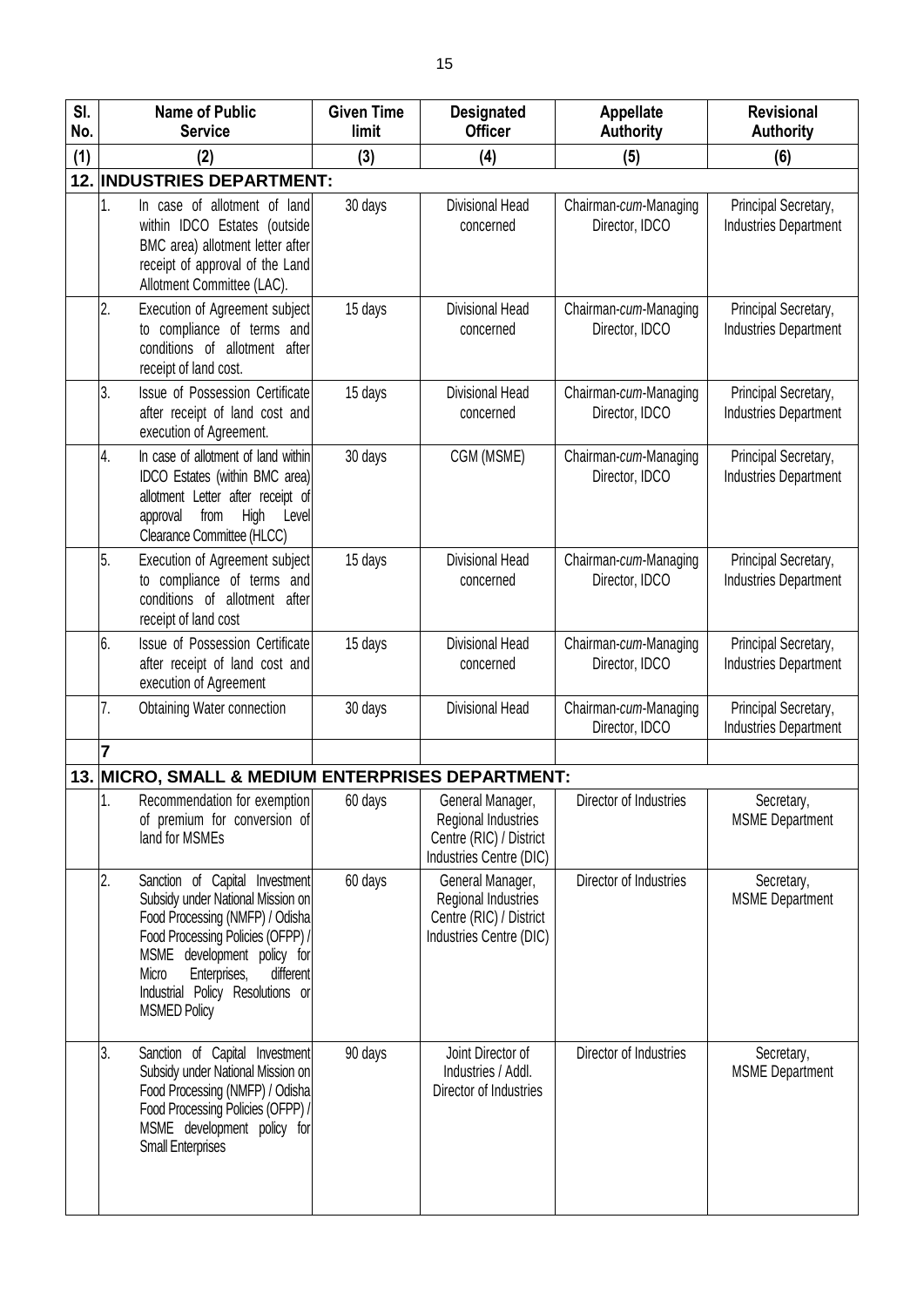| SI.<br>No. |     | <b>Name of Public</b><br><b>Service</b>                                                                                                           | <b>Given Time</b><br>limit | <b>Designated</b><br><b>Officer</b>                                                           | <b>Appellate</b><br><b>Authority</b> | <b>Revisional</b><br><b>Authority</b> |
|------------|-----|---------------------------------------------------------------------------------------------------------------------------------------------------|----------------------------|-----------------------------------------------------------------------------------------------|--------------------------------------|---------------------------------------|
| (1)        |     | (2)                                                                                                                                               | (3)                        | (4)                                                                                           | (5)                                  | (6)                                   |
|            | 4.  | Recommendation for exemption<br>of Stamp Duty                                                                                                     | 7 days                     | General Manager,<br>Regional Industries<br>Centre (RIC) / District<br>Industries Centre (DIC) | Director of Industries               | Secretary,<br><b>MSME</b> Department  |
|            | 5.  | Sanction<br>of<br>assistance<br>for<br>Patent & IPR (Industrial Policy<br>Resolution)                                                             | 30 days                    | General Manager,<br>Regional Industries<br>Centre (RIC) / District<br>Industries Centre (DIC) | Director of Industries               | Secretary,<br><b>MSME</b> Department  |
|            | 6.  | Sanction<br>of<br>assistance<br>for<br>Technical know-how                                                                                         | 30 days                    | General Manager,<br>Regional Industries<br>Centre (RIC) / District<br>Industries Centre (DIC) | Director of Industries               | Secretary,<br><b>MSME</b> Department  |
|            | 7.  | Sanction<br>of<br>assistance<br>for<br><b>Quality Certification</b>                                                                               | 30 days                    | General Manager,<br>Regional Industries<br>Centre (RIC) / District<br>Industries Centre (DIC) | Director of Industries               | Secretary,<br><b>MSME</b> Department  |
|            | 8.  | Recommendation for Electricity<br>Duty (ED) exemption on Power<br>for Micro,<br>Small,<br>Supply<br>Medium & Large Enterprises<br>(up to 110 KVA) | 30 days                    | General Manager,<br>Regional Industries<br>Centre (RIC) / District<br>Industries Centre (DIC) | Director of Industries               | Secretary,<br><b>MSME Department</b>  |
|            | 9.  | Recommendation for Electricity<br>Duty (ED) exemption on Power<br>Supply for Thrust / Deemed<br>Trust / Pioneer / Large (up to 5<br>MW)           | 30 days                    | Joint Director of<br>Industries / Addl.<br>Director of Industries                             | Director of Industries               | Secretary,<br><b>MSME</b> Department  |
|            | 10. | Recommendation for Electricity<br>(ED)<br>exemption<br>Duty<br>on<br>Captive Power Plant (CPP) for<br>Thrust/Deemed Trust / Pioneer<br>/ Large    | 30 days                    | General Manager,<br>Regional Industries<br>Centre (RIC) / District<br>Industries Centre (DIC) | Director of Industries               | Secretary,<br><b>MSME</b> Department  |
|            | 11. | Recommendation<br>ED<br>for<br><b>CPP</b><br>exemption<br>for<br>on<br>Thrust/Deemed Trust / Pioneer<br>/ Large                                   | 30 days                    | Joint Director of<br>Industries / Additional<br>Director of Industries                        | Director of Industries               | Secretary,<br><b>MSME</b> Department  |
|            | 12. | Recommendation for Entry Tax<br>exemption on Plant & M/c &<br>Raw materials (Micro & Small<br>Enterprises)                                        | 15 days                    | General Manager,<br>Regional Industries<br>Centre (RIC) / District<br>Industries Centre (DIC) | Director of Industries               | Secretary,<br><b>MSME</b> Department  |
|            | 13. | <b>Issue</b><br>of<br>VAT<br>Exemption<br>Certificate on Khadi, Village,<br>Cottage & Handicraft                                                  | 30 days                    | General Manager,<br>Regional Industries<br>Centre (RIC) / District<br>Industries Centre (DIC) | Director of Industries               | Secretary,<br><b>MSME</b> Department  |
|            | 14. | Sanction<br>towards<br>reimbursement of VAT (MSME)                                                                                                | 30 days                    | General Manager<br>RIC / DIC                                                                  | Director of Industries               | Secretary,<br><b>MSME</b> Department  |
|            | 15. | Sanction of Interest Subsidy for<br>Micro & Small Enterprise /<br><b>PMEGP</b>                                                                    | 15 days                    | General Manager,<br>Regional Industries<br>Centre (RIC) / District<br>Industries Centre (DIC) | Director of Industries               | Secretary,<br><b>MSME</b> Department  |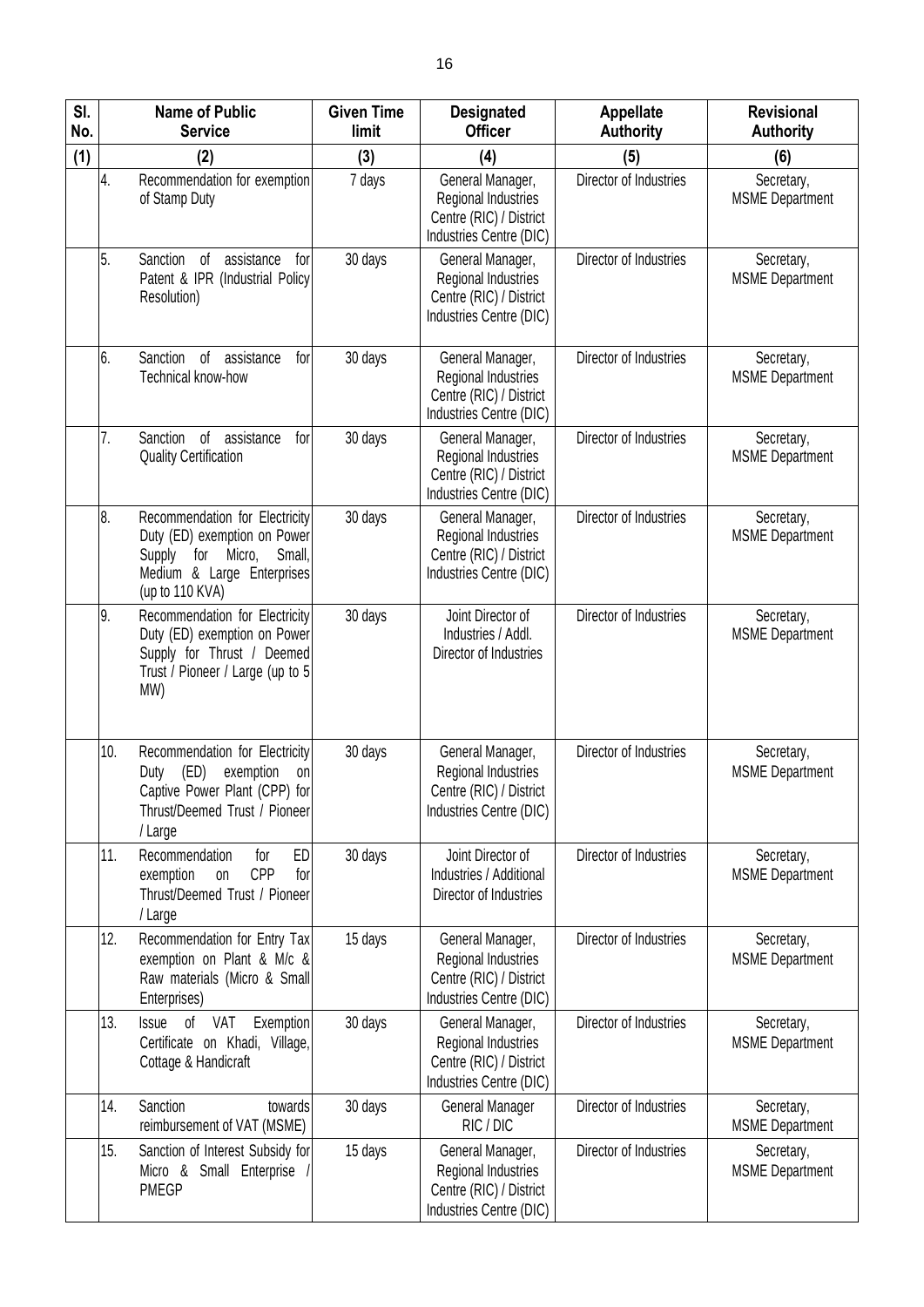| SI.<br>No. |     | <b>Name of Public</b><br><b>Service</b>                                                                                                                     | <b>Given Time</b><br>limit | <b>Designated</b><br><b>Officer</b>                                    | <b>Appellate</b><br><b>Authority</b>                               | <b>Revisional</b><br><b>Authority</b> |
|------------|-----|-------------------------------------------------------------------------------------------------------------------------------------------------------------|----------------------------|------------------------------------------------------------------------|--------------------------------------------------------------------|---------------------------------------|
| (1)        |     | (2)                                                                                                                                                         | (3)                        | (4)                                                                    | (5)                                                                | (6)                                   |
|            | 16. | Sanction of Interest Subsidy for<br><b>Thrust Sector</b>                                                                                                    | 15 days                    | Joint Director of<br>Industries / Additional<br>Director of Industries | Director of Industries                                             | Secretary,<br><b>MSME</b> Department  |
|            | 17. | Issue of EPM Registration<br>Certificate by the Directorate of<br>Export Promotion & Marketing<br>(EPM)                                                     | 2 days                     | Joint Director, EPM                                                    | Director, EPM                                                      | Secretary,<br><b>MSME</b> Department  |
|            | 18. | 0f<br>Rate<br>Contract<br><b>Issue</b><br>Certificate by the Directorate of<br><b>Export Promotion &amp; Marketing</b>                                      | 60 days                    | Joint Director, EPM                                                    | Director, EPM                                                      | Secretary,<br><b>MSME</b> Department  |
|            | 19. | Issue of Test Report by the<br>Directorate of Export Promotion<br>& Marketing                                                                               | 15 days                    | Joint Director<br>(Inspection)                                         | Director, EPM                                                      | Secretary,<br><b>MSME</b> Department  |
|            | 20. | Export related assistance by the<br>Directorate of Export Promotion<br>& Marketing                                                                          | 30 days                    | Deputy Director<br>(Marketing)                                         | Director, EPM                                                      | Secretary,<br><b>MSME Department</b>  |
|            | 21. | Renewal<br>Registration<br>of<br>Certificate of MSEs by the<br>Directorate of Export Promotion<br>& Marketing                                               | 30 days                    | Joint Director<br>(Inspection)                                         | Director, EPM                                                      | Secretary,<br><b>MSME Department</b>  |
|            | 22. | Pre & Post Delivery Inspection<br>by the Directorate of Export<br>Promotion & Marketing                                                                     | 30 days                    | Joint Director<br>(Inspection)                                         | Director, EPM                                                      | Secretary,<br><b>MSME</b> Department  |
|            | 23. | Recommendation for Issue of<br>Khadi Industries Certificate by<br>the Odisha Khadi & Village<br>Industries (OK&VI) Board                                    | 30 days                    | Deputy Secretary,<br>OK&VI Board                                       | Secretary, OK&VI Board                                             | Secretary,<br><b>MSME</b> Department  |
|            | 24. | Release of rebate claims by the<br>Odisha<br>Khadi<br>&<br>Village<br>Industries (OK&VI) Board                                                              | 90 days                    | Senior Assistant<br>Directorate of Industries<br>Posted at OK&VI Board | Additional Director-cum-<br>Ex. officio, Secretary,<br>OK&VI Board | Director of Industries.               |
|            | 25. | Supply of raw materials to the<br>units by the Odisha Small<br>Industries Corporation (OSIC),<br>Cuttack                                                    | 60 days                    | DGM (C), OSIC                                                          | MD, OSIC                                                           | Secretary,<br><b>MSME</b> Department  |
|            | 26. | Supply of materials<br>to the<br>various<br>firms<br>through<br>consortium marketing by the<br>Small<br>Odisha<br>Industries<br>Corporation (OSIC), Cuttack | 60 days                    | DGM (Marketing), OSIC                                                  | MD, OSIC                                                           | Secretary,<br><b>MSME</b> Department  |
|            | 27. | Sanction of loan by the Odisha<br>Financial<br>Corporation<br><b>State</b><br>(OSFC), Cuttack                                                               | 90 days                    | Heads of Department<br>(HoD), Credit<br>Department (CD)                | MD, OSFC / DGM, OSFC                                               | Chairman,<br><b>OSFC</b>              |
|            | 28. | Issue of No Dues Certificate by<br>the Odisha State Financial<br>Corporation (OSFC), Cuttack                                                                | 15 days                    | <b>Branch Manager</b>                                                  | MD, OSFC / HoD, Financial<br><b>Account Department (FAD)</b>       | Chairman, OSFC                        |
|            | 29. | Onetime<br>settlement by the<br>State<br>Odisha<br>Financial<br>Corporation (OSFC), Cuttack                                                                 | 90 days                    | <b>Branch Manager</b>                                                  | MD, OSFC / HoD,<br>Recovery Division (RD)                          | Chairman, OSFC                        |
|            | 29  |                                                                                                                                                             |                            |                                                                        |                                                                    |                                       |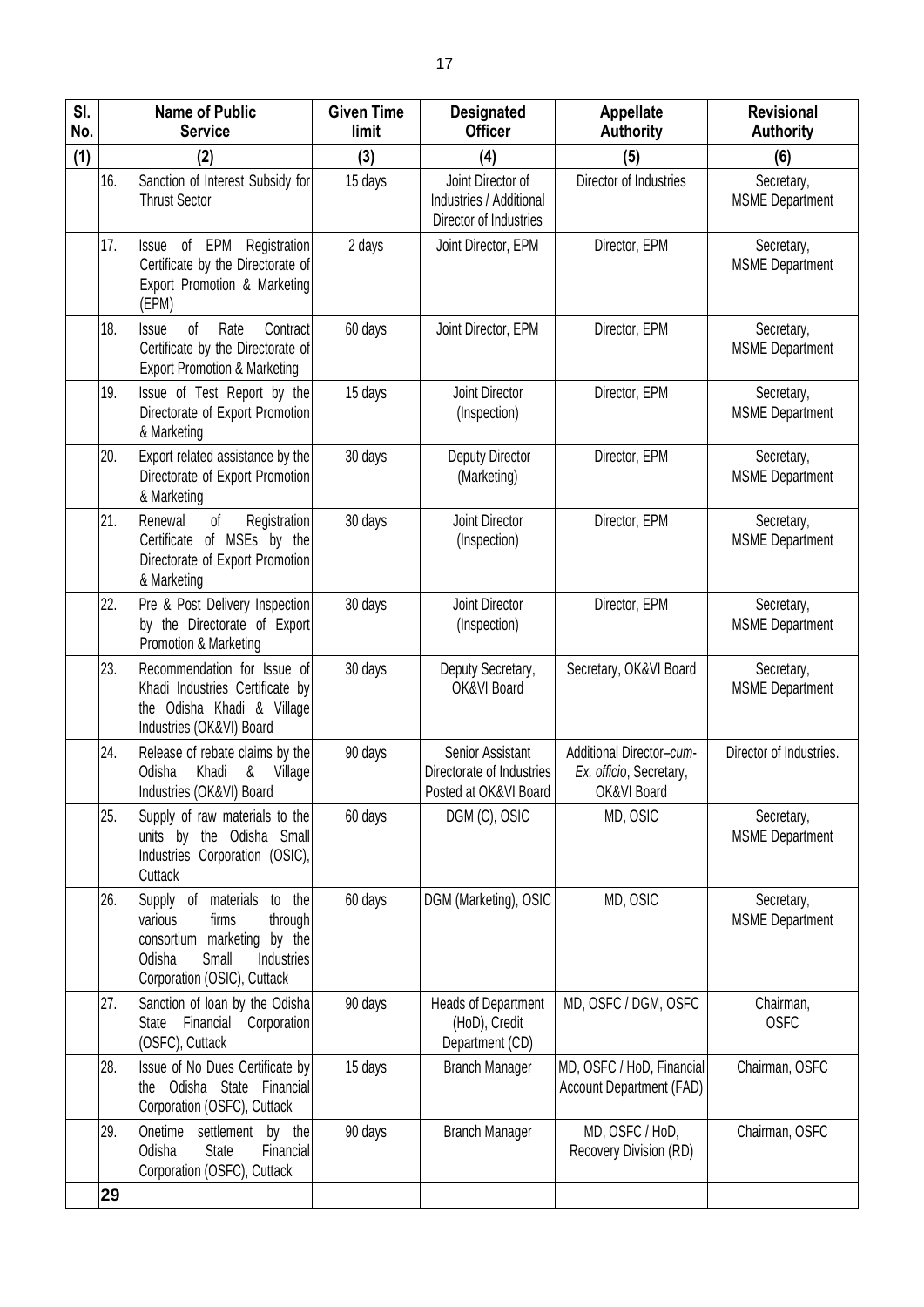| SI. |     | <b>Name of Public</b><br><b>Service</b>                                                                                                                                         | <b>Given Time</b><br>limit | <b>Designated</b><br><b>Officer</b>                    | <b>Appellate</b>                         | <b>Revisional</b>         |
|-----|-----|---------------------------------------------------------------------------------------------------------------------------------------------------------------------------------|----------------------------|--------------------------------------------------------|------------------------------------------|---------------------------|
| No. |     |                                                                                                                                                                                 |                            |                                                        | <b>Authority</b>                         | <b>Authority</b>          |
| (1) |     | (2)<br>14. LABOUR AND EMPLOYEES STATE INSURANCE DEPARTMENT:                                                                                                                     | (3)                        | (4)                                                    | (5)                                      | (6)                       |
|     | 1.  | application<br>Disposal of<br>for<br>registration under Odisha Shop<br>and Commercial Establishment<br>Act, 1956                                                                | 15 days                    | District Labour Officer /<br>Assistant Labour Officer. | Divisional Labour<br>Commissioner        | Joint Labour Commissioner |
|     | 2.  | Disposal of application under<br>the Motor Transport Workers<br>Act, 1961 for Registration or<br>Renewal (Annual)                                                               | 15 days                    | <b>District Labour Officer</b>                         | Divisional Labour<br>Commissioner        | Joint Labour Commissioner |
|     | 3.  | Disposal of application under<br>the Beedi & Cigar Workers Act,<br>1966 for License and for<br>Renewal (Annual)                                                                 | 15 days                    | District Labour Officer                                | Divisional Labour<br>Commissioner        | Joint Labour Commissioner |
|     | 4.  | Disposal of application under the<br>Contract Labour (R&A) Act, 1970<br>for Registration (one time), for<br>License and for Renewal (Annual)                                    | 15 days                    | <b>District Labour Officer</b>                         | <b>Divisional Labour</b><br>Commissioner | Joint Labour Commissioner |
|     | 5.  | Disposal of application under<br>Inter<br>State<br>Migrant<br>the<br>1979<br>Workmen<br>Act,<br>for<br>Registration (one time),<br>for<br>License and for Renewal of<br>License | 15 days                    | <b>District Labour Officer</b>                         | Divisional Labour<br>Commissioner        | Joint Labour Commissioner |
|     | 6.  | Disposal of application under<br><b>Building</b><br>&<br>Other<br>the<br>Construction Workers (RE&CS)<br>Act, 1996 for Registration of<br>Establishment                         | 15 days                    | District Labour Officer                                | <b>Divisional Labour</b><br>Commissioner | Joint Labour Commissioner |
|     | 7.  | Disposal of application under<br>Employment<br>Industrial<br>the<br>Standing Order Act, 1946                                                                                    | 60 days                    | Divisional Labour<br>Commissioner                      | Joint Labour Commissioner                | Labour Commissioner       |
|     | 8.  | Disposal of application<br>for<br>approval of factory plans (Non-<br>hazardous factories)                                                                                       | 30 days                    | Assistant Director, F&B                                | Joint Director, F&B                      | Director, F&B             |
|     | 9.  | of<br>Disposal<br>application<br>for<br>of factory<br>approval<br>plans<br>(hazardous factories)                                                                                | 60 days                    | Assistant Director, F&B                                | Joint Director, F&B                      | Director, F&B             |
|     | 10. | Disposal of<br>application<br>for<br>approval of factory plans (major<br>Accident hazard factory)                                                                               | 90 days                    | Assistant Director, F&B                                | Joint Director, F&B                      | Director, F&B             |
|     | 11. | Disposal of application<br>for<br>registration and licensing of<br>Factories                                                                                                    | 30 days                    | Assistant Director, F&B                                | Joint Director, F&B                      | Director, F&B             |
|     | 12. | of<br>application<br>Disposal<br>for<br>renewal / Amendment / Transfer<br>of Factory License                                                                                    | 30 days                    | Section Officer                                        | Joint Director, F&B                      | Director, F&B             |
|     | 13. | Disposal of application for issue<br>of Duplicate License                                                                                                                       | 30 days                    | Section Officer                                        | Joint Director, F&B                      | Director, F&B             |
|     | 14. | Inspection of Boilers and issue<br>of provisional order to operate                                                                                                              | 15 days                    | Zonal Assistant Director,<br>F&B                       | Divisional Deputy Director,<br>F&B       | Director, F&B             |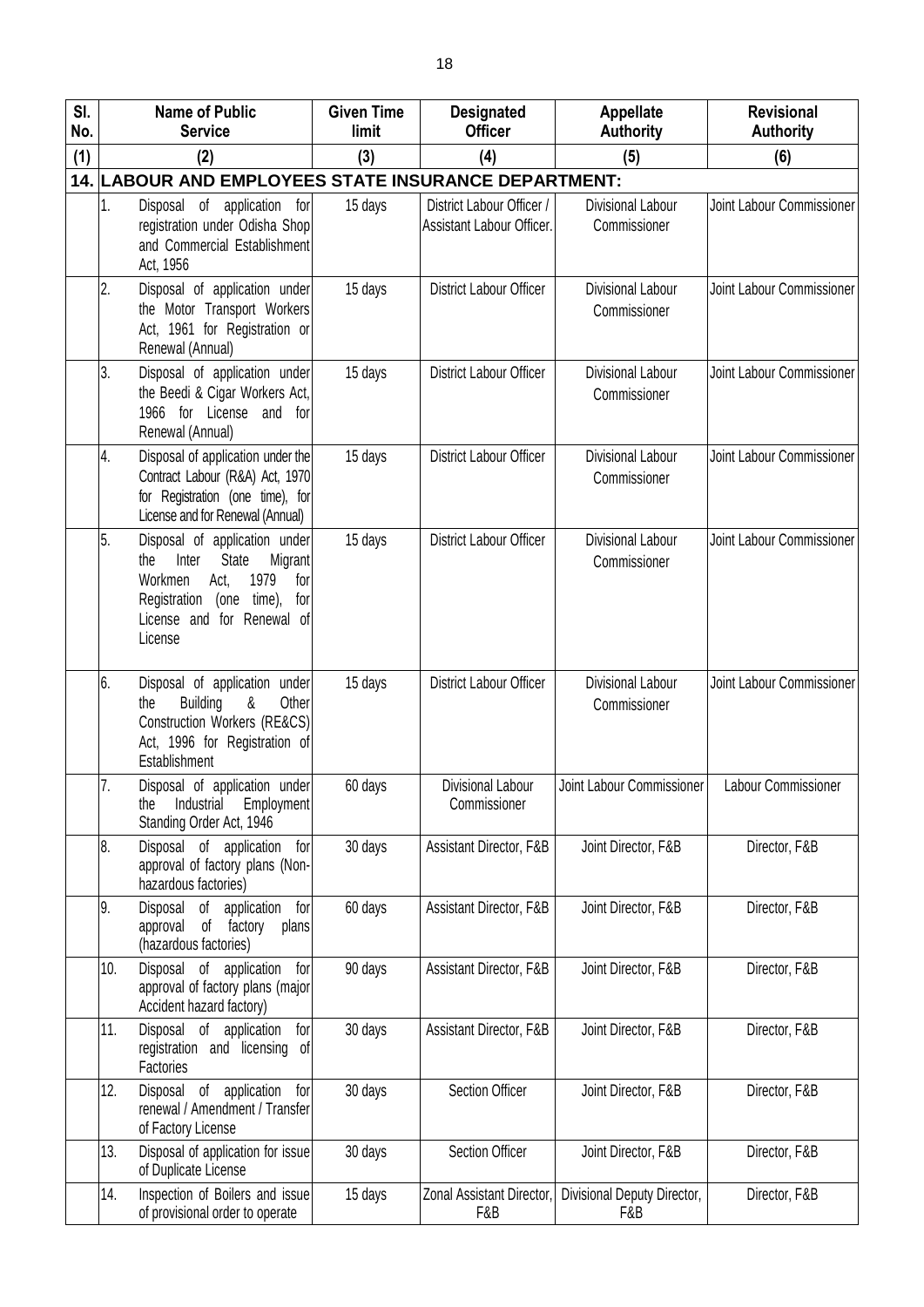| SI.<br>No. |     | <b>Name of Public</b><br><b>Service</b>                                                                                                                     | <b>Given Time</b><br>limit | <b>Designated</b><br><b>Officer</b>                          | <b>Appellate</b><br><b>Authority</b>                                                | <b>Revisional</b><br><b>Authority</b>       |
|------------|-----|-------------------------------------------------------------------------------------------------------------------------------------------------------------|----------------------------|--------------------------------------------------------------|-------------------------------------------------------------------------------------|---------------------------------------------|
| (1)        |     | (2)                                                                                                                                                         | (3)                        | (4)                                                          | (5)                                                                                 | (6)                                         |
|            | 15. | Approval of repair order of boilers                                                                                                                         | 15 days                    | <b>Section Officer</b>                                       | Joint Director, F&B                                                                 | Director, F&B                               |
|            | 16. | Approval of Drawings of Steam<br>Pipeline                                                                                                                   | 30 days                    | Assistant Director, F&B                                      | Joint Director, F&B                                                                 | Director, F&B                               |
|            | 17. | Registration of Boilers                                                                                                                                     | 30 days                    | Assistant Director, F&B                                      | Divisional Deputy Director, F&B                                                     | Director, F&B                               |
|            | 18. | Endorsement of Certificates of<br><b>Boiler</b><br>Operation<br>Engineers,<br>Boiler Attendants and Welders<br>issued by other states.                      | 15 days                    | Section Officer                                              | Secretary of Respective<br>Board (Assistant Director,<br>F&B/ Deputy Director, F&B) | Chairman (Director, F&B)                    |
|            | 19. | <b>Revalidation of Welders' Certificates</b>                                                                                                                | 15 days                    | <b>Section Officer</b>                                       | Deputy Director, F&B                                                                | Director, F&B                               |
|            | 20. | Disposal of application under<br>the Trade Union Act, 1926 for<br><b>Registration and Amendment</b>                                                         | 45 days                    | Deputy Labour<br>Commissioner                                | Joint Labour<br>Commissioner, Hqrs                                                  | Labour Commissioner,<br>Odisha              |
|            | 21. | <sub>of</sub><br>Certificate<br>Grant<br>for<br>Manufacture<br><b>Boilers</b><br>of<br>and<br>pressure<br>part<br>components<br>under the Boilers Act, 1923 | 15 days                    | Deputy Director of<br><b>Factories and Boilers</b>           | Joint Director of Factories<br>and Boilers                                          | Director of Factories and<br><b>Boilers</b> |
|            | 22. | Certificate<br>Renewal<br>for<br><b>Boilers</b><br>Manufacture of<br>and<br>pressure<br>part<br>components<br>under the Boilers Act, 1923                   | 7 days                     | Deputy Director of<br><b>Factories and Boilers</b>           | Joint Director of Factories<br>and Boilers                                          | Director of Factories and<br><b>Boilers</b> |
|            | 23. | Grant of Erector Certificate for<br>Boiler and Steam pipeline under<br>the Boilers Act, 1923                                                                | 15 days                    | Deputy Director of<br><b>Factories and Boilers</b>           | Joint Director of Factories<br>and Boilers                                          | Director of Factories and<br><b>Boilers</b> |
|            | 24. | Renewal of Erector Certificate<br>for Boiler and Steam pipeline<br>under the Boilers Act, 1923                                                              | 7 days                     | Deputy Director of<br><b>Factories and Boilers</b>           | Joint Director of Factories<br>and Boilers                                          | Director of Factories and<br><b>Boilers</b> |
|            | 25. | Grant of repairer Certificate for<br>Boilers and Steam pipeline<br>under the Boilers Act, 1923                                                              | 15 days                    | Deputy Director of<br><b>Factories and Boilers</b>           | Joint Director of Factories<br>and Boilers                                          | Director of Factories and<br><b>Boilers</b> |
|            | 26. | Renewal of repairer Certificate<br>for Boilers and Steam pipeline<br>under the Boilers Act, 1923                                                            | 7 days                     | Deputy Director of<br><b>Factories and Boilers</b>           | Joint Director of Factories<br>and Boilers                                          | Director of Factories and<br><b>Boilers</b> |
|            | 27. | Approval of On-site Emergency<br>Plan under the provisions of the<br>Factories Act, 1948                                                                    | 60 days                    | Section Officer                                              | Dy. Director of Factories<br>and Boilers, (Safety)                                  | Director of Factories and<br><b>Boilers</b> |
|            | 28. | Acceptance of Safety Officers<br>under the provisions of the<br>Factories Act, 1948                                                                         | 60 days                    | <b>Section Officer</b>                                       | Dy. Director of Factories<br>and Boilers, (Safety)                                  | Director of Factories and<br><b>Boilers</b> |
|            | 29. | Approval<br>manufacturing<br>of<br>drawing for Boilers under the<br>Boilers Act, 1923 & IBR, 1950                                                           | 15 days                    | Section Officer                                              | Dy. Director of Factories<br>and Boilers, (Safety)                                  | Director of Factories and<br><b>Boilers</b> |
|            | 30. | Approval<br>of manufacturing<br>drawing for retrofit under the<br>Boilers Act, 1923 & IBR, 1950                                                             | 15 days                    | Section Officer                                              | Dy. Director of Factories<br>and Boilers, (Safety)                                  | Director of Factories and<br><b>Boilers</b> |
|            | 31. | Amendment of Registration<br>Certificate under Rule-10 of the<br>Orissa Shops & Commercial<br>Establishments Rules, 1958                                    | 15 days                    | District Labour Officer /<br><b>Assistant Labour Officer</b> | Divisional Labour<br>Commissioner                                                   | Joint Labour Commissioner                   |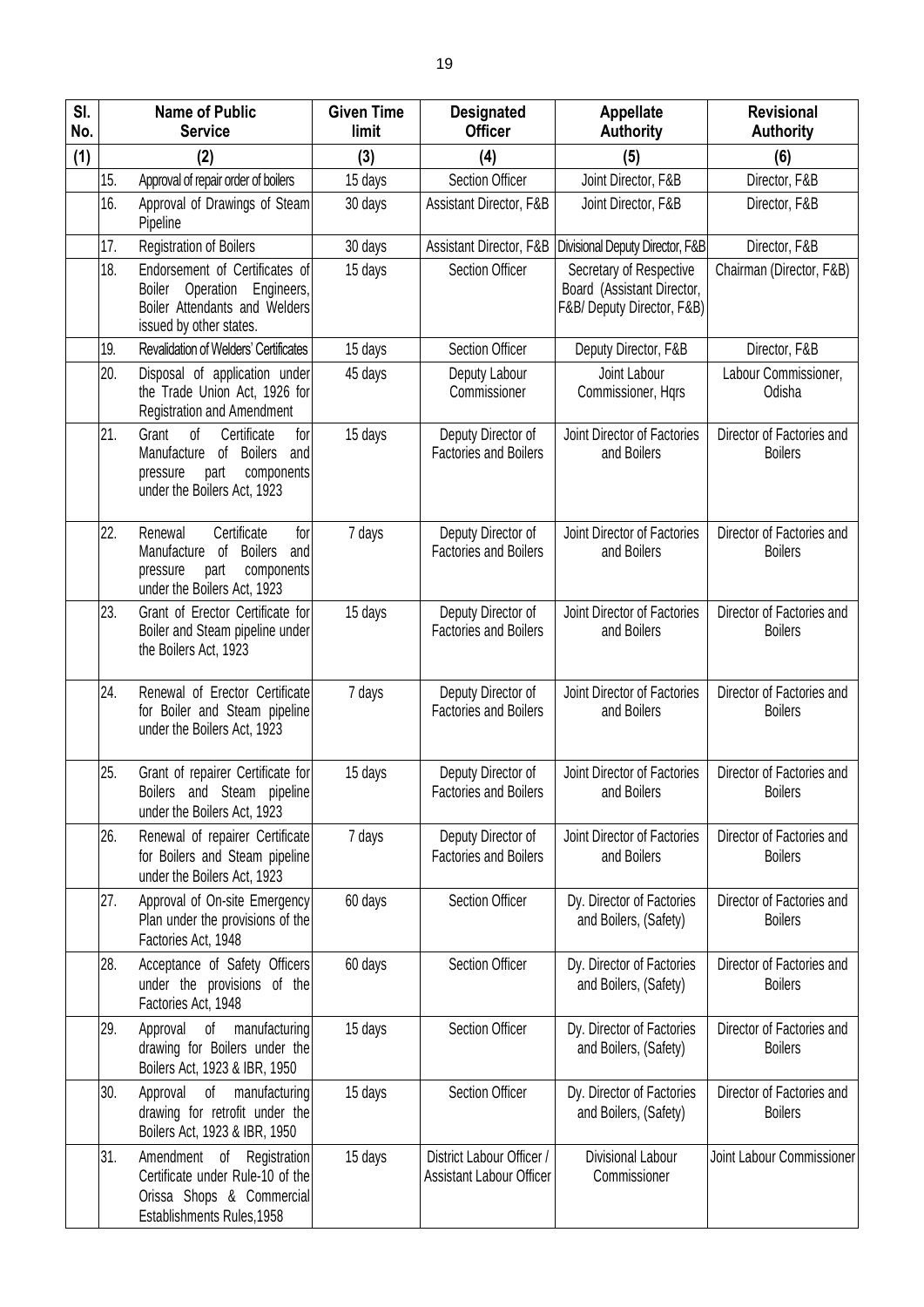| SI.<br>No. |                         | <b>Name of Public</b><br><b>Service</b>                                                                                                                           | <b>Given Time</b><br>limit | <b>Designated</b><br><b>Officer</b>                               | Appellate<br><b>Authority</b>                                           | <b>Revisional</b><br><b>Authority</b>                               |
|------------|-------------------------|-------------------------------------------------------------------------------------------------------------------------------------------------------------------|----------------------------|-------------------------------------------------------------------|-------------------------------------------------------------------------|---------------------------------------------------------------------|
| (1)        |                         | (2)                                                                                                                                                               | (3)                        | (4)                                                               | (5)                                                                     | (6)                                                                 |
|            | 32.                     | Amendment of Certification of<br>Registration under Rule-20 of<br>the Orissa Contract Labour<br>(R&A) Rules, 1975                                                 | 15 days                    | District Labour Officer /<br><b>Assistant Labour Officer</b>      | Divisional Labour<br>Commissioner                                       | Joint Labour Commissioner                                           |
|            | 33.                     | Amendment License under Rule-<br>28 of the Orissa Contract<br>Labour (R&A) Rules, 1975                                                                            | 15 days                    | <b>District Labour Officer</b>                                    | Divisional Labour<br>Commissioner                                       | Joint Labour Commissioner                                           |
|            | 34.                     | Amendment of Certification of<br>Registration under Rule-6 of the<br>Inter State Migrant<br>Orissa<br>Workmen (RE&CS) Rules, 1980                                 | 15 days                    | <b>District Labour Officer</b>                                    | Divisional Labour<br>Commissioner                                       | Joint Labour Commissioner                                           |
|            | 35.                     | Amendment License Rule-14 of<br>the Orissa Inter State Migrant<br>Workmen (RE&CS) Rules, 1980                                                                     | 15 days                    | <b>District Labour Officer</b>                                    | Divisional<br>Labour<br>Commissioner                                    | Joint Labour Commissioner                                           |
|            | 36.                     | Amendment of Certification of<br>Registration Rule-22(3) of the<br>Orissa Building and Other<br>Construction Workers' (RE&CS)<br>Rules, 2002 License              | 15 days                    | <b>District Labour Officer</b>                                    | Divisional Labour<br>Commissioner                                       | Joint Labour Commissioner                                           |
|            | 37.                     | Amendment/<br>Transfer<br>of<br>Certificate of Registration Rule-<br>9 of the Orissa Motor Transport<br>Workers Rules, 1966                                       | 15 days                    | <b>District Labour Officer</b>                                    | Divisional<br>Labour<br>Commissioner                                    | Joint Labour Commissioner                                           |
|            | 38.                     | Approval of the list of National &<br>Festival Holidays Rule-3 of the<br>Orissa Industrial Establishments<br>(National & Festival) Holidays<br><b>Rules, 1972</b> | 30 days                    | District Labour Officer                                           | Divisional<br>Labour<br>Commissioner                                    | Joint Labour Commissioner                                           |
|            | 38                      | 15. PANCHAYATI RAJ & DRINKING WATER DEPARTMENT :                                                                                                                  |                            |                                                                   |                                                                         |                                                                     |
|            | 1.                      | Finalization of work Bill                                                                                                                                         | 30 days                    | <b>BDO</b>                                                        | Project Director, DRDA                                                  | Collector                                                           |
|            | 2.                      | Issue of Trading License for<br>trading of Minor Forest Produce                                                                                                   | 7 days                     | Sarpanch                                                          | (31 days-90 days)<br><b>BDO</b><br>$(8 \text{ days} - 15 \text{ days})$ | (61 days - 90 days)<br>DPO<br>$(16 \text{ days} - 30 \text{ days})$ |
|            | 3.                      | Repair of Hand pump / Tube<br>Well                                                                                                                                | 7 days                     | Junior Engineer - II,<br><b>RWSS</b>                              | Assistant Engineer, RWSS                                                | <b>BDO</b>                                                          |
|            | 3                       |                                                                                                                                                                   |                            |                                                                   |                                                                         |                                                                     |
|            |                         | 16. EXCISE DEPARTMENT:                                                                                                                                            |                            |                                                                   |                                                                         |                                                                     |
|            | 1.                      | To process the proposal for<br>opening of IMFL 'ON' shop                                                                                                          | 60 days                    | Superintendent of<br>Excise / Collector of the<br><b>District</b> | <b>Excise Commissioner</b>                                              | Principal Secretary /<br>Secretary                                  |
|            | 2.                      | To process the proposal for<br>opening of IMFL 'ON' shop<br>after receipt of recommendation<br>letter from District Excise Office                                 | 30 days                    | <b>Excise Commissioner</b>                                        | Principal Secretary /<br>Secretary                                      | Hon'ble Minister                                                    |
|            | $\overline{\mathbf{2}}$ |                                                                                                                                                                   |                            |                                                                   |                                                                         |                                                                     |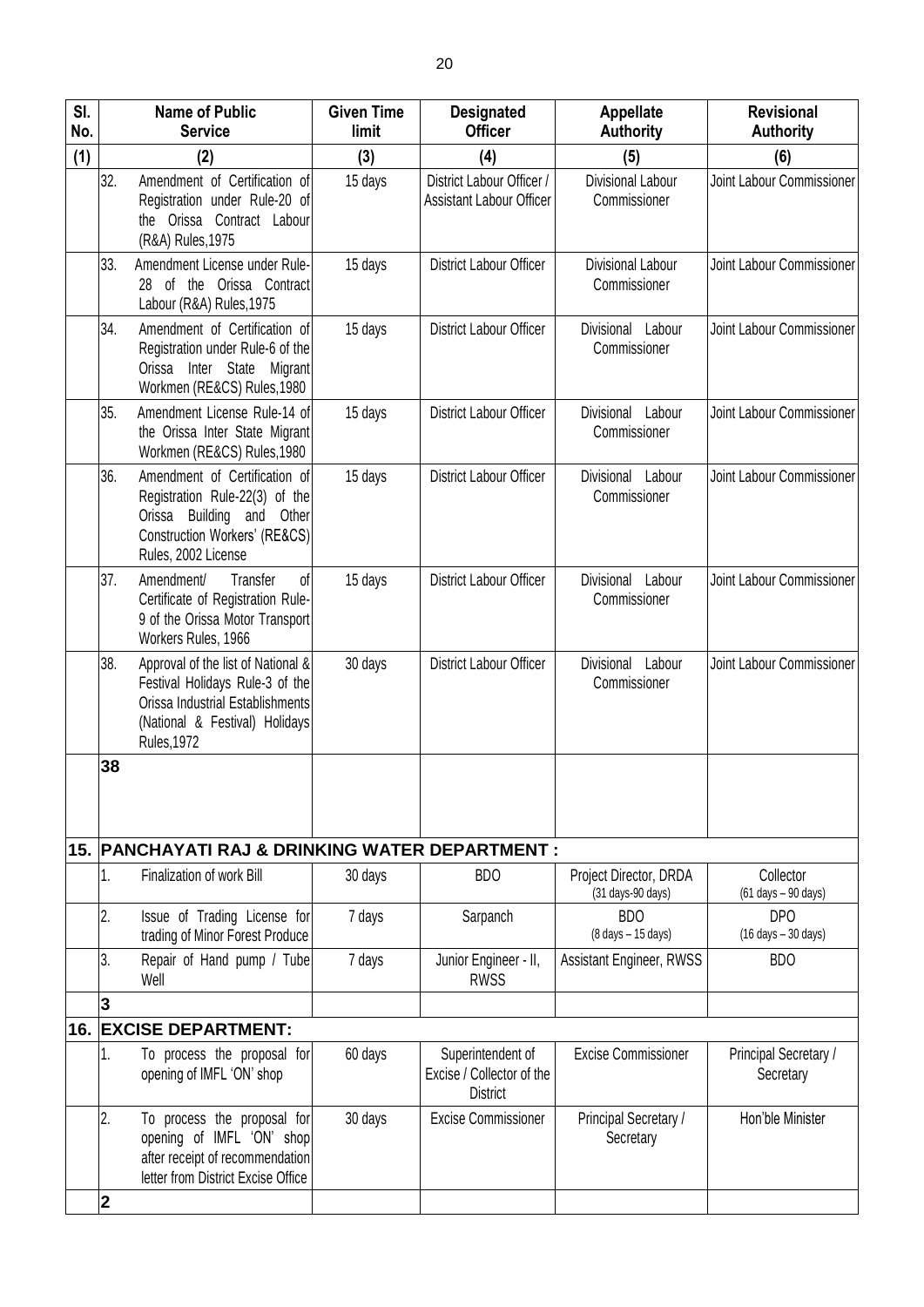| SI.<br>No. |                                                        | <b>Name of Public</b><br><b>Service</b>                     | <b>Given Time</b><br>limit | <b>Designated</b><br><b>Officer</b>                          | <b>Appellate</b><br><b>Authority</b>                                             | <b>Revisional</b><br><b>Authority</b>          |  |  |  |
|------------|--------------------------------------------------------|-------------------------------------------------------------|----------------------------|--------------------------------------------------------------|----------------------------------------------------------------------------------|------------------------------------------------|--|--|--|
| (1)        |                                                        | (2)                                                         | (3)                        | (4)                                                          | (5)                                                                              | (6)                                            |  |  |  |
|            |                                                        |                                                             |                            |                                                              |                                                                                  |                                                |  |  |  |
|            |                                                        | 17. GENERAL ADMINISTRATION AND PUBLIC GRIEVANCE DEPARTMENT: |                            |                                                              |                                                                                  |                                                |  |  |  |
|            | 1.                                                     | Issue of Mortgage Permission of<br>leasehold lands          | 30 days                    | Asst. Section Officer /<br>Section Officer / Desk<br>Officer | Addl. Land Officer / Land<br>Officer                                             | Director of Estates                            |  |  |  |
|            | 2.                                                     | Issue of Conversion Order of<br>leasehold lands             | 90 days                    | Asst. Section Officer /<br>Section Officer / Desk<br>Officer | Addl. Land Officer / Land<br>Officer                                             | <b>Director of Estates</b>                     |  |  |  |
|            | 3.                                                     | Order of<br>Issue of Mutation<br>leasehold lands            | 60 days                    | Asst. Section Officer /<br>Section Officer / Desk<br>Officer | Addl. Land Officer / Land<br>Officer                                             | Director of Estates                            |  |  |  |
|            | 3                                                      |                                                             |                            |                                                              |                                                                                  |                                                |  |  |  |
| 18.        |                                                        | <b>AGRICULTURE &amp; FARMERS' EMPOWERMENT DEPARTMENT:</b>   |                            |                                                              |                                                                                  |                                                |  |  |  |
|            | 1.                                                     | Seed License                                                | 45 days                    | DAO / JDA (F&S)                                              | DDA / ADA (Extn)                                                                 | DA&FP (O)                                      |  |  |  |
|            | 2.                                                     | <b>Fertilizer License</b>                                   | 45 days                    | DAO / JDA (F&C)                                              | DDA / ADA (Extn)                                                                 | DA&FP (O)                                      |  |  |  |
|            | 3.                                                     | Pesticide License                                           | 45 days                    | DAO / DDA (PP)                                               | DDA / ADA (Extn)                                                                 | DA&FP (O)                                      |  |  |  |
|            | 4.                                                     | Soil Health Card                                            | 45 days                    | <b>AAO</b>                                                   | <b>DAO</b>                                                                       | <b>DDA</b>                                     |  |  |  |
|            | 5.                                                     | Seed License by the Director of<br>Horticulture             | 45 days                    | Dy. Director of<br>Horticulture<br>(Headquarters)            | <b>Additional Director</b><br>(Horticulture), O/o. the<br>Director, Horticulture | Director of Horticulture,<br>Odisha            |  |  |  |
|            | 6.                                                     | Fruit Nursery License by the<br>Director of Horticulture    | 90 days                    | Dy. Director of<br>Horticulture<br>(Headquarters)            | <b>Additional Director</b><br>(Horticulture), O/o. the<br>Director, Horticulture | Director of Horticulture,<br>Odisha            |  |  |  |
|            | Odisha University of Agriculture and Technology (OUAT) |                                                             |                            |                                                              |                                                                                  |                                                |  |  |  |
|            | 7.                                                     | <b>Issue of Provisional Certificates</b>                    | 7 days                     | Controller of Exam. of<br>the University<br>concerned        | Registrar of the University<br>concerned                                         | Vice-Chancellor of the<br>University concerned |  |  |  |
|            | 8.                                                     | Issue of Transcript / Mark Sheet                            | 15 days                    | Controller of Exam. of<br>the University<br>concerned        | Registrar of the University<br>concerned                                         | Vice-Chancellor of the<br>University concerned |  |  |  |
|            | 9.                                                     | Certificates<br>of Degree<br>Issue<br>after Convocation     | 60 days                    | Controller of Exam. of<br>the University<br>concerned        | Registrar of the University<br>concerned                                         | Vice-Chancellor of the<br>University concerned |  |  |  |
|            | 10.                                                    | <b>Issue of Migration Certificates</b>                      | 7 days                     | Controller of Exam. of<br>the University<br>concerned        | Registrar of the University<br>concerned                                         | Vice-Chancellor of the<br>University concerned |  |  |  |
|            | 11.                                                    | <b>Issue of Duplicate Certificates</b>                      | 30 days                    | Controller of Exam. of<br>the University<br>concerned        | Registrar of the University<br>concerned                                         | Vice-Chancellor of the<br>University concerned |  |  |  |
|            | 12.                                                    | Issue of Duplicate<br>Migration<br>Certificates             | 5 days                     | Controller of Exam. of<br>the University<br>concerned        | Registrar of the University<br>concerned                                         | Vice-Chancellor of the<br>University concerned |  |  |  |
|            | 13.                                                    | Issue of Old Degree Certificates                            | 2 days                     | Controller of Exam. of<br>the University<br>concerned        | Registrar of the University<br>concerned                                         | Vice-Chancellor of the<br>University concerned |  |  |  |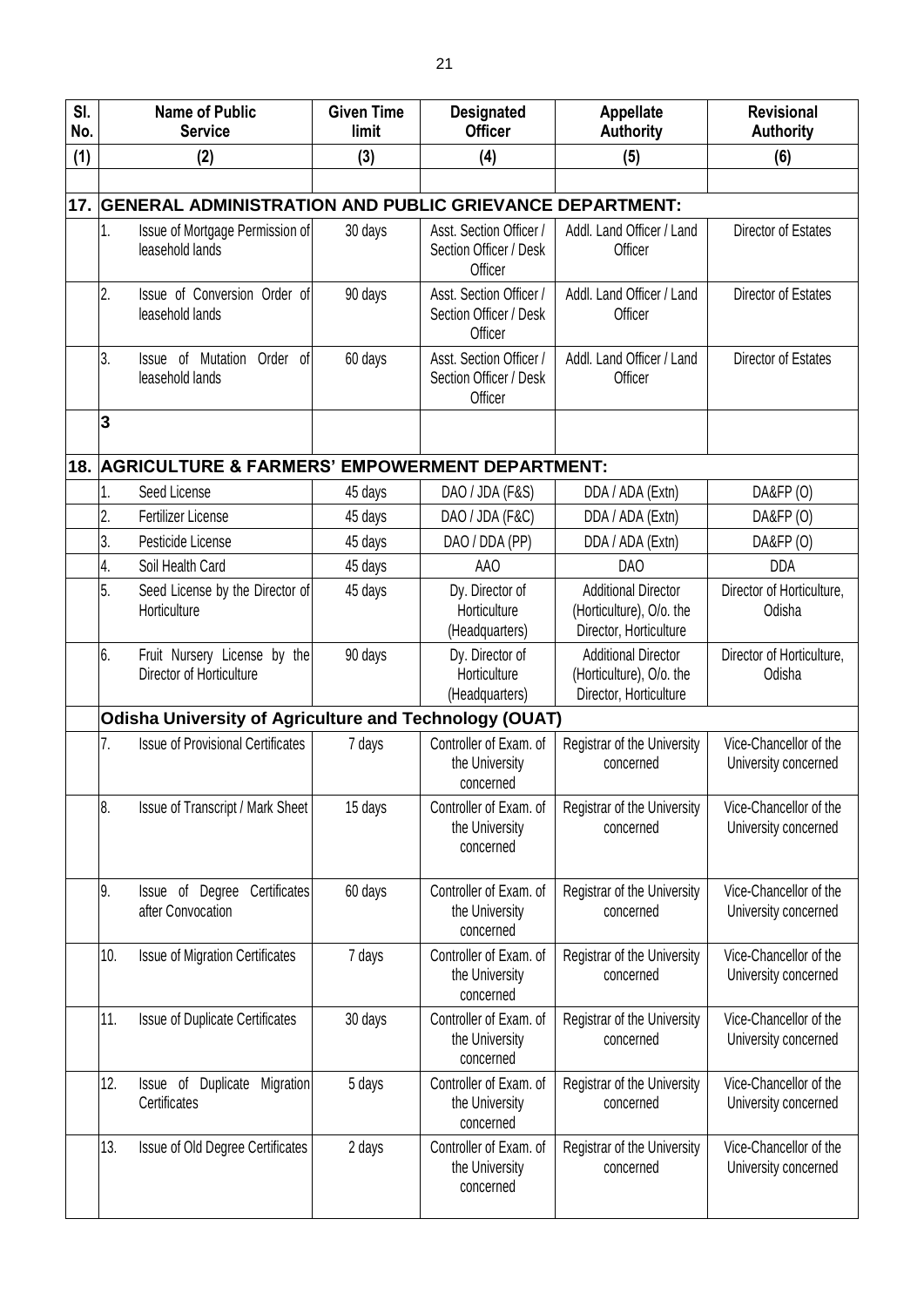| SI.<br>No. |     | <b>Name of Public</b><br><b>Service</b>                                                               | <b>Given Time</b><br>limit | <b>Designated</b><br><b>Officer</b>                   | <b>Appellate</b><br><b>Authority</b>     | <b>Revisional</b><br><b>Authority</b>          |
|------------|-----|-------------------------------------------------------------------------------------------------------|----------------------------|-------------------------------------------------------|------------------------------------------|------------------------------------------------|
| (1)        |     | (2)                                                                                                   | (3)                        | (4)                                                   | (5)                                      | (6)                                            |
|            | 14. | Verification<br>of<br>Provisional<br>Certificate / Degree Certificates                                | 15 days                    | Controller of Exam. of<br>the University<br>concerned | Registrar of the University<br>concerned | Vice-Chancellor of the<br>University concerned |
|            | 15. | Correction<br>Degree<br>of<br>Certificates                                                            | 15 days                    | Controller of Exam. of<br>the University<br>concerned | Registrar of the University<br>concerned | Vice-Chancellor of the<br>University concerned |
|            | 15  |                                                                                                       |                            |                                                       |                                          |                                                |
| 19.        |     | SKILL DEVELOPMENT & TECHNICAL EDUCATION DEPARTMENT:                                                   |                            |                                                       |                                          |                                                |
|            | 1.  | Issue of Diploma Certificate                                                                          | 45 days                    | Deputy Secretary                                      | Secretary, SCTE & VT                     | DTET, ODISHA                                   |
|            | 2.  | <b>Issue of Semester Mark Sheet</b>                                                                   | 10 days                    | Deputy Controller of<br>Examination                   | Secretary, SCTE & VT                     | DTET, ODISHA                                   |
|            | 3.  | <b>Issue of Divisional Mark Sheet</b>                                                                 | 45 days                    | Deputy Controller of<br>Examination                   | Secretary, SCTE & VT                     | DTET, ODISHA                                   |
|            | 4.  | Issue of Migration Certificate                                                                        | 10 days                    | Deputy Controller of<br>Examination                   | Secretary, SCTE & VT                     | DTET, ODISHA                                   |
|            | 5.  | Issue of Verification Certificate                                                                     | 15 days                    | Deputy Controller of<br>Examination                   | Secretary, SCTE & VT                     | DTET, ODISHA                                   |
|            | 6.  | Supply of photocopy of Answer<br><b>Books</b>                                                         | 90 days                    | Deputy Controller of<br>Examination                   | Secretary, SCTE & VT                     | DTET, ODISHA                                   |
|            | 7.  | <b>Issue of Transcript</b>                                                                            | 15 days                    | Deputy Controller of<br>Examination                   | Secretary, SCTE & VT                     | DTET, ODISHA                                   |
|            |     | Industrial Training Institute (ITI): Certificates issued by SCTE&VT                                   |                            |                                                       |                                          |                                                |
|            | 8.  | Provisional<br>Trade<br>National<br>Certificate                                                       | 15 days                    | Deputy Controller of<br>Examination                   | Secretary, SCTE&VT                       | Vice Chairman,<br><b>SCTE &amp; VT</b>         |
|            | 9.  | <b>Migration Certificate</b>                                                                          | 10 days                    | Deputy Controller of<br>Examination                   | Secretary, SCTE&VT                       | Vice-Chairman, SCTE&VT                         |
|            | 10. | Verification Certificate                                                                              | 15 days                    | Deputy Controller of<br>Examination                   | Secretary, SCTE&VT                       | Vice-Chairman, SCTE&VT                         |
|            |     | Post- Diploma in Industrial Safety: Certificates issued by SCTE&VT                                    |                            |                                                       |                                          |                                                |
|            | 11. | Post Diploma Certificate                                                                              | 30 days                    | Deputy Secretary                                      | Secretary, SCTE&VT                       | Vice-Chairman, SCTE&VT                         |
|            | 12. | <b>Migration Certificate</b>                                                                          | 10 days                    | Deputy Controller of<br>Examination                   | Secretary, SCTE&VT                       | Vice-Chairman, SCTE&VT                         |
|            | 13. | Mark Sheet                                                                                            | 20 days                    | Deputy Controller of<br>Examination                   | Secretary, SCTE&VT                       | Vice-Chairman, SCTE&VT                         |
|            |     | Technical / Professional Courses: Certificates issued by BPUT / VSSUT                                 |                            |                                                       |                                          |                                                |
|            | 14. | Certificate Online<br>Provisional<br>Pass Certificates<br>Provisional<br>(through student's login ID) | 15 days                    | Director / Controller,<br>Examinations                | Registrar                                | Vice-Chancellor                                |
|            | 15. | Duplicate of Printed Provisional<br>Pass Certificates                                                 | 15 days                    | Director / Controller,<br>Examinations                | Registrar                                | Vice-Chancellor                                |
|            | 16. | <b>Duplicate Degree Certificates</b>                                                                  | 30 days                    | Director / Controller,<br>Examinations                | Registrar                                | Vice-Chancellor                                |
|            | 17. | Semester Grade Sheet Online<br><b>Sheets</b><br>Grade<br>Semester<br>(through student's login ID)     | 15 days                    | Director / Controller,<br>Examinations                | Registrar                                | Vice-Chancellor                                |
|            | 18  | Final Exam Grade Sheets                                                                               | a.15 days                  | Director / Controller                                 | Registrar                                | Vice-Chancellor                                |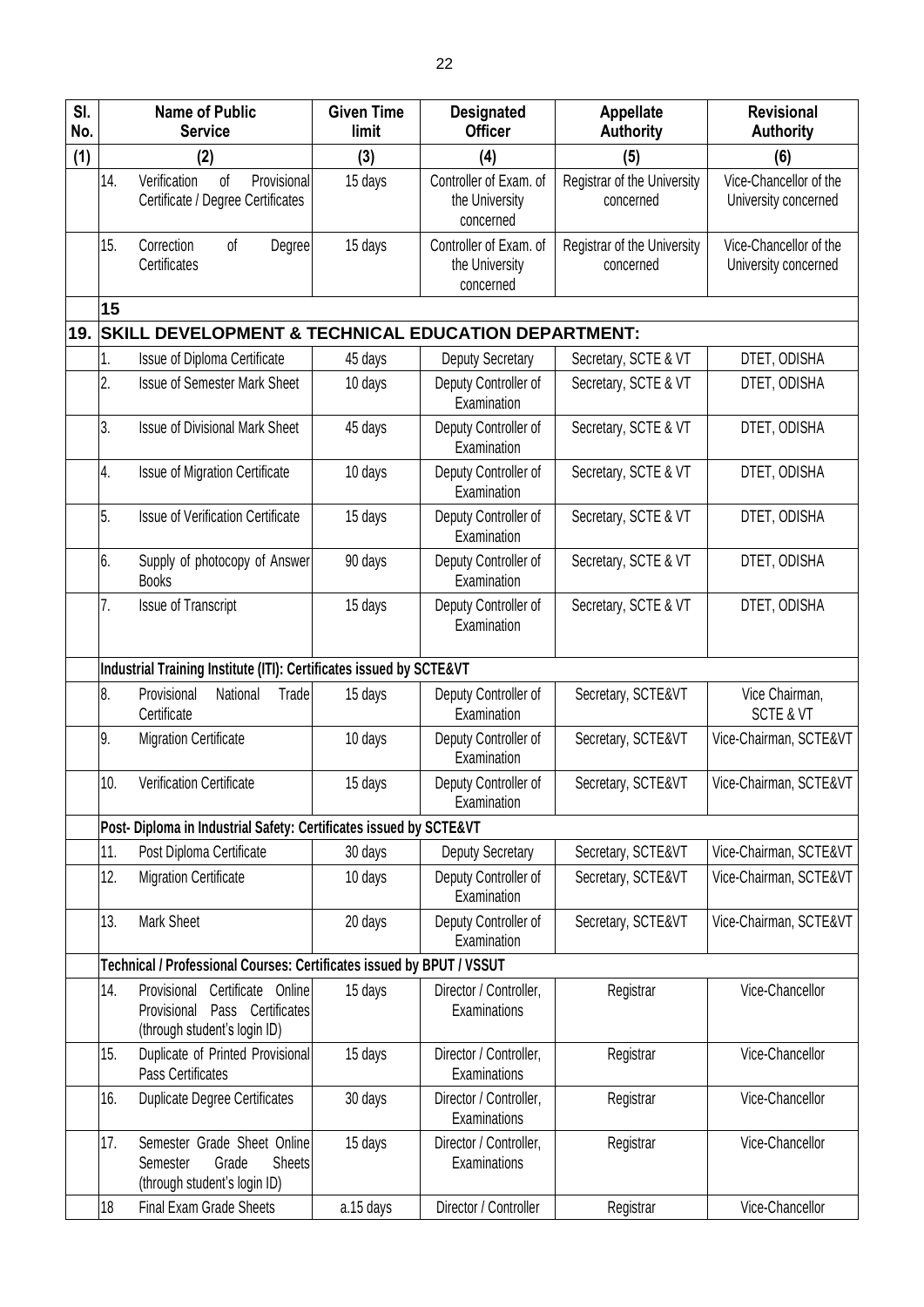| SI.<br>No. |     | <b>Name of Public</b><br><b>Service</b>                                                                                                                                | <b>Given Time</b><br>limit | <b>Designated</b><br><b>Officer</b>           | <b>Appellate</b><br><b>Authority</b>                                 | <b>Revisional</b><br><b>Authority</b>      |
|------------|-----|------------------------------------------------------------------------------------------------------------------------------------------------------------------------|----------------------------|-----------------------------------------------|----------------------------------------------------------------------|--------------------------------------------|
| (1)        |     | (2)                                                                                                                                                                    | (3)                        | (4)                                           | (5)                                                                  | (6)                                        |
|            |     | a. Online Final Exam. Grade Sheets<br>(through student's login ID)<br>b. Printed Final Exam. Grade<br>Sheets (through College)                                         | b.30 days                  | Examinations                                  |                                                                      |                                            |
|            | 19. | Transcript                                                                                                                                                             | 7 days                     | Director / Controller<br>Examinations         | Registrar                                                            | Vice-Chancellor                            |
|            | 20. | <b>Migration Certificate</b>                                                                                                                                           | 7 days                     | Director / Controller,<br>Examinations        | Registrar                                                            | Vice-Chancellor                            |
|            | 21. | Photocopy of used<br>Answer<br>Booklets (by e-mail)                                                                                                                    | 7 days                     | Director / Controller,<br>Examinations        | Registrar                                                            | Vice-Chancellor                            |
|            | 22. | Authentication of<br>Certificates<br>World<br>Educational<br>under<br>Society Employers                                                                                | 7 days                     | Director / Controller,<br>Examinations        | Registrar                                                            | Vice-Chancellor                            |
|            |     | Technical / Professional Courses: Certificates issued by Autonomous Colleges                                                                                           |                            |                                               |                                                                      |                                            |
|            | 23. | Provisional Certificate / Online<br>Provisional Pass Certificates<br>(through student's login ID)                                                                      | 15 days                    | Director / Controller,<br>Examinations        | Dean / Professor in charge<br>(PIC) in case of<br>Autonomous College | Principal in case of<br>Autonomous College |
|            | 24. | Duplicate of Printed Provisional<br>Pass Certificates                                                                                                                  | 15 days                    | Director / Controller,<br>Examinations        | Dean / Professor in charge<br>(PIC) in case of<br>Autonomous College | Principal in case of<br>Autonomous College |
|            | 25. | Grade<br><b>Sheets</b><br>Semester<br>Online Semester Grade Sheets<br>(through student's login ID)                                                                     | 15 days                    | Director / Controller,<br>Examinations        | Dean / Professor in charge<br>(PIC) in case of<br>Autonomous College | Principal in case of<br>Autonomous College |
|            | 26. | <b>Final Exam Grade Sheets</b><br>a. Online Final Exam. Grade<br>sheets (through student's login<br>ID)<br>b. Printed<br>Final Exam. Grade<br>Sheets (through College) | a.15 days<br>b.30 days     | Director / Controller<br>Examinations         | Dean / Professor in charge<br>(PIC) in case of<br>Autonomous College | Principal in case of<br>Autonomous College |
|            | 27. | Transcript                                                                                                                                                             | 7 days                     | Director / Controller<br>Examinations         | Dean / Professor in charge<br>(PIC) in case of<br>Autonomous College | Principal in case of<br>Autonomous College |
|            | 28. | Photocopy of used<br>Answer<br>Booklets (by e-mail)                                                                                                                    | 7 days                     | Director / Controller,<br>Examinations        | Dean / Professor in charge<br>(PIC) in case of<br>Autonomous College | Principal in case of<br>Autonomous College |
|            |     | Employment Exchange: Certificates issued by District Employment Exchanges / Employment Exchanges                                                                       |                            |                                               |                                                                      |                                            |
|            | 29. | Issue of Registration Certificate                                                                                                                                      | 3 days                     | <b>Employment Officer</b>                     | Regional Asst. Director                                              | Director Employment,<br>Odisha             |
|            | 30. | Renewal<br>of<br>Registration<br>Certificate                                                                                                                           | 3 days                     | <b>Employment Officer</b>                     | Regional Asst. Director                                              | Director Employment,<br>Odisha             |
|            | 30  |                                                                                                                                                                        |                            |                                               |                                                                      |                                            |
| 20.        |     | <b>CO-OPERATION DEPARTMENT:</b>                                                                                                                                        |                            |                                               |                                                                      |                                            |
|            | 1.  | Reservation of Storage Space<br>as per the request of Bulk<br>Depositor                                                                                                | 15 days                    | Warehouse<br>Superintendent/ Zonal<br>Manager | General Manager (C)                                                  | <b>Managing Director</b>                   |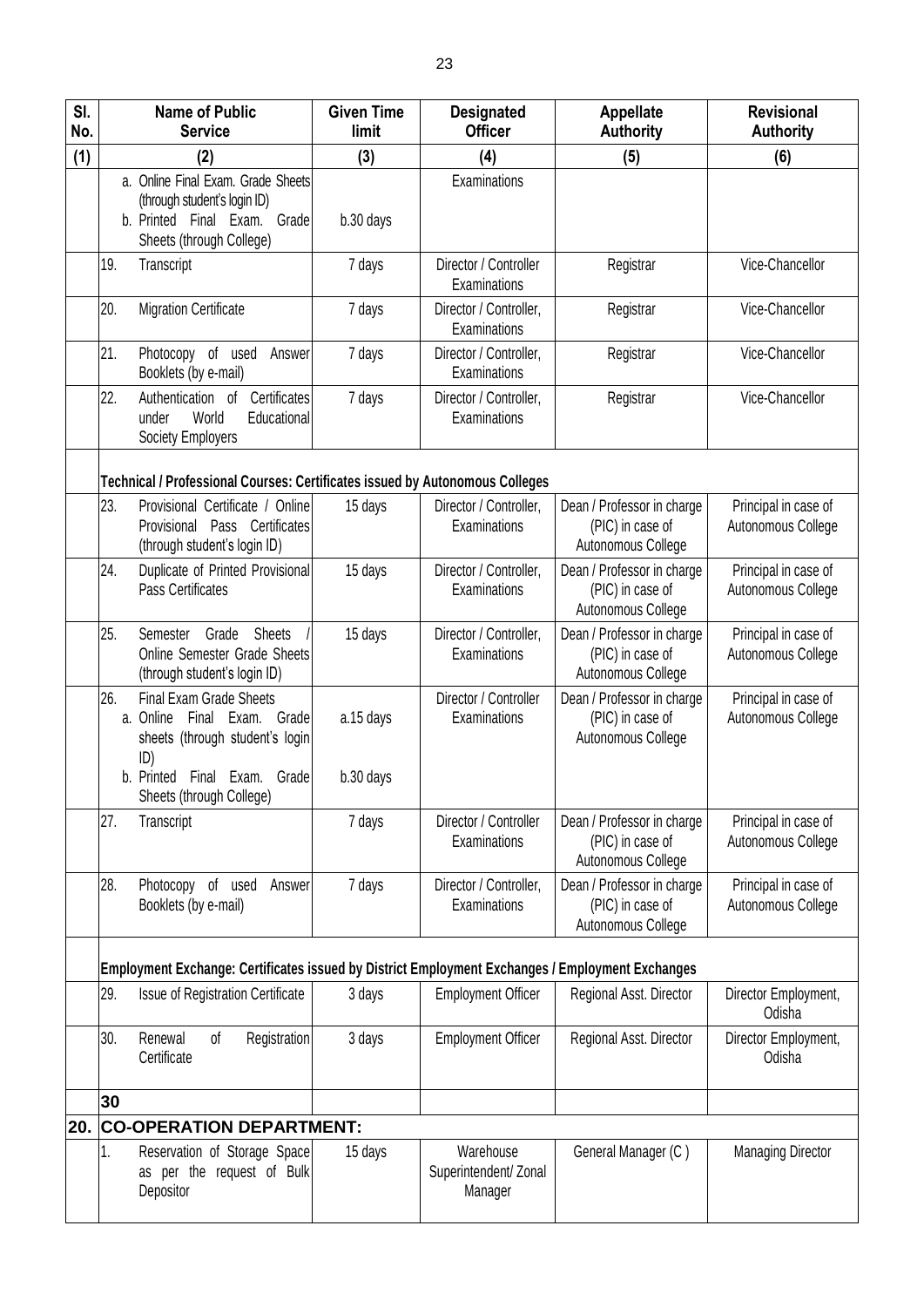| SI.<br>No. |     | <b>Name of Public</b><br><b>Service</b>                                                                                                                                                           | <b>Given Time</b><br>limit | <b>Designated</b><br><b>Officer</b>                                        | <b>Appellate</b><br><b>Authority</b>                | <b>Revisional</b><br><b>Authority</b>                |
|------------|-----|---------------------------------------------------------------------------------------------------------------------------------------------------------------------------------------------------|----------------------------|----------------------------------------------------------------------------|-----------------------------------------------------|------------------------------------------------------|
| (1)        |     | (2)                                                                                                                                                                                               | (3)                        | (4)                                                                        | (5)                                                 | (6)                                                  |
|            | 2.  | Issue of Duplicate Warehouse<br>Receipt as per prescribed rules<br>in case the Warehouse Receipt<br>is lost or damaged                                                                            | 15 days                    | Warehouse<br>Superintendent/ Zonal<br>Manager                              | General Manager (C)                                 | <b>Managing Director</b>                             |
|            | 3.  | Membership in the Primary<br>Agriculture<br>Cooperative<br>Societies (PAC)                                                                                                                        | 15 days                    | Secretary, PACS /<br>Managing Director,<br><b>LAMPCS</b>                   | Branch Manager of the<br>CCB concerned              | Assistant Registrar,<br><b>Cooperative Societies</b> |
|            | 4.  | Issue Kisan Credit to<br>the<br>member of a PAC                                                                                                                                                   | 15 days                    | Secretary, PACS /<br>Managing Director,<br><b>LAMPCS</b>                   | Branch Manager of the<br>CCB concerned              | Assistant Registrar,<br><b>Cooperative Societies</b> |
|            | 5.  | Issue of Deposit Receipt / Pass<br><b>Book</b>                                                                                                                                                    | 1 day                      | Secretary, PACS /<br>Managing Director,<br><b>LAMPCS</b>                   | Branch Manager of the<br><b>CCB</b> concerned       | Secretary, CCB concerned                             |
|            | 6.  | Receipt toward re-payment of<br>Loan                                                                                                                                                              | 1 day                      | Secretary, PACS /<br>Managing Director,<br><b>LAMPCS</b>                   | Branch Manager of the<br><b>CCB</b> concerned       | Assistant Registrar,<br><b>Cooperative Societies</b> |
|            | 7.  | Online Registration for paddy<br>procurement                                                                                                                                                      | 3 days                     | Secretary, PACS /<br>Managing Director,<br><b>LAMPCS</b>                   | Branch Manager of the<br>CCB concerned              | Assistant Registrar,<br><b>Cooperative Societies</b> |
|            | 8.  | Issue of fresh Cheque books by<br>the CCB                                                                                                                                                         | 1 day                      | <b>Banking Assistant</b>                                                   | <b>Assistant Manager</b>                            | <b>Branch Manager</b>                                |
|            | 9.  | Issue of personalized RuPay<br>ATM card                                                                                                                                                           | 30 days                    | <b>Banking Assistant</b>                                                   | Assistant Manager                                   | <b>Branch Manager</b>                                |
|            | 10. | Issue of fresh Cheque books by<br>the OSCB                                                                                                                                                        | 1 day                      | Junior Manager                                                             | Assistant Manager /<br>Manager                      | <b>Branch Manager</b>                                |
|            | 11. | Issue of personalized RuPay<br>ATM card                                                                                                                                                           | 30 days                    | Junior Manager                                                             | Assistant Manager /<br>Manager                      | <b>Branch Manager</b>                                |
|            | 11  |                                                                                                                                                                                                   |                            |                                                                            |                                                     |                                                      |
| 21.        |     | <b>FOREST AND ENVIRONMENT DEPARTMENT:</b>                                                                                                                                                         |                            |                                                                            |                                                     |                                                      |
|            | 1.  | Sanction<br>compassionate<br>of<br>the<br>to<br>concerned<br>amount<br>persons in case of crop damage<br>by specified wild animals.                                                               | 90 days                    | <b>Divisional Forest Officer</b><br>of Wildlife / Territorial<br>Division. | Concerned Regional Chief<br>Conservator of Forests. | Principal CCF(WL) &<br>Wildlife Warden Odisha        |
|            | 2.  | Sanction<br>of<br>compassionate<br>the<br>concerned<br>to<br>amount<br>persons in case of cattle killed<br>by specified wild animals.                                                             | 30 days                    | Divisional Forest Officer<br>of Wildlife / Territorial<br>Division.        | Concerned Regional Chief<br>Conservator of Forests. | Principal CCF(WL) &<br>Wildlife Warden Odisha        |
|            | 3.  | Sanction<br>compassionate<br>of<br>the<br>concerned<br>amount<br>to<br>persons / legal heirs of the<br>victims in case of human injury<br>and casualty respectively by<br>specified wild animals. | 15 days                    | <b>Divisional Forest Officer</b><br>of Wildlife / Territorial<br>Division. | Concerned Regional Chief<br>Conservator of Forests. | Principal CCF (WL) &<br>Wildlife Warden Odisha.      |
|            | 4.  | <b>Online Timber Transit Permit</b>                                                                                                                                                               | 42 days                    | DF <sub>O</sub>                                                            | Chief Conservator of<br>Forests                     | PCCF & HoFF                                          |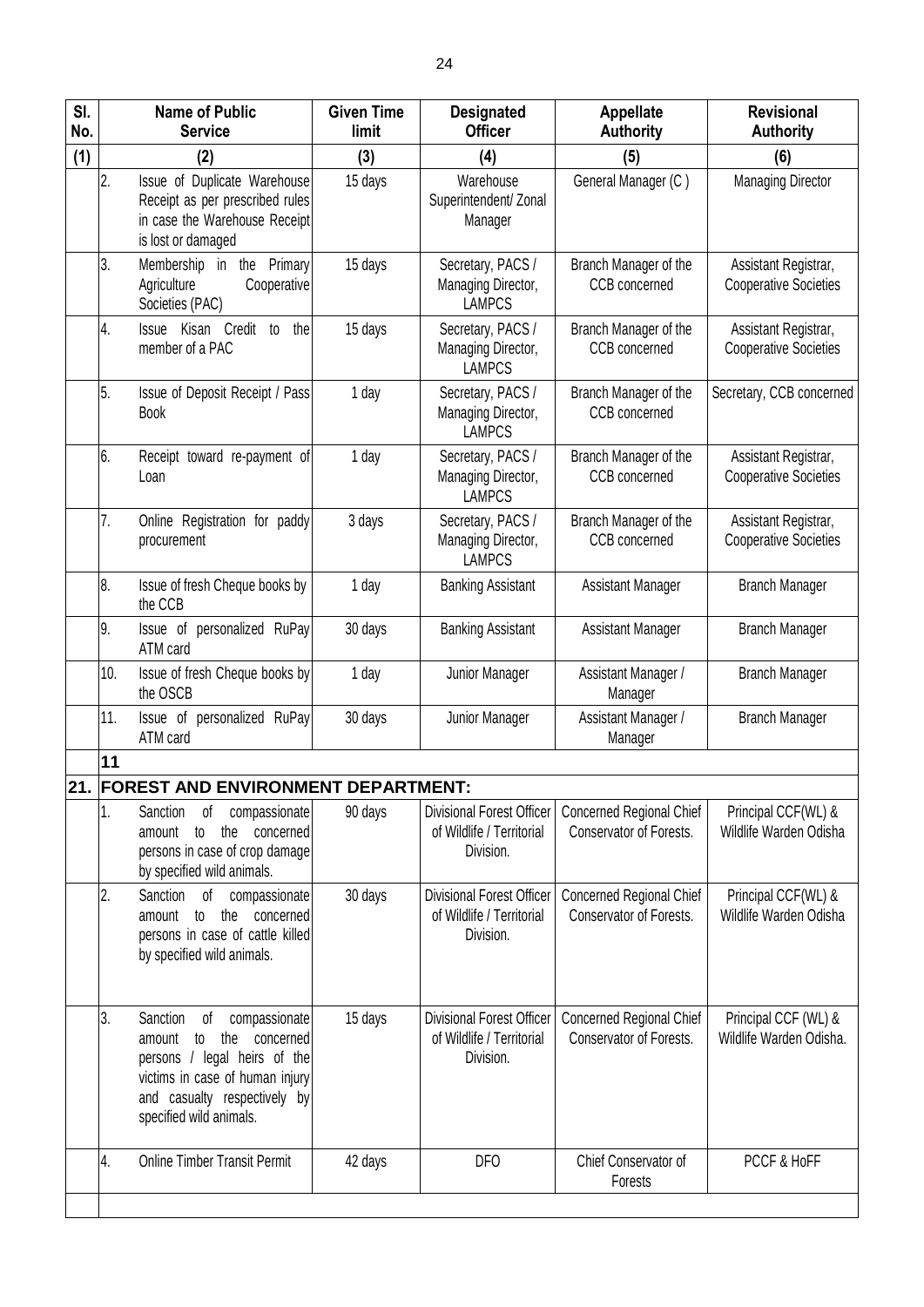| SI.<br>No. |     | <b>Name of Public</b><br><b>Service</b>                                                                                                                                                                                                       | <b>Given Time</b><br>limit                      | <b>Designated</b><br><b>Officer</b>              | <b>Appellate</b><br><b>Authority</b>            | <b>Revisional</b><br><b>Authority</b> |
|------------|-----|-----------------------------------------------------------------------------------------------------------------------------------------------------------------------------------------------------------------------------------------------|-------------------------------------------------|--------------------------------------------------|-------------------------------------------------|---------------------------------------|
| (1)        |     | (2)                                                                                                                                                                                                                                           | (3)                                             | (4)                                              | (5)                                             | (6)                                   |
|            |     | <b>State Pollution Control Board</b>                                                                                                                                                                                                          |                                                 |                                                  |                                                 |                                       |
|            | 5.  | Disposal of consent to establish<br>application for new / expansion<br>proposal of 17 Categories of highly<br>polluting<br>industries<br>having<br>investment of Rs.50 crores or more<br>on recommendation of Consent<br>Committee            | Cat-A-60 days                                   | Sr. Env. Engineer /<br>Sr. Env. Scientist (L-II) | Sr. Env. Engineer /<br>Sr. Env. Scientist (L-I) | <b>Member Secretary</b>               |
|            | 6.  | Disposal of consent to operate<br>application for 17 Categories of<br>highly polluting industries having<br>investment of Rs.50 crores or more<br>and all Sponge Iron Plants                                                                  | Cat-A-60 days<br>Cat-B-45 days<br>Cat-C-30 days | Sr. Env. Engineer /<br>Sr. Env. Scientist (L-II) | Sr. Env. Engineer /<br>Sr. Env. Scientist (L-I) | <b>Member Secretary</b>               |
|            | 7.  | Disposal of consent to establish<br>application for new / expansion<br>proposal of Coal, Bauxite, Iron<br>ore, Manganese, Limestone,<br>Dolomite and Chromite Mines<br>on recommendation of Consent<br>Committee                              | Cat-A-60 days                                   | Sr. Env. Engineer /<br>Sr. Env. Scientist (L-II) | Sr. Env. Engineer /<br>Sr. Env. Scientist (L-I) | <b>Member Secretary</b>               |
|            | 8.  | Disposal of consent to operate<br>application for 17 Categories of<br>highly<br>polluting<br>industries<br>having investment of less than<br>Rs. 50 crores                                                                                    | Cat-B-45 days                                   | Sr. Env. Engineer /<br>Sr. Env. Scientist (L-II) | Sr. Env. Engineer /<br>Sr. Env. Scientist (L-I) | <b>Member Secretary</b>               |
|            | 9.  | Disposal of consent to establish<br>application for new / expansion<br>proposal of all Sponge Iron<br>Plants on recommendation of<br><b>Consent Committee</b>                                                                                 | Cat-A-60 days<br>Cat-B-45 days<br>Cat-C-30 days | Sr. Env. Engineer /<br>Sr. Env. Scientist (L-II) | Sr. Env. Engineer /<br>Sr. Env. Scientist (L-I) | <b>Member Secretary</b>               |
|            | 10. | Disposal of consent to operate<br>application for Coal, Bauxite,<br>Manganese,<br>Iron<br>ore,<br>Dolomite<br>Limestone,<br>&<br>Chromite Mines with lease hold<br>area of more than 25 ha.                                                   | Cat-A-60 days                                   | Sr. Env. Engineer /<br>Sr. Env. Scientist (L-II) | Sr. Env. Engineer /<br>Sr. Env. Scientist (L-I) | <b>Member Secretary</b>               |
|            | 11. | Disposal of consent to establish<br>application for new / expansion<br>proposal of 17 Categories of<br>highly<br>polluting<br>industries<br>investment of Rs.50<br>having<br>crores on recommendation of<br><b>Internal Consent Committee</b> | Cat-B-45 days<br>Cat-C-30 days                  | Sr. Env. Engineer /<br>Sr. Env. Scientist (L-II) | Sr. Env. Engineer /<br>Sr. Env. Scientist (L-I) | <b>Member Secretary</b>               |
|            | 12. | Disposal of consent to operate<br>application for other than 17<br>Categories<br>οf<br>polluting<br>industries, orange and green<br>having investment of Rs.50<br>crores or more                                                              | Cat-A-60 days<br>Cat-B-45 days<br>Cat-C-30 days | Sr. Env. Engineer /<br>Sr. Env. Scientist (L-II) | Sr. Env. Engineer /<br>Sr. Env. Scientist (L-I) | <b>Member Secretary</b>               |
|            | 13. | Disposal of consent to establish<br>application for new / expansion<br>proposal of other<br>than<br>- 17<br>Categories of polluting industries                                                                                                | Cat-A-60 days<br>Cat-B-45 days<br>Cat-C-30 days | Sr. Env. Engineer /<br>Sr. Env. Scientist (L-II) | Sr. Env. Engineer /<br>Sr. Env. Scientist (L-I) | <b>Member Secretary</b>               |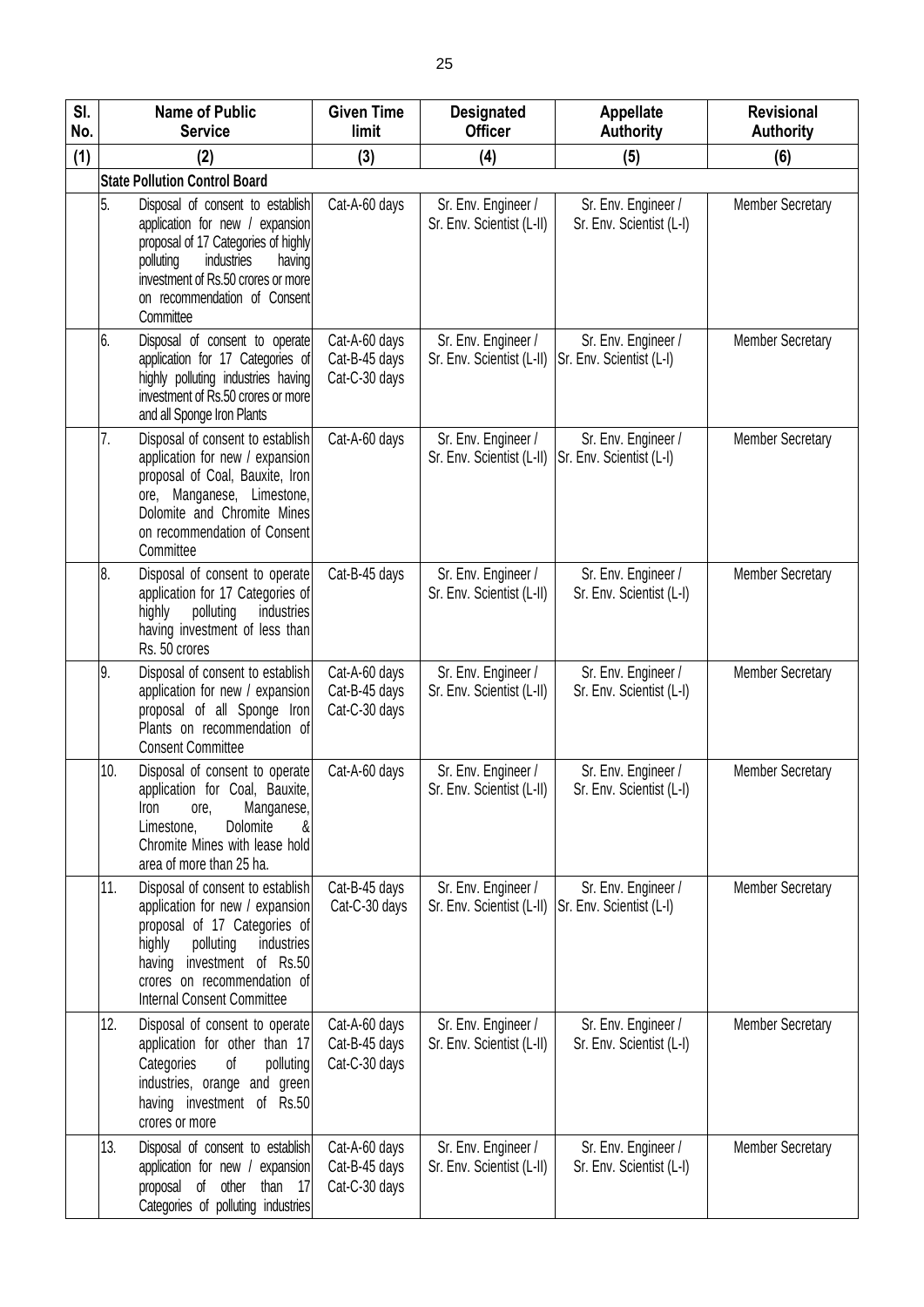| SI.<br>No. |     | <b>Name of Public</b><br><b>Service</b>                                                                                                                                                        | <b>Given Time</b><br>limit     | <b>Designated</b><br><b>Officer</b>                                                                                                             | Appellate<br><b>Authority</b>                                                                                                                    | <b>Revisional</b><br><b>Authority</b>                                        |
|------------|-----|------------------------------------------------------------------------------------------------------------------------------------------------------------------------------------------------|--------------------------------|-------------------------------------------------------------------------------------------------------------------------------------------------|--------------------------------------------------------------------------------------------------------------------------------------------------|------------------------------------------------------------------------------|
| (1)        |     | (2)                                                                                                                                                                                            | (3)                            | (4)                                                                                                                                             | (5)                                                                                                                                              | (6)                                                                          |
|            |     | having investment of Rs.50 crores<br>more<br>on recommendation<br>0ľ<br>of Internal Consent Committee                                                                                          |                                |                                                                                                                                                 |                                                                                                                                                  |                                                                              |
|            | 14. | Disposal of consent to operate<br>application for Coal, Bauxite,<br>Manganese,<br>Iron<br>ore,<br>Limestone, Dolomite<br>Chromite Mines with lease hold<br>area up to 25 ha.                   | Cat-A-60 days                  | Sr. Env. Engineer /<br>Sr. Env. Scientist (L-II)                                                                                                | Sr. Env. Engineer /<br>Sr. Env. Scientist (L-I)                                                                                                  | <b>Member Secretary</b>                                                      |
|            | 15. | Disposal of consent to establish<br>application for new / expansion<br>proposal of other than 17<br>Categories<br>of<br>polluting<br>industries having investment up<br>to Rs.50 crores.       | Cat-B-45 days<br>Cat-C-30 days | Regional Officer                                                                                                                                | Scientist (L-II)                                                                                                                                 | Sr. Env. Engineer / Sr. Env. Sr. Env. Engineer / Sr. Env.<br>Scientist (L-I) |
|            | 16. | Disposal of consent to operate<br>other than 17 Categories of<br>polluting Industries, Orange and<br>Green having investment less<br>than Rs.50 crores.                                        | Cat-B-45 days<br>Cat-C-30 days | Regional Officer                                                                                                                                | Scientist (L-II)                                                                                                                                 | Sr. Env. Engineer / Sr. Env. Sr. Env. Engineer / Sr. Env.<br>Scientist (L-I) |
|            | 17. | Disposal of consent to establish<br>application for new / expansion<br>proposal of Mines other than<br>Coal,<br>Bauxite,<br>Iron<br>ore,<br>Manganese,<br>Limestone,<br>Dolomite and Chromite. | Cat-B-45 days                  | Regional Officer                                                                                                                                | Scientist (L-II)                                                                                                                                 | Sr. Env. Engineer / Sr. Env. Sr. Env. Engineer / Sr. Env.<br>Scientist (L-1) |
|            | 18. | Disposal of consent to operate<br>application for Mines other than<br>Coal, Bauxite, Iron ore,<br>Limestone,<br>Manganese,<br>Dolomite and Chromite.                                           | Cat-B-45-days                  | Regional Officer                                                                                                                                | Sr. Env. Engineer / Sr. Env. Sr. Env. Engineer / Sr. Env.<br>Scientist (L-II)                                                                    | Scientist (L-1)                                                              |
|            | 19. | Authorization under Hazardous<br>and Other Wastes (Management<br>and Transboundary Movement)<br>Rules, 2016                                                                                    | 60 days                        | Sr. Env. Engineer-L-II /<br>Sr. Env. Scientist-L-II /<br>Env. Engineer /<br>Env. Scientist                                                      | Sr. Env. Engineer-L-I /<br>Sr. Env. Scientist-L-I                                                                                                | <b>Member Secretary</b>                                                      |
|            | 20. | Authorization under Bio-Medical<br>Management Rules,<br>Waste<br>2016 of all bedded Health Care<br>Units                                                                                       | 60 days                        | Sr. Env. Engineer-L-II /<br>Sr. Env. Scientist-L-II /<br>Env. Engineer /<br>Env. Scientist /<br>Deputy Env. Engineer /<br>Deputy Env. Scientist | Sr. Env. Engineer-L-I/<br>Sr. Env. Scientist-L-I /<br>Sr. Env. Engineer-L-II /<br>Sr. Env. Scientist-L-II /<br>Env. Engineer /<br>Env. Scientist | <b>Member Secretary</b>                                                      |
|            | 21. | Authorization under Bio-Medical<br>Waste<br>Management<br>Rules,<br>2016 of all Clinics, Diagnostic<br>Centres and Patho Labs                                                                  | 60 days                        | <b>Regional Officer</b>                                                                                                                         | Sr. Env. Engineer-L-II /<br>Sr. Env. Scientist-L-II /<br>Env. Engineer /<br>Env. Scientist                                                       | Sr. Env. Engineer-L-I/<br>Sr. Env. Scientist-L-I                             |
|            | 22. | the<br>site-specific<br>Processing<br>wildlife<br>conservation<br>plan<br>submitted by the user Agencies<br>establish<br>Industry<br>to<br>Developmental Project / Mining<br>Project           | 63 days                        | DFO / Wildlife Warden                                                                                                                           | PCCF (WL) & CWLW,<br>Odisha                                                                                                                      | PCCF (WL) & CWLW,<br>Odisha                                                  |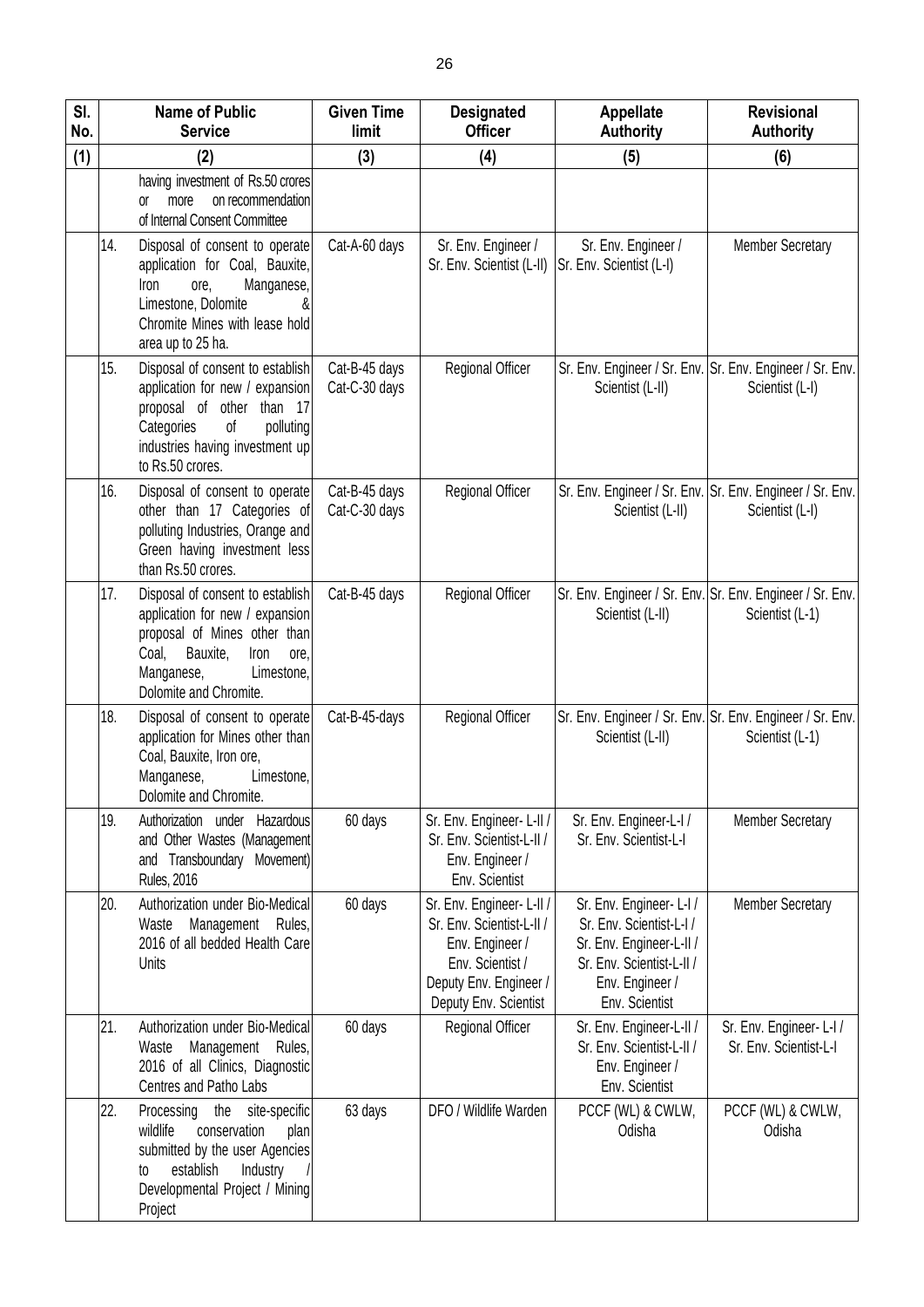| SI.<br>No. | <b>Name of Public</b><br><b>Service</b>                                                                                                         | <b>Given Time</b><br>limit | <b>Designated</b><br><b>Officer</b>  | <b>Appellate</b><br><b>Authority</b>                                    |        | <b>Revisional</b><br><b>Authority</b>               |
|------------|-------------------------------------------------------------------------------------------------------------------------------------------------|----------------------------|--------------------------------------|-------------------------------------------------------------------------|--------|-----------------------------------------------------|
| (1)        | (2)                                                                                                                                             | (3)                        | (4)                                  | (5)                                                                     |        | (6)                                                 |
|            | 22                                                                                                                                              |                            |                                      |                                                                         |        |                                                     |
|            | Classification of Industries / Mines relating to State Pollution Control Board                                                                  |                            |                                      |                                                                         |        |                                                     |
| (a)        | <b>Classification of Industrial Projects:</b>                                                                                                   |                            |                                      |                                                                         |        |                                                     |
|            | The State Government has classified the Industries as Red, Orange and Green and on the basis of pollution potential. Further classification     |                            |                                      |                                                                         |        |                                                     |
|            | under category A, B, and C has been done by the Board on the basis of pollution potential and investment as in the following table.             |                            |                                      |                                                                         |        |                                                     |
|            | Investment in Rupees                                                                                                                            | Green                      | Orange                               |                                                                         | Red    |                                                     |
|            | C<br>Up to 5.0 Crores<br>More than 5.0 Crores up to 50.0<br>C                                                                                   |                            | C<br>C                               |                                                                         | C<br>B |                                                     |
|            | Crores                                                                                                                                          |                            |                                      |                                                                         |        |                                                     |
|            | $\overline{C}$<br>More than 50.0 Crores                                                                                                         |                            | B                                    |                                                                         | Α      |                                                     |
| (b)        | <b>Classification of mining projects:</b>                                                                                                       |                            |                                      |                                                                         |        |                                                     |
|            | The mining projects are classified in the following manner:                                                                                     |                            |                                      |                                                                         |        |                                                     |
|            | <b>Mining Projects</b>                                                                                                                          |                            |                                      | Category                                                                |        |                                                     |
|            | Other than Coal, Bauxite, Iron, Manganese, Limestone, Dolomite and Chromite<br>Coal, Bauxite, Iron, Manganese, Limestone, Dolomite and Chromite |                            |                                      | B<br>A                                                                  |        |                                                     |
|            |                                                                                                                                                 |                            |                                      |                                                                         |        |                                                     |
|            | 22. FOOD SUPPLIES & CONSUMER WELFARE DEPARTMENT:                                                                                                |                            |                                      |                                                                         |        |                                                     |
|            | 1.<br>Issue of fresh License to<br>Manufacturer / Dealer / Repairer.                                                                            | 45 days                    | Controller,<br>Legal Metrology       | Principal / Commissioner-<br>cum-Secretary to Govt.                     |        | Principal / Commissioner-<br>cum-Secretary to Govt. |
|            | 2.<br><b>Renewal of Licenses</b>                                                                                                                | 45 days                    | Controller,                          | Principal / Commissioner-                                               |        | Principal / Commissioner-                           |
|            | (Manufacturer)                                                                                                                                  |                            | Legal Metrology                      | cum-Secretary to Govt.                                                  |        | cum-Secretary to Govt.                              |
|            | 3.<br>Renewal of License for Dealer/<br>Repairers                                                                                               | 45 days                    | Asst. Controller,<br>Legal Metrology | Controller, Legal<br>Metrology                                          |        | Principal / Commissioner-<br>cum-Secretary to Govt. |
|            | Registration of Packers /<br>4.a.<br>Importers                                                                                                  | 45 days                    | Controller,<br>Legal Metrology       | Principal / Commissioner-<br>cum-Secretary to Govt.                     |        | Principal / Commissioner-<br>cum-Secretary to Govt. |
|            | 4.b.<br>Amendment in existing<br>Registration Certificate of<br>Packers / Importers                                                             | 45 days                    | Controller,<br>Legal Metrology       | Principal / Commissioner-<br>cum-Secretary to Govt.                     |        | Principal / Commissioner-<br>cum-Secretary to Govt. |
|            | $\overline{\mathbf{4}}$                                                                                                                         |                            |                                      |                                                                         |        |                                                     |
|            | 23. ODIA LANGUAGE, LITERATURE & CULTURE DEPARTMENT:                                                                                             |                            |                                      |                                                                         |        |                                                     |
|            | Booking of Mandapas<br>1.                                                                                                                       | 90 days                    | Caretaker in-charge                  | Deputy Director                                                         |        | Director, OLL & Culture                             |
|            | 2.<br>Mukhyamantri Kalakar Sahayata<br>Yojana                                                                                                   | 90 days                    | <b>District Culture Officer</b>      | Collector-cum-Chairman,<br><b>District Level Selection</b><br>Committee |        | Director, OLL & Culture                             |
|            | $\boldsymbol{2}$                                                                                                                                |                            |                                      |                                                                         |        |                                                     |
|            | <b>24. ENERGY DEPARTMENT:</b>                                                                                                                   |                            |                                      |                                                                         |        |                                                     |
|            | 1.<br><b>Drawing Approval of Electrical</b><br><b>Works</b>                                                                                     |                            |                                      |                                                                         |        |                                                     |
|            | Installations at 11 KV supply to 16<br>a.<br>KVA & 99 KW at 415 volt supply                                                                     | 20 days                    | A.E-cum-A.E.I                        | $E.E$ -cum- $D.E.I$                                                     |        | S.E-cum-E.I                                         |
|            | HT Installations<br>b.<br>11 KV, above 16 KVA to 150 KVA                                                                                        | 30 days                    | E.E-cum-D.E.I                        | S.E-cum-E.I                                                             |        | C.E-cum-C.E.I                                       |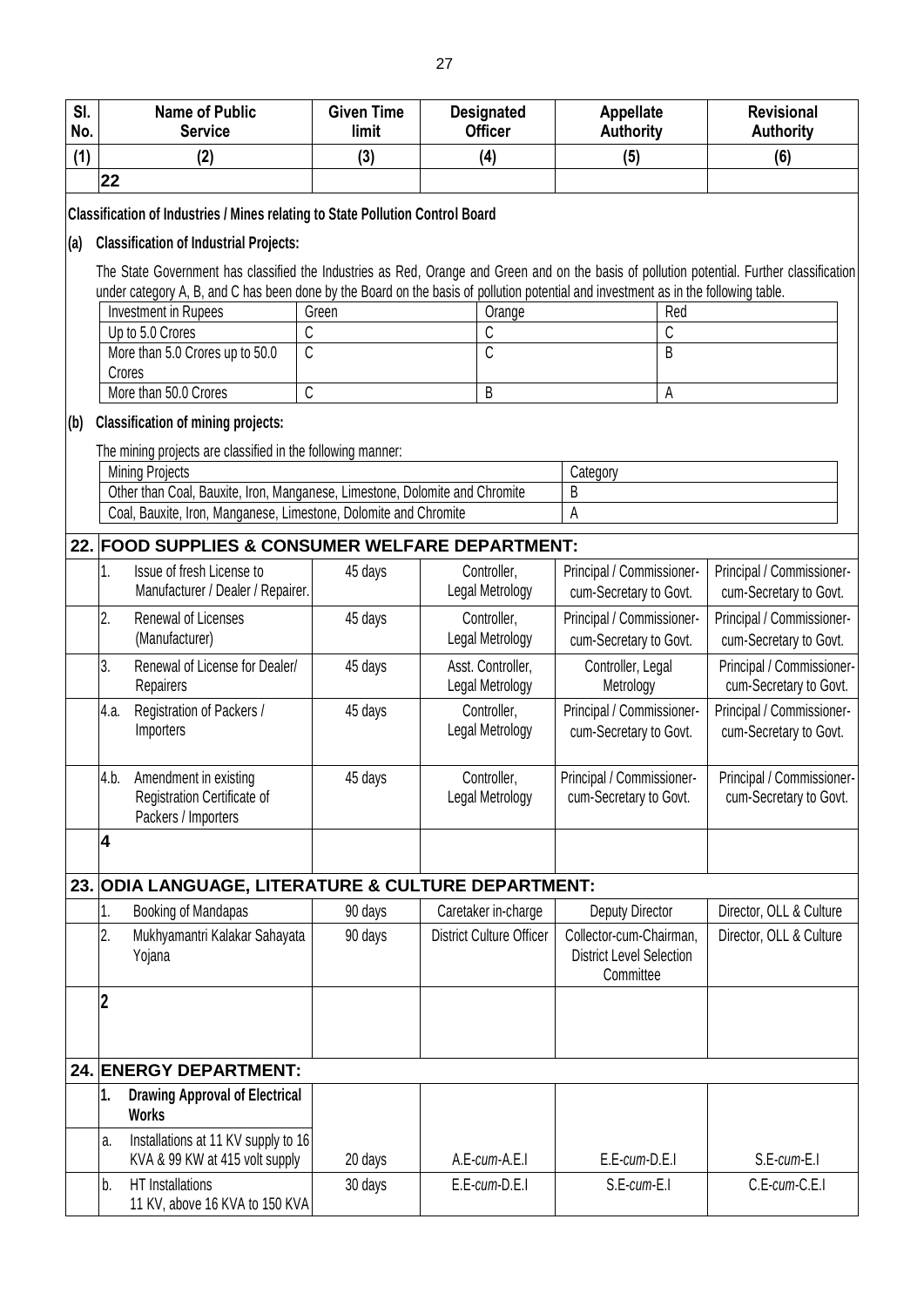| SI.<br>No. |              | <b>Name of Public</b><br><b>Service</b>                                              | <b>Given Time</b><br>limit | <b>Designated</b><br><b>Officer</b> | <b>Appellate</b><br><b>Authority</b> | <b>Revisional</b><br><b>Authority</b> |
|------------|--------------|--------------------------------------------------------------------------------------|----------------------------|-------------------------------------|--------------------------------------|---------------------------------------|
| (1)        |              | (2)                                                                                  | (3)                        | (4)                                 | (5)                                  | (6)                                   |
|            | C.           | HT Installations<br>11 KV & 33 KV (above 150 KVA<br>to 15 MVA)                       | 30 days                    | S.E-cum-E.I                         | C.E-cum-C.E.I                        | EIC-cum-PCEI, Odisha                  |
|            | d.           | Installations<br>at 33 KV & above with loads<br>above 15 MVA                         | 35 days                    | C.E-cum-C.E.I.                      | EIC-cum-PCEI, Odisha                 | Secretary, Energy<br>Department       |
|            | 2.           | <b>Normal Inspection of Electrical</b><br><b>Works</b>                               |                            |                                     |                                      |                                       |
|            | a.           | Installations at 11 KV supply to 16<br>KVA & 99 KW at 415 Volt Supply                | 25 days                    | A.E-cum-A.E.I                       | E.E-cum-D.E.I                        | S.E-cum-E.I                           |
|            | b.           | <b>HT</b> Installations<br>11 KV, above 16 KVA to 150 KVA                            | 30 days                    | E.E-cum-D.E.I                       | S.E-cum-E.I                          | C.E-cum-C.E.I                         |
|            | C.           | <b>HT</b> Installations<br>11 KV & 33 KV (above 150 KVA<br>to 15 MVA)                | 30 days                    | S.E-cum-E.I                         | C.E-cum-C.E.I                        | EIC-cum-PCEI, Odisha                  |
|            | d.           | Installations<br>at 33 KV & above with loads<br>above 15 MVA                         | 35 days                    | C.E-cum-C.E.I                       | EIC-cum-PCEI, Odisha                 | Secretary, Energy<br>Department       |
|            | 3.           | <b>Emergency Inspection &amp; Issue</b><br>of Report                                 |                            |                                     |                                      |                                       |
|            | a.           | Installations at 11 KV supply to 16<br>KVA & 99 KW at 415 Volt Supply                | 10 days                    | A.E-cum-A.E.I                       | E.E-cum-D.E.I                        | S.E-cum-E.I                           |
|            | b.           | <b>HT</b> Installations<br>11 KV, above 16 KVA to 150 KVA                            | 10 days                    | E.E-cum-D.E.I                       | S.E-cum-E.I                          | C.E-cum-C.E.I                         |
|            | C.           | HT Installations<br>11 KV & 33 KV (above 150 KVA<br>to $15$ MVA)                     | 10 days                    | S.E-cum-E.I                         | C.E-cum-C.E.I                        | EIC-cum-PCEI, Odisha                  |
|            | d.           | Installations<br>at 33 KV & above with loads<br>above 15 MVA                         | 10 days                    | C.E-cum-C.E.I                       | EIC-cum-PCEI, Odisha                 | Secretary, Energy<br>Department       |
|            | 4.           | <b>Testing &amp; Calibration</b>                                                     |                            |                                     |                                      |                                       |
|            | a.           | Single phase meter testing                                                           | 15 days                    | E.E-cum-D.E.I, STL                  | S.E-cum-E.I, STL                     | C.E-cum-C.E.I (TCL)                   |
|            | b.           | 3 phase meter testing                                                                | 25 days                    | E.E-cum-D.E.I, STL                  | S.E-cum-E.I, STL                     | C.E-cum-C.E.I (TCL)                   |
|            | C.           | Insulation tester calibration                                                        | 10 days                    | E.E-cum-D.E.I, STL                  | S.E-cum-E.I, STL                     | C.E-cum-C.E.I (TCL)                   |
|            | d.           | Earth tester calibration                                                             | 10 days                    | E.E-cum-D.E.I, STL                  | S.E-cum-E.I, STL                     | C.E-cum-C.E.I (TCL)                   |
|            | е.           | CT testing (MV/HV)                                                                   | 15/25 days                 | E.E-cum-D.E.I, STL                  | S.E-cum-E.I. STL                     | C.E-cum-C.E.I (TCL)                   |
|            | $f_{\rm{r}}$ | PT testing (MV/HV)                                                                   | 15/25 days                 | E.E-cum-D.E.I, STL                  | S.E-cum-E.I, STL                     | C.E-cum-C.E.I (TCL)                   |
|            | g.           | Transformer oil testing                                                              | 15 days                    | E.E-cum-D.E.I, STL                  | S.E-cum-E.I, STL                     | C.E-cum-C.E.I (TCL)                   |
|            | 5.           | Workman permit (Wireman MV /<br>Lineman MV / Workman HT /<br><b>Workman EHT)</b>     |                            |                                     |                                      |                                       |
|            | A.           | <b>Exemption Basis</b><br>Issue of New License Book<br>Renewal of the License<br>ii. | 60 days<br>20 days         | S.E-cum-E.I,<br>Secretary ELBO      | C.E-cum-C.E.I (TCL)                  | E.I.C-cum-PCEI, Odisha                |
|            | В.           | On Passing of Examination<br>Issue of New License Book<br>i.                         | 30 days                    | S.E-cum-E.I,                        | C.E-cum-C.E.I (TCL)                  | E.I.C-cum-PCEI, Odisha                |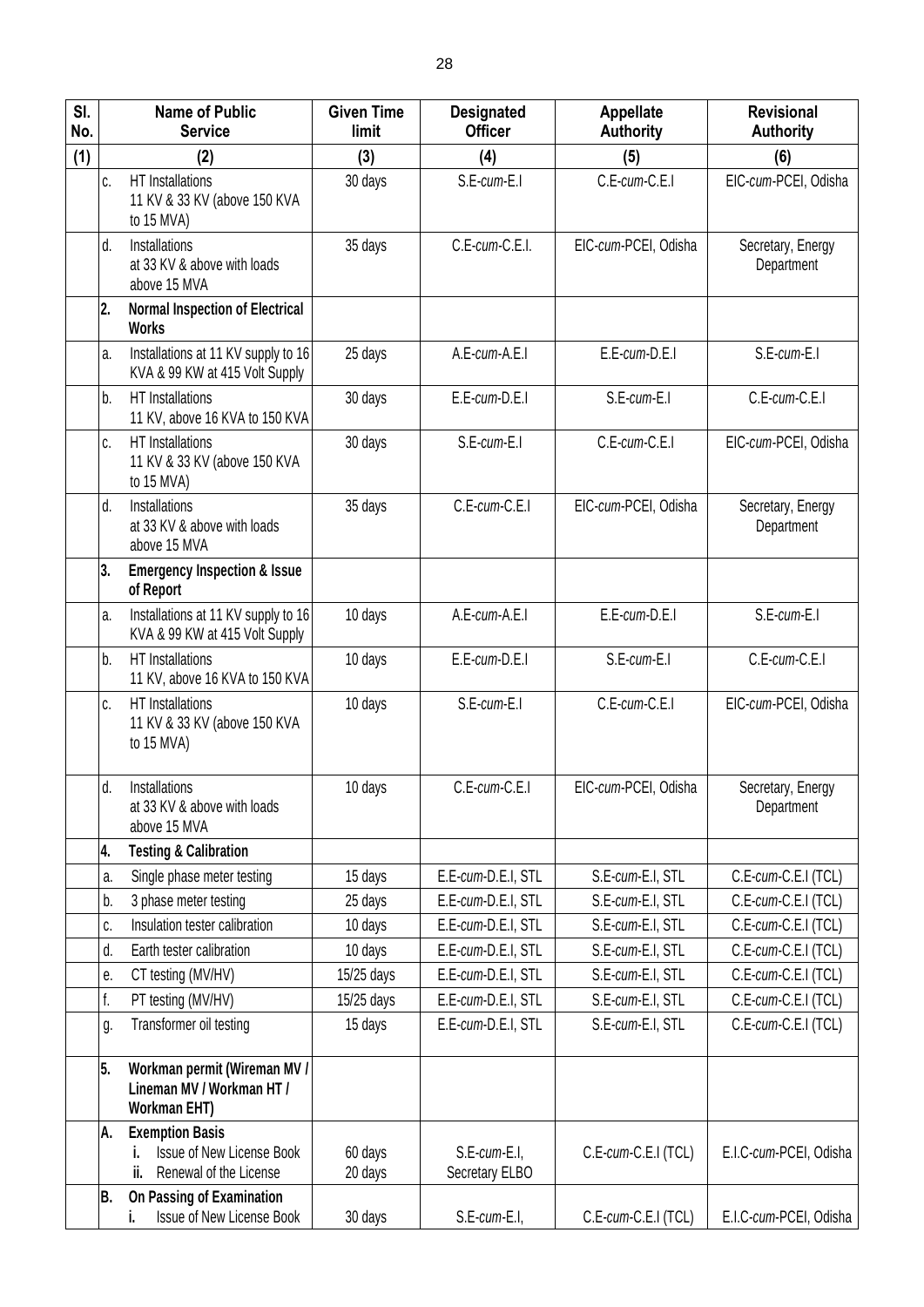| SI.<br>No. |              | <b>Name of Public</b><br><b>Service</b>                                                                                                                                                                                                     | <b>Given Time</b><br>limit | <b>Designated</b><br><b>Officer</b>                                                                                                               | Appellate<br><b>Authority</b>                        | <b>Revisional</b><br><b>Authority</b>         |
|------------|--------------|---------------------------------------------------------------------------------------------------------------------------------------------------------------------------------------------------------------------------------------------|----------------------------|---------------------------------------------------------------------------------------------------------------------------------------------------|------------------------------------------------------|-----------------------------------------------|
| (1)        |              | (2)                                                                                                                                                                                                                                         | (3)                        | (4)                                                                                                                                               | (5)                                                  | (6)                                           |
|            |              | ii.<br>Renewal of the License                                                                                                                                                                                                               | 20 days                    | Secretary ELBO                                                                                                                                    |                                                      |                                               |
|            | 6.           | Supervisor License (MV / HT)                                                                                                                                                                                                                |                            |                                                                                                                                                   |                                                      |                                               |
|            | А.           | <b>Exemption Basis</b><br>Issue of New License Book<br>Renewal of the License<br>ii.                                                                                                                                                        | 60 days<br>20 days         | S.E-cum-E.I,<br>Secretary ELBO                                                                                                                    | C.E-cum-C.E.I (TCL)                                  | E.I.C-cum-PCEI, Odisha                        |
|            | B.           | On passing of Examination<br>Issue of New License Book<br>i.<br>ii.<br>Renewal of the License                                                                                                                                               | 30 days<br>20 days         | S.E-cum-E.I.<br>Secretary ELBO                                                                                                                    | C.E-cum-C.E.I (TCL)                                  | E.I.C-cum-PCEI, Odisha                        |
|            | C.           | <b>EHT (Exemption)</b><br>Issue of New License Book<br>i.<br>ii.<br>Renewal of the License                                                                                                                                                  | 30 days<br>20 days         | S.E-cum-E.I,<br>Secretary ELBO                                                                                                                    | C.E-cum-C.E.I (TCL)                                  | E.I.C-cum-PCEI, Odisha                        |
|            | 7.           | <b>Contractor License</b><br>Issue of New License Book<br>i.<br>ii.<br>Renewal of the License                                                                                                                                               | 45 days<br>20 days         | S.E-cum-E.I.<br>Secretary ELBO                                                                                                                    | C.E-cum-C.E.I (TCL)                                  | E.I.C-cum-PCEI, Odisha                        |
|            | 8.           | <b>Temporary Project License</b><br><b>Issue of New License Book</b><br>i.<br>ii.<br>Renewal of the License                                                                                                                                 | 15 days<br>15 days         | S.E-cum-E.I,<br>Secretary ELBO                                                                                                                    | C.E-cum-C.E.I (TCL)                                  | E.I.C-cum-PCEI, Odisha                        |
|            | 9.           | <b>Chartered Electrical Safety</b><br><b>Engineer (CESE) Certificate</b><br><b>Issue of Certificate</b><br>i.<br>ii.<br><b>Renewal of Certificate</b>                                                                                       | 30 days<br>30 days         | S.E-cum-E.I,<br>Secretary ELBO                                                                                                                    | C.E-cum-C.E.I (TCL)                                  | E.I.C-cum-PCEI, Odisha                        |
|            | 10.          | ED exemption as per the<br>operational guideline under<br><b>IPR-2015</b><br>ED exemption on<br>I.<br>Distribution Company's<br>power supply<br>Exemption of recommended<br>ii.<br>ED on CPP with non-<br>conventional source & bio<br>fuel | 7 days                     | <b>Concerned Deputy</b><br>Electrical Inspector /<br>Electrical Inspector or<br><b>Chief Electrical</b><br>Inspector as notified by<br>Government | Next higher authority of<br>Designated Officer       | Next higher authority of<br>Appellate Officer |
|            | 10           |                                                                                                                                                                                                                                             |                            |                                                                                                                                                   |                                                      |                                               |
|            |              | 25. HANDLOOMS, TEXTILES & HANDICRAFTS DEPARTMENT                                                                                                                                                                                            |                            |                                                                                                                                                   |                                                      |                                               |
|            | 1.           | Issue of Training Certificate for<br>State Level Handicraft Training<br>Higher &<br>Institutes (Basic,<br>Master course)                                                                                                                    | 45 days                    | <b>Establishment Officer-</b><br>cum-Training Head                                                                                                | Executive Director,<br><b>SIDAC</b>                  | Member Secretary,<br><b>SIDAC</b>             |
|            | 2.           | Issue of Training Certificate for<br><b>District Level</b>                                                                                                                                                                                  | 45 days                    | IPO/ Instructor (Hqr.)                                                                                                                            | Special Officer / Joint<br>Director / Addl. Director | Director, H&Cl, Odisha                        |
|            | $\mathbf{2}$ |                                                                                                                                                                                                                                             |                            |                                                                                                                                                   |                                                      |                                               |
|            |              | 26. WORKS DEPARTMENT                                                                                                                                                                                                                        |                            |                                                                                                                                                   |                                                      |                                               |
|            | 1.           | <b>Contractor License</b>                                                                                                                                                                                                                   |                            |                                                                                                                                                   |                                                      |                                               |
|            |              | <b>Super Class</b>                                                                                                                                                                                                                          | 45 days                    | E.I.C (Civil), Odisha                                                                                                                             | Commissioner-cum-<br>Secretary,                      | Next Higher Authority                         |
|            | ii.          | <b>Special Class</b>                                                                                                                                                                                                                        | 45 days                    | E.I.C (Civil), Odisha                                                                                                                             | Commissioner-cum-<br>Secretary,                      | Next Higher Authority                         |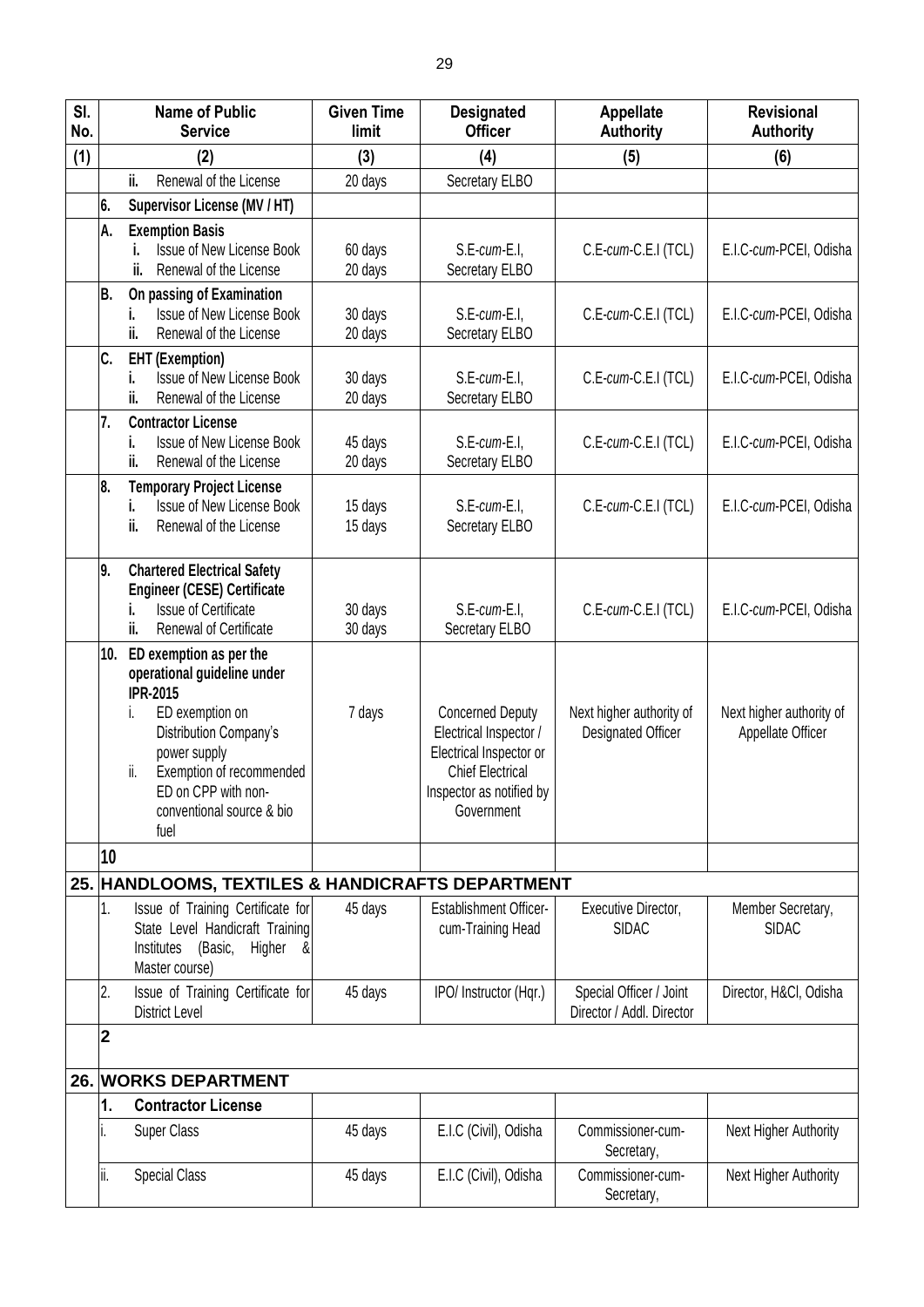| SI.<br>No. |                         | <b>Name of Public</b><br><b>Service</b>                                                                                                                | <b>Given Time</b><br>limit                                                                                               | <b>Designated</b><br><b>Officer</b>                                                                            | <b>Appellate</b><br><b>Authority</b>                                   | <b>Revisional</b><br><b>Authority</b>                                     |
|------------|-------------------------|--------------------------------------------------------------------------------------------------------------------------------------------------------|--------------------------------------------------------------------------------------------------------------------------|----------------------------------------------------------------------------------------------------------------|------------------------------------------------------------------------|---------------------------------------------------------------------------|
| (1)        |                         | (2)                                                                                                                                                    | (3)                                                                                                                      | (4)                                                                                                            | (5)                                                                    | (6)                                                                       |
|            | iii.                    | Special Class A                                                                                                                                        | 45 days                                                                                                                  | E.I.C (Civil), Odisha                                                                                          | Commissioner-cum-<br>Secretary,                                        | Next Higher Authority                                                     |
|            | iv.                     | Special Class B                                                                                                                                        | 45 days                                                                                                                  | E.I.C (Civil), Odisha                                                                                          | Commissioner-cum-<br>Secretary,                                        | Next Higher Authority                                                     |
|            |                         |                                                                                                                                                        |                                                                                                                          | <b>Chief Engineer</b>                                                                                          | E.I.C (Civil), Odisha                                                  | Commissioner-cum-<br>Secretary,                                           |
|            | ٧.                      | Special Class C                                                                                                                                        | 45 days                                                                                                                  | S.Es. (Circles)                                                                                                | <b>Chief Engineer</b>                                                  | E.I.C (Civil), Odisha                                                     |
|            | vi.                     | Special Class D                                                                                                                                        | 45 days                                                                                                                  | S.Es. (Circles)                                                                                                | <b>Chief Engineer</b>                                                  | E.I.C (Civil), Odisha                                                     |
|            | 1                       |                                                                                                                                                        |                                                                                                                          |                                                                                                                |                                                                        |                                                                           |
| 27.        |                         | <b>COMMERCE AND TRANSPORT (COMMERCE) DEPARTMENT</b>                                                                                                    |                                                                                                                          |                                                                                                                |                                                                        |                                                                           |
|            | 1.                      | <b>Registration of Boats</b>                                                                                                                           | 30 days                                                                                                                  | Registering Authority -<br><b>Assistant Executive</b><br>Engineer (Mech.),<br>Cuttack / Jeypore /<br>Sambalpur | Director,<br>Ports & IWT                                               | Secretary to Government,<br>Commerce & Transport<br>(Commerce) Department |
|            | 2.                      | Renewal of Boats / Motor Boats                                                                                                                         | 15 days                                                                                                                  | Surveyor of concerned<br><b>District</b>                                                                       | The Collector & District<br>Magistrate of concerned<br><b>District</b> | Secretary to Government,<br>Commerce & Transport<br>(Commerce) Department |
|            | $\overline{2}$          |                                                                                                                                                        |                                                                                                                          |                                                                                                                |                                                                        |                                                                           |
| 28.        |                         | <b>SCIENCE &amp; TECHNOLOGY DEPARTMENT</b>                                                                                                             |                                                                                                                          |                                                                                                                |                                                                        |                                                                           |
|            |                         | <b>Odisha Space Applications Centre (ORSAC)</b>                                                                                                        |                                                                                                                          |                                                                                                                |                                                                        |                                                                           |
|            | 1.                      | ORSAC Map Services (G2C)<br>(Administrative<br>and<br>maps<br>thematic maps as prepared from<br>satellite images for development<br>planning purposes) | 7 days<br>(for archived data)<br>30 days to 90 days<br>(New map, depending<br>on content and image<br>data availability) | Scientist "SC"                                                                                                 | <b>Chief Executive</b>                                                 | Chairman, ORSAC                                                           |
|            | 2.                      | Differential Global Positioning<br>System (DGPS) & Total Station<br>(TS) based survey inputs                                                           | 7 days<br>(for archived data)<br>90 days<br>(depending on location<br>/ survey area extent)                              | Scientist 'SB'                                                                                                 | <b>Chief Executive</b>                                                 | Chairman, ORSAC                                                           |
|            | $\mathbf{2}$            |                                                                                                                                                        |                                                                                                                          |                                                                                                                |                                                                        |                                                                           |
| 29.        |                         | <b>SPORTS &amp; YOUTH SERVICES DEPARTMENT</b>                                                                                                          |                                                                                                                          |                                                                                                                |                                                                        |                                                                           |
|            | 1.                      | Sports<br>Indigent<br>Pension<br>to<br>persons                                                                                                         | 90 days                                                                                                                  | Branch Officer, SPW                                                                                            | Joint Secretary                                                        | Director-cum-Addl.<br>Secretary                                           |
|            | 2.                      | <b>Facility Booking</b>                                                                                                                                | 10 days                                                                                                                  | Branch Officer, INFRA                                                                                          | Joint Secretary                                                        | Director-cum-Addl.<br>Secretary                                           |
|            | $\overline{\mathbf{2}}$ |                                                                                                                                                        |                                                                                                                          |                                                                                                                |                                                                        |                                                                           |
| 30.        |                         | <b>STEEL AND MINES DEPARTMENT</b>                                                                                                                      |                                                                                                                          |                                                                                                                |                                                                        |                                                                           |
|            | 1.                      | Mineral Trade License                                                                                                                                  | 30 days                                                                                                                  | Mining Officer / Deputy<br>Director of Mines                                                                   | Director of Mines                                                      | Government in Steel and<br>Mines Department                               |
|            | 2.                      | Issue of e-Permit (for Lessee)                                                                                                                         | 30 days                                                                                                                  | Mining Officer / Deputy<br>Director of Mines                                                                   | Director of Mines                                                      | Government in Steel and<br>Mines Department                               |
|            | 3.                      | Issue of e-Permit (for Trading)                                                                                                                        | 30 days                                                                                                                  | Mining Officer / Deputy<br>Director of Mines                                                                   | Director of Mines                                                      | Government in Steel and<br>Mines Department                               |
|            | 4.                      | <b>Transport Vehicle Registration</b>                                                                                                                  | 30 days                                                                                                                  | Mining Officer / Deputy<br>Director of Mines                                                                   | Director of Mines                                                      | Government in Steel and<br>Mines Department                               |